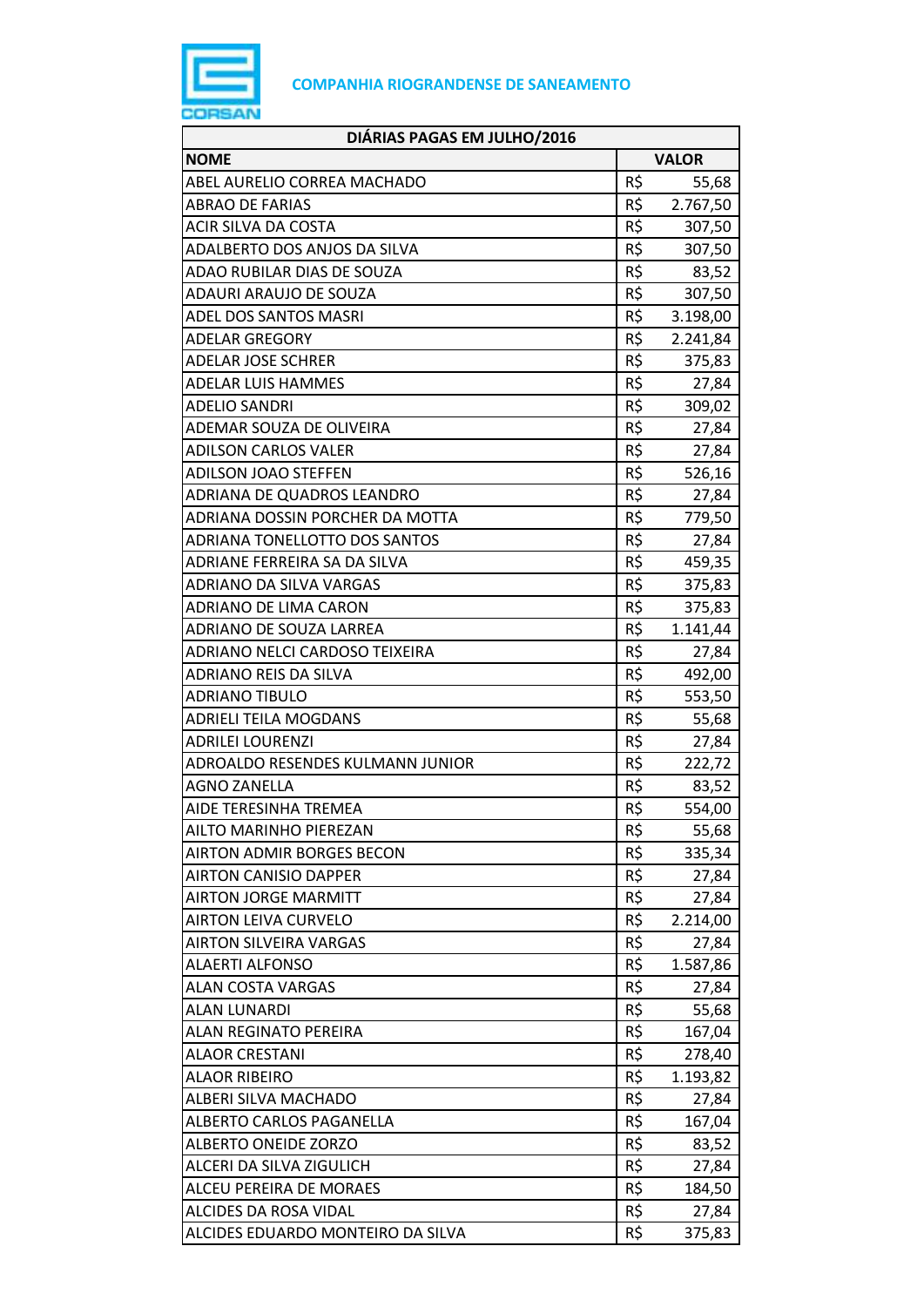

| DIÁRIAS PAGAS EM JULHO/2016       |              |          |
|-----------------------------------|--------------|----------|
| <b>NOME</b>                       | <b>VALOR</b> |          |
| <b>ALCIONE LOPES DOS SANTOS</b>   | R\$          | 375,83   |
| ALCIONE MACHADO AMORIM            | R\$          | 2.214,00 |
| <b>ALCIR GRISON</b>               | R\$          | 184,50   |
| <b>ALDO MARTINS SANTOS</b>        | R\$          | 642,84   |
| <b>ALDOLIR ANGELO BENEDETTI</b>   | R\$          | 480,36   |
| <b>ALDOMIR ANTONIO SANTI</b>      | R\$          | 609,68   |
| ALENCAR ANTONIO RISSARDI          | R\$          | 55,68    |
| ALENCAR JOSE COLOMBELLI           | R\$          | 83,52    |
| <b>ALESANDRO SILVA TAVARES</b>    | R\$          | 631,20   |
| ALESSANDRA GOMES MACHADO          | R\$          | 430,50   |
| ALESSANDRA YOSHIDA                | R\$          | 430,50   |
| <b>ALESSANDRA ZOTTIS</b>          | R\$          | 55,68    |
| <b>ALESSANDRO LOPES</b>           | R\$          | 27,84    |
| ALESSANDRO QUEIROZ LENCINA        | R\$          | 240,18   |
| ALEX BENEVENUTO SILVEIRA          | R\$          | 528,96   |
| <b>ALEX ELY</b>                   | R\$          | 451,00   |
| <b>ALEX SANDRI DOS SANTOS</b>     | R\$          | 1.968,00 |
| <b>ALEX SANDRO DE MORAES</b>      | R\$          | 2.214,00 |
| ALEX SANDRO DIAS CASTRO           | R\$          | 2.152,50 |
| <b>ALEX SANDRO DOS SANTOS</b>     | R\$          | 222,72   |
| <b>ALEX SANDRO GOMES DORNELES</b> | R\$          | 27,84    |
| ALEXANDER RUAN BAIERLE            | R\$          | 27,84    |
| ALEXANDRA DA SILVA VIANNA         | R\$          | 451,00   |
| ALEXANDRE ABEL KUNZLER            | R\$          | 250,56   |
| ALEXANDRE ANTONIO THIEL WALL      | R\$          | 83,52    |
| ALEXANDRE CAVALHEIRO MARCHESAN    | R\$          | 1.722,00 |
| ALEXANDRE DOS SANTOS DE OLIVEIRA  | R\$          | 27,84    |
| ALEXANDRE FERNANDES DOS SANTOS    | R\$          | 597,54   |
| ALEXANDRE FERREIRA TOLFO          | R\$          | 430,50   |
| ALEXANDRE MADEIRA CALVETTI        | R\$          | 194,88   |
| ALEXANDRE MARQUES DA SILVA        | R\$          | 250,56   |
| ALEXANDRE MIETH DOS SANTOS        | R\$          | 1.660,50 |
| ALEXANDRE SILVA PRESTES SOUZA     | R\$          | 225,50   |
| ALEXANDRE SOKOLOV                 | R\$          | 501,12   |
| ALEXANDRE SOUZA SCHNEID           | R\$          | 55,68    |
| ALEXANDRO ANTONIO MARCON          | R\$          | 27,84    |
| ALEXSANDER CERENTINI PACICO       | R\$          | 194,88   |
| ALICE BERGER DE LIMA              | R\$          | 27,84    |
| <b>ALINE BENTO ROSA</b>           | R\$          | 27,84    |
| <b>ALINE DIETRICH</b>             | R\$          | 501,12   |
| ALINE FATIMA ZDONEK DE MARCO      | R\$          | 306,24   |
| <b>ALINE GARTNER</b>              | R\$          | 83,52    |
| <b>ALIONSO DE PAULA ALVES</b>     | R\$          | 139,20   |
| ALLAN DROESCHER FERREIRA          | R\$          | 389,76   |
| ALMERIO ARIEL VARGAS MELLO        | R\$          | 27,84    |
| ALMIR CAVALINI DA SILVA           | R\$          | 83,52    |
| ALMIR EDISON CORLETA DA SILVA     | R\$          | 902,01   |
| ALVARINO LIMA PEREIRA             | R\$          | 27,84    |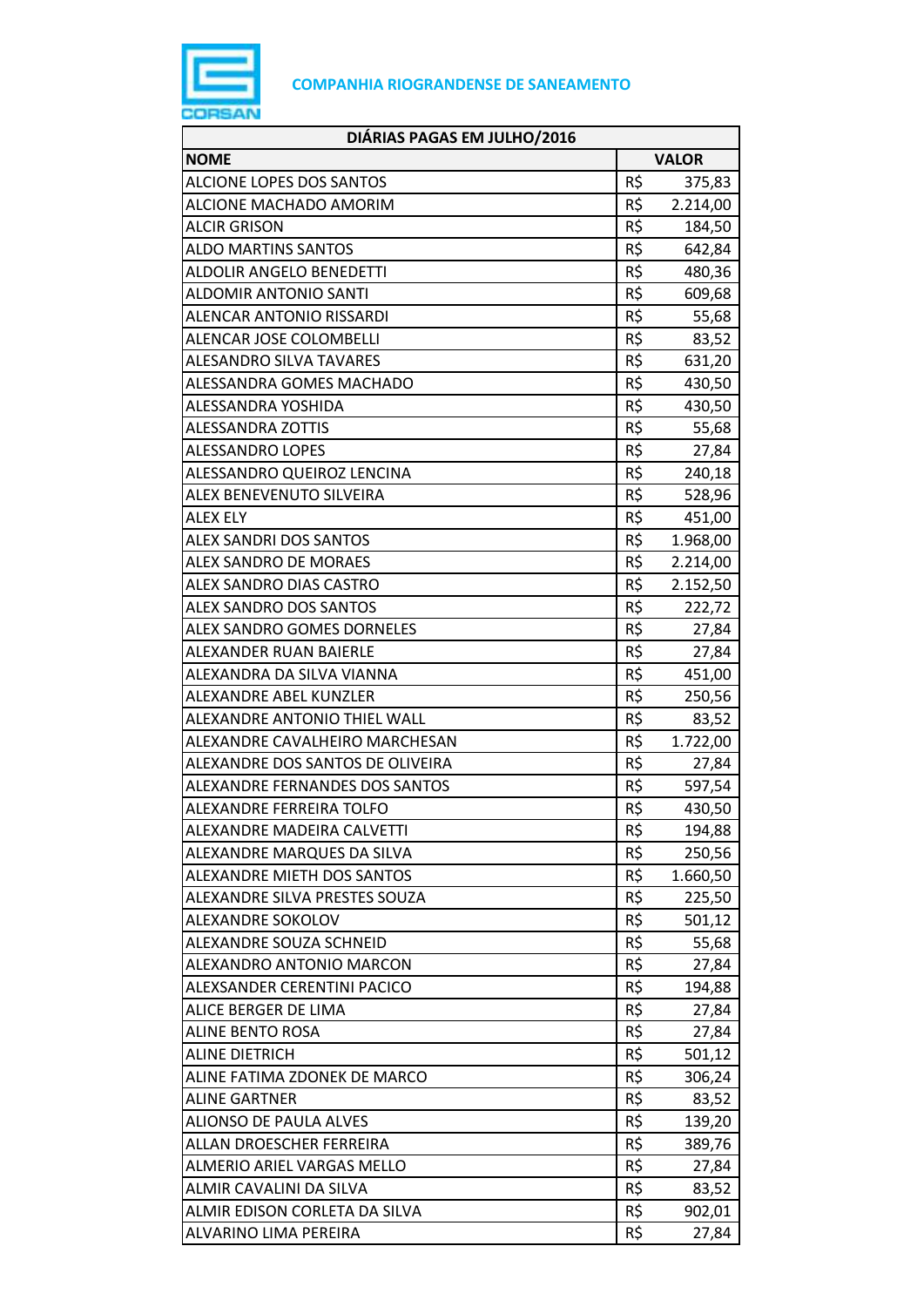

| DIÁRIAS PAGAS EM JULHO/2016          |     |              |
|--------------------------------------|-----|--------------|
| <b>NOME</b>                          |     | <b>VALOR</b> |
| <b>ALVARO AUGUSTO STEFFEN TORRES</b> | R\$ | 2.297,52     |
| <b>ALVARO LEITE FERNANDES</b>        | R\$ | 430,50       |
| ALVARO MOISES SILVEIRA JACOBSEN      | R\$ | 375,83       |
| ALVARO VELASQUES ESPELOCIM           | R\$ | 111,36       |
| AMANDA TROVO                         | R\$ | 27,84        |
| AMARILDO DA SILVEIRA MARTINS         | R\$ | 27,84        |
| <b>AMAURI LUIZ MEOTTI</b>            | R\$ | 212,34       |
| AMAURI PASINI ROSSO                  | R\$ | 184,50       |
| AMAURI SEBASTIAO M DE OLIVEIRA       | R\$ | 27,84        |
| ANA CAROLINA ABI RODRIGUES           | R\$ | 1.177,61     |
| ANA JULIA MULLER                     | R\$ | 3.813,00     |
| ANA LAURA CABREIRA BORNES            | R\$ | 526,16       |
| ANA MARIA MERLOTTI CAVALCANTI        | R\$ | 278,40       |
| ANA MARIA PRESTES BRUM DA SILVEIRA   | R\$ | 55,68        |
| ANA MARIA RODRIGUES DA SILVA         | R\$ | 55,68        |
| ANA MARILIGE CORNELI                 | R\$ | 389,76       |
| ANA PAULA BENETTI PACHECO            | R\$ | 3.813,00     |
| ANA ROSELI GATTO                     | R\$ | 826,82       |
| <b>ANACLETO SOLETTI</b>              | R\$ | 55,68        |
| ANDERSON DE OLIVEIRA BISCHOFF        | R\$ | 111,36       |
| <b>ANDERSON HERMES</b>               | R\$ | 1.414,50     |
| ANDERSON MEDINA FONSECA              | R\$ | 445,44       |
| ANDERSON RODRIGUES CHAGAS            | R\$ | 184,50       |
| ANDERSON SILVA DE OLIVEIRA           | R\$ | 27,84        |
| ANDERSON SILVA DE SOUZA              | R\$ | 27,84        |
| <b>ANDRE ALVES MACHADO</b>           | R\$ | 111,36       |
| <b>ANDRE ANTONIO BRANDELLI</b>       | R\$ | 501,12       |
| ANDRE COSTA DA SILVA                 | R\$ | 528,96       |
| ANDRE DA MOTTA MONTAGNER             | R\$ | 335,34       |
| ANDRE DE MATOS BRANCO                | R\$ | 787,86       |
| <b>ANDRE GUTTERRES BORGES</b>        | R\$ | 27,84        |
| ANDRE IVAN DE AVILA                  | R\$ | 55,68        |
| ANDRE LUCIANO ROSSETO                | R\$ | 111,36       |
| ANDRE LUIS DA SILVA OLIVEIRA         | R\$ | 1.660,50     |
| <b>ANDRE LUIS DE CAMPOS</b>          | R\$ | 863,04       |
| ANDRE LUIS GUERRA                    | R\$ | 27,84        |
| <b>ANDRE LUIS HECK</b>               | R\$ | 1.660,50     |
| ANDRE LUIS MACHADO MOREIRA           | R\$ | 738,00       |
| <b>ANDRE LUIZ KUHN</b>               | R\$ | 526,16       |
| ANDRE LUIZ SILVEIRA LOPES            | R\$ | 676,50       |
| ANDRE MAGANHA MANIQUE                | R\$ | 184,50       |
| ANDRE RAMOS ROMERO                   | R\$ | 27,84        |
| ANDRE RICARDO BERNARDI               | R\$ | 556,80       |
| ANDRE SOUZA MULLER                   | R\$ | 83,52        |
| ANDRE ZARPELON DA SILVA              | R\$ | 779,00       |
| ANDREA DE ARAUJO BORGES              | R\$ | 1.030,08     |
| ANDREA VIDAL DOS ANJOS               | R\$ | 27,84        |
| <b>ANDREI FIGUEIRA SOARES</b>        | R\$ | 25,69        |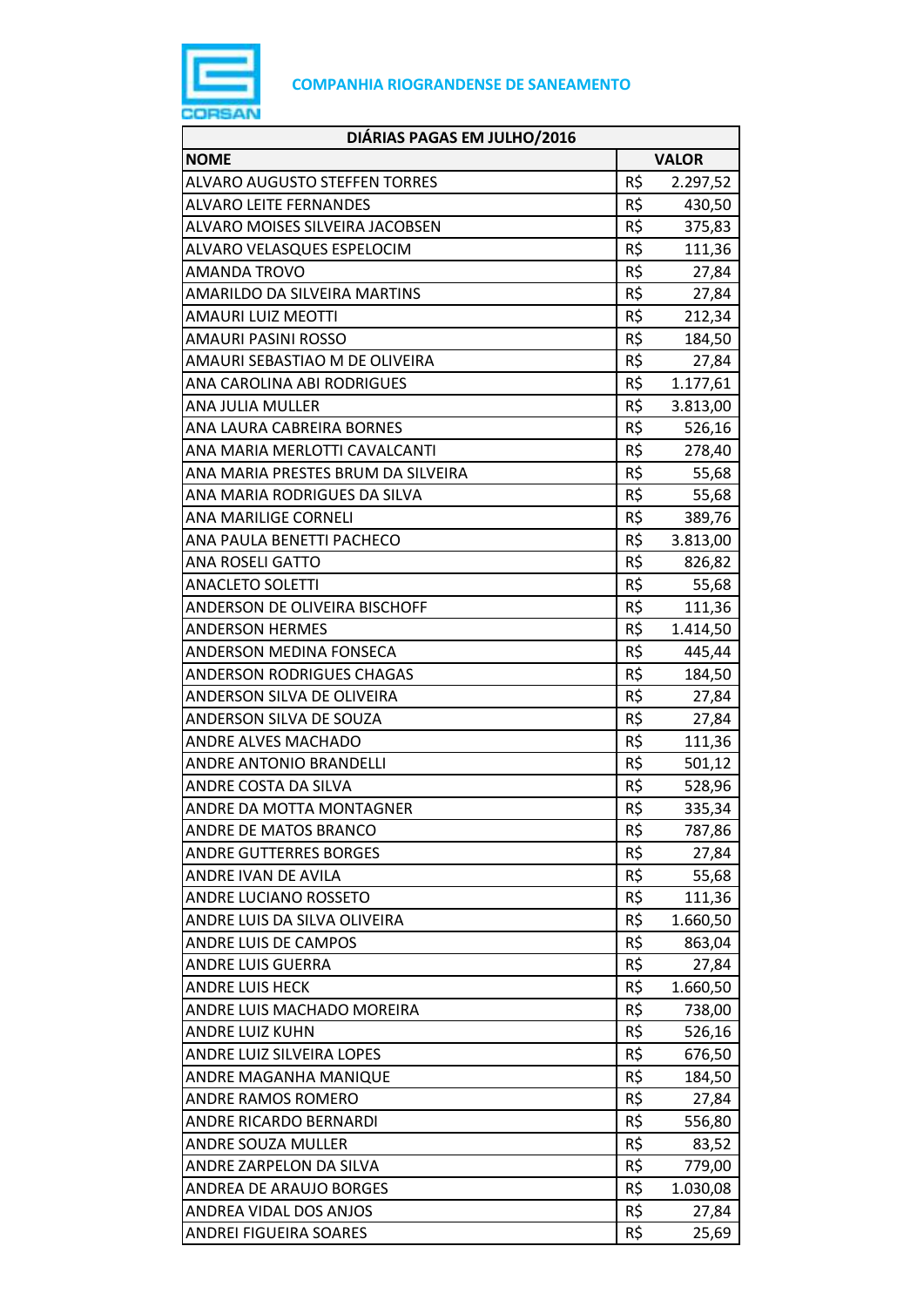

| DIÁRIAS PAGAS EM JULHO/2016           |     |              |
|---------------------------------------|-----|--------------|
| <b>NOME</b>                           |     | <b>VALOR</b> |
| ANDREI MOREIRA VASSALLI               | R\$ | 309,02       |
| <b>ANDREI PARIS BIANCHETTI</b>        | R\$ | 375,83       |
| <b>ANDREIA BARROS DOS SANTOS</b>      | R\$ | 27,84        |
| <b>ANDREIA DE MORAES ZANINI</b>       | R\$ | 601,33       |
| ANDREIA MEDIANEIRA MARIN LORO         | R\$ | 27,84        |
| <b>ANDREIA VARGAS DOS SANTOS</b>      | R\$ | 55,68        |
| ANDREY REICHELT AZAMBUJA              | R\$ | 278,40       |
| <b>ANDRIGO JAMUR DA SILVA</b>         | R\$ | 446,70       |
| <b>ANELI PREDIGER JORIS</b>           | R\$ | 375,83       |
| ANGELA BEATRIZ DE SOUZA STORCH        | R\$ | 2.214,00     |
| ANGELA COCIO MARTINS                  | R\$ | 184,50       |
| ANGELITA PINHEIRO ROSA                | R\$ | 528,96       |
| <b>ANGELO ALVES WILLRICH</b>          | R\$ | 55,68        |
| <b>ANGELO FANTONI</b>                 | R\$ | 1.470,18     |
| ANGELO JOSE DALLAGNOL                 | R\$ | 278,40       |
| <b>ANGELO SCHWARZ</b>                 | R\$ | 1.660,50     |
| ANTONIO AGUINALDO DA SILVA BORGES     | R\$ | 222,72       |
| <b>ANTONIO ARY ANDRADE</b>            | R\$ | 27,84        |
| <b>ANTONIO AUGUSTO DOS SANTOS</b>     | R\$ | 123,00       |
| ANTONIO CARLOS CARATI GENERALI        | R\$ | 27,84        |
| <b>ANTONIO CARLOS DE BORBA</b>        | R\$ | 863,04       |
| <b>ANTONIO CARLOS DE MORAIS</b>       | R\$ | 615,00       |
| <b>ANTONIO CARLOS DE QUEIROZ</b>      | R\$ | 83,52        |
| ANTONIO CARLOS PINTO DA SILVA         | R\$ | 27,84        |
| <b>ANTONIO CARLOS VEIGA</b>           | R\$ | 27,84        |
| <b>ANTONIO CARLOS VULFE NOTZOLD</b>   | R\$ | 27,84        |
| <b>ANTONIO CESAR MORAES</b>           | R\$ | 55,68        |
| <b>ANTONIO GIBRAIL DE CARNEIRO</b>    | R\$ | 27,84        |
| ANTONIO LUIZ NOGUEIRA JUNIOR          | R\$ | 55,68        |
| <b>ANTONIO MARCOS DEMOLINER</b>       | R\$ | 167,04       |
| <b>ANTONIO MARCOS PAGANI DUARTE</b>   | R\$ | 363,18       |
| ANTONIO RICARDO DE OLIVEIRA RODRIGUES | R\$ | 361,92       |
| <b>ARAKEN MAICA</b>                   | R\$ | 901,98       |
| ARAMIS GONCALVES DELFINO FILHO        | R\$ | 553,50       |
| AREOVALDO LUIZ GASPARIN               | R\$ | 1.783,50     |
| <b>ARGEMIRO GALVES</b>                | R\$ | 55,68        |
| ARI RAVANELLO                         | R\$ | 751,66       |
| ARIOVALDO DAROIT                      | R\$ | 167,04       |
| ARLEI ARTHUR MENEZES SCHMIDT          | R\$ | 25,69        |
| ARNOLDO JOSUE DA ROSA WEBER           | R\$ | 240,18       |
| ARY SA DE FIGUEIREDO                  | R\$ | 27,84        |
| <b>ASTOR JOSE SCHNEIDER</b>           | R\$ | 27,84        |
| <b>ATAIDE DE SOUZA NUNES</b>          | R\$ | 307,50       |
| <b>AUDREI RIBEIRO</b>                 | R\$ | 139,20       |
| AUGUSTO CESAR NICODEMO RODRIGUES      | R\$ | 363,18       |
| <b>AUGUSTO GALERY MEDEIROS</b>        | R\$ | 55,68        |
| AURELIO ROCHA PEREIRA                 | R\$ | 253,34       |
| BENHUR DOS SANTOS ULGUIM              | R\$ | 27,84        |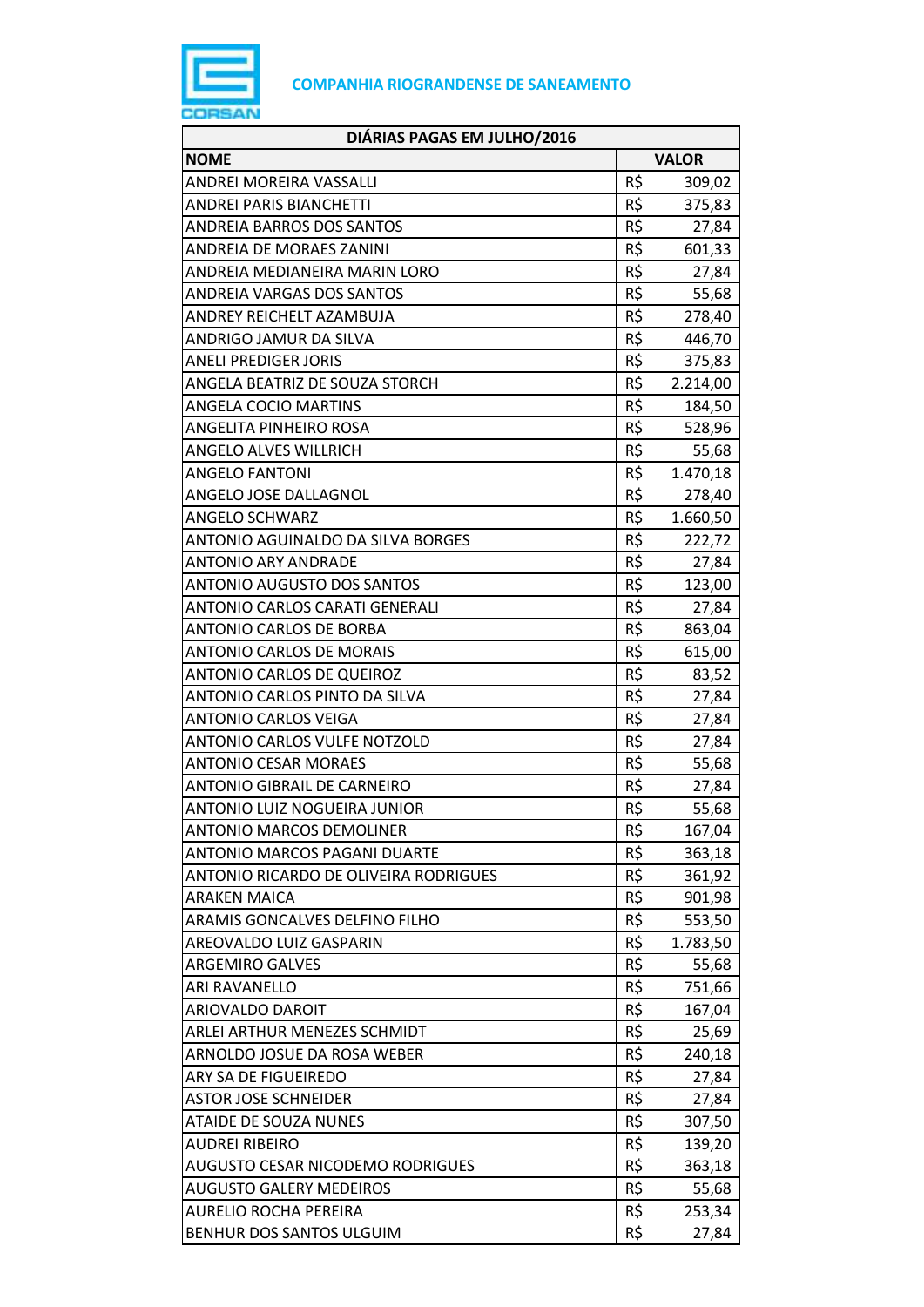

| DIÁRIAS PAGAS EM JULHO/2016          |              |          |
|--------------------------------------|--------------|----------|
| <b>NOME</b>                          | <b>VALOR</b> |          |
| BERENICE RAQUIEL ZINGLER             | R\$          | 27,84    |
| <b>BIANCA GIULIANI FANTINEL</b>      | R\$          | 306,24   |
| <b>BRUNA HELLER DUTRA</b>            | R\$          | 2.755,86 |
| BRUNA STANGHERLIN OLIVEIRA           | R\$          | 410,00   |
| <b>BRUNO BARBOSA BARRETO</b>         | R\$          | 833,66   |
| BRUNO DA COSTA COELHO                | R\$          | 268,02   |
| <b>BRUNO DE OLIVEIRA PACHECO</b>     | R\$          | 375,83   |
| <b>BRUNO DOS SANTOS BRAUN</b>        | R\$          | 83,52    |
| <b>BRUNO FOGLIATTO MARIOT</b>        | R\$          | 389,76   |
| BRUNO GONCALVES DE OLIVEIRA          | R\$          | 111,36   |
| <b>BRUNO LINDNER MARQUISIO</b>       | R\$          | 375,83   |
| <b>BRUNO RAFAEL SCHMITZ</b>          | R\$          | 184,50   |
| <b>CAETANA VENTER</b>                | R\$          | 139,20   |
| <b>CALEBE CRISTO DE OLIVEIRA</b>     | R\$          | 212,34   |
| CANDIDO ERLI ROCHA LIMA              | R\$          | 111,36   |
| <b>CANDIDO NORBERTO PITANA</b>       | R\$          | 307,50   |
| CARINA ROSANI DOLFINI KOCH           | R\$          | 27,84    |
| <b>CARINE HELENA MOLZ</b>            | R\$          | 27,84    |
| <b>CARLA GRIEBELER</b>               | R\$          | 184,50   |
| <b>CARLA MEURER</b>                  | R\$          | 307,50   |
| <b>CARLAILE COSTA PEREIRA</b>        | R\$          | 389,76   |
| CARLOS ADROVANE CHARAO JOBIM         | R\$          | 55,68    |
| <b>CARLOS ALBERTO ALVES</b>          | R\$          | 27,84    |
| <b>CARLOS ALBERTO ALVES</b>          | R\$          | 222,72   |
| CARLOS ALBERTO BERTUOL MACHADO       | R\$          | 369,00   |
| CARLOS ALBERTO CAMARGO FERREIRA      | R\$          | 111,36   |
| <b>CARLOS ALBERTO CARON</b>          | R\$          | 27,84    |
| CARLOS ALBERTO GOMES DA SILVA        | R\$          | 55,68    |
| <b>CARLOS ALBERTO KUNZLER</b>        | R\$          | 27,84    |
| <b>CARLOS ALBERTO MARTINI</b>        | R\$          | 27,84    |
| <b>CARLOS ALBERTO PINTO FERREIRA</b> | R\$          | 375,83   |
| <b>CARLOS ALBERTO SOARES ANTUNES</b> | R\$          | 1.845,00 |
| <b>CARLOS ANDRE GOMES GULARTE</b>    | R\$          | 335,34   |
| CARLOS ANTONIO SCHNEIDER DA SILVA    | R\$          | 2.029,50 |
| <b>CARLOS AUGUSTO DE QUEVEDO</b>     | R\$          | 184,50   |
| CARLOS AUGUSTO WALLAU DE JESUS       | R\$          | 2.152,50 |
| CARLOS BENJAMIN DE MACEDO COSTA      | R\$          | 27,84    |
| <b>CARLOS EDUARDO DE MELLO</b>       | R\$          | 55,68    |
| CARLOS EDUARDO GERMANO ARBANO        | R\$          | 27,84    |
| <b>CARLOS EDUARDO GUZZO</b>          | R\$          | 55,68    |
| CARLOS EDUARDO OLIVEIRA              | R\$          | 27,84    |
| <b>CARLOS ESTEVAN GUEX</b>           | R\$          | 27,84    |
| CARLOS EUGENIO SCALCO DE FRAGA       | R\$          | 55,68    |
| CARLOS GIOVANE OLIVEIRA PASSINATO    | R\$          | 1.660,50 |
| CARLOS HENRIQUE BARBOSA DA COSTA     | R\$          | 27,84    |
| CARLOS HENRIQUE LAGEMANN             | R\$          | 27,84    |
| CARLOS MOISES DA SILVA FLORES        | R\$          | 83,52    |
| CARLOS RAYMUNDO SCHERER GONZALEZ     | R\$          | 55,68    |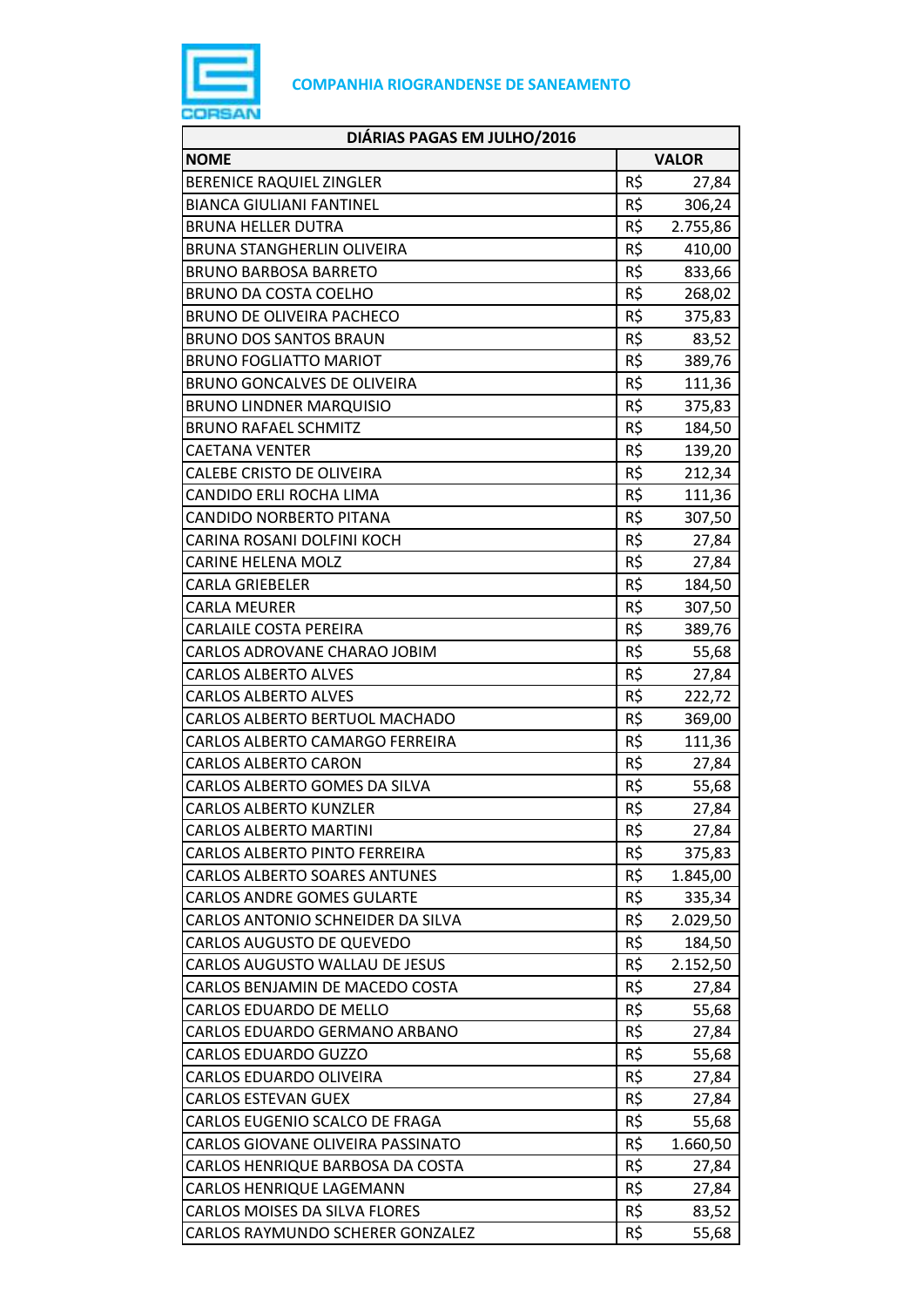

| DIÁRIAS PAGAS EM JULHO/2016            |              |          |
|----------------------------------------|--------------|----------|
| <b>NOME</b>                            | <b>VALOR</b> |          |
| <b>CARLOS REINALDO FREITAS LEAO</b>    | R\$          | 27,84    |
| <b>CARLOS RENAN MENDES</b>             | R\$          | 1.052,32 |
| CARLOS ROBERTO AMARAL DOS SANTOS       | R\$          | 1.052,32 |
| CARLOS ROBERTO TROLEIS FIRMIANO        | R\$          | 27,84    |
| CARLOS RONI ALMEIDA SOUZA              | R\$          | 27,84    |
| CARLOS SCHERER SCHRAMM                 | R\$          | 2.091,00 |
| CARLOS UBIRAJARA MOREIRA GARCIA        | R\$          | 27,84    |
| CARMEN LUCIA DAVILA SCHUTTZ            | R\$          | 676,50   |
| CAROLINA CARDOSO DE OLIVEIRA           | R\$          | 55,68    |
| CAROLINA KUHN CASTRO                   | R\$          | 27,84    |
| CAROLINA TAVARES BARISCH               | R\$          | 55,68    |
| <b>CAROLINE STRASSBURGER</b>           | R\$          | 111,36   |
| CAROLINI DA SILVA                      | R\$          | 27,84    |
| CASSIANO CAMERA                        | R\$          | 2.180,34 |
| <b>CASSIANO DAL PONTE</b>              | R\$          | 779,52   |
| CASSIANO VINICIUS ZANARDI              | R\$          | 167,04   |
| <b>CASSIO CHAVES BERTOLDO</b>          | R\$          | 2.214,00 |
| CASSIO LEONEL PEIXOTO DE CARVALHO      | R\$          | 1.107,00 |
| CATIA VERLIZE NAGEL DIEL               | R\$          | 27,84    |
| CATIELE RODRIGUES DE LIMA              | R\$          | 111,36   |
| CECILIA STRZYKALSKA FONSECA            | R\$          | 430,50   |
| <b>CELIO MIGUEL ROSTIROLLA</b>         | R\$          | 55,68    |
| CELMAR LUIS ZANELATO                   | R\$          | 55,68    |
| <b>CELSO DONATO</b>                    | R\$          | 139,20   |
| <b>CELSO ROBERTO WASCHBURGER</b>       | R\$          | 262,20   |
| <b>CESAR FERNANDO MARTINS</b>          | R\$          | 345,21   |
| <b>CESAR LUIS BONNEBERGER</b>          | R\$          | 556,80   |
| <b>CESAR LUIS RAMBO</b>                | R\$          | 250,56   |
| <b>CESAR RENATO DA SILVA MAZZINI</b>   | R\$          | 27,84    |
| <b>CEZAR LUIZ KAHL</b>                 | R\$          | 240,18   |
| <b>CEZAR RIOPARDENSE DO NASCIMENTO</b> | R\$          | 55,68    |
| CHARLENE CRISTINA DOS SANTOS SILVEIRA  | R\$          | 278,40   |
| <b>CHARLES IVAIR JONER</b>             | R\$          | 1.016,40 |
| <b>CHARLES JOAO SCHAEFER</b>           | R\$          | 55,68    |
| <b>CHARLES ROHTEN</b>                  | R\$          | 55,68    |
| <b>CHARLINE BRIGO</b>                  | R\$          | 307,50   |
| <b>CHRISTIAN BERTOTT</b>               | R\$          | 588,17   |
| <b>CILDO MARCOS VONTROBA</b>           | R\$          | 2.521,50 |
| CIRINEU ATTILIO ZUCHETTO               | R\$          | 27,84    |
| <b>CLAILTON ROGERIO SEGER</b>          | R\$          | 905,04   |
| <b>CLAIRTON PAULO SPOHR</b>            | R\$          | 27,84    |
| <b>CLAITO ALMEIDA DORNELES</b>         | R\$          | 27,84    |
| CLAITON ADRIANI DORNELES FORTUNA       | R\$          | 1.653,64 |
| CLAUDIA FERNANDA RODRIGUES PINHEIRO    | R\$          | 83,52    |
| CLAUDIA MARIA ACOSTA                   | R\$          | 546,42   |
| CLAUDIA MARIA CARNIEL BERGAMO          | R\$          | 581,34   |
| <b>CLAUDIA REGINA REGERT</b>           | R\$          | 430,50   |
| CLAUDIA VIEIRA DAS NEVES VIANA         | R\$          | 683,33   |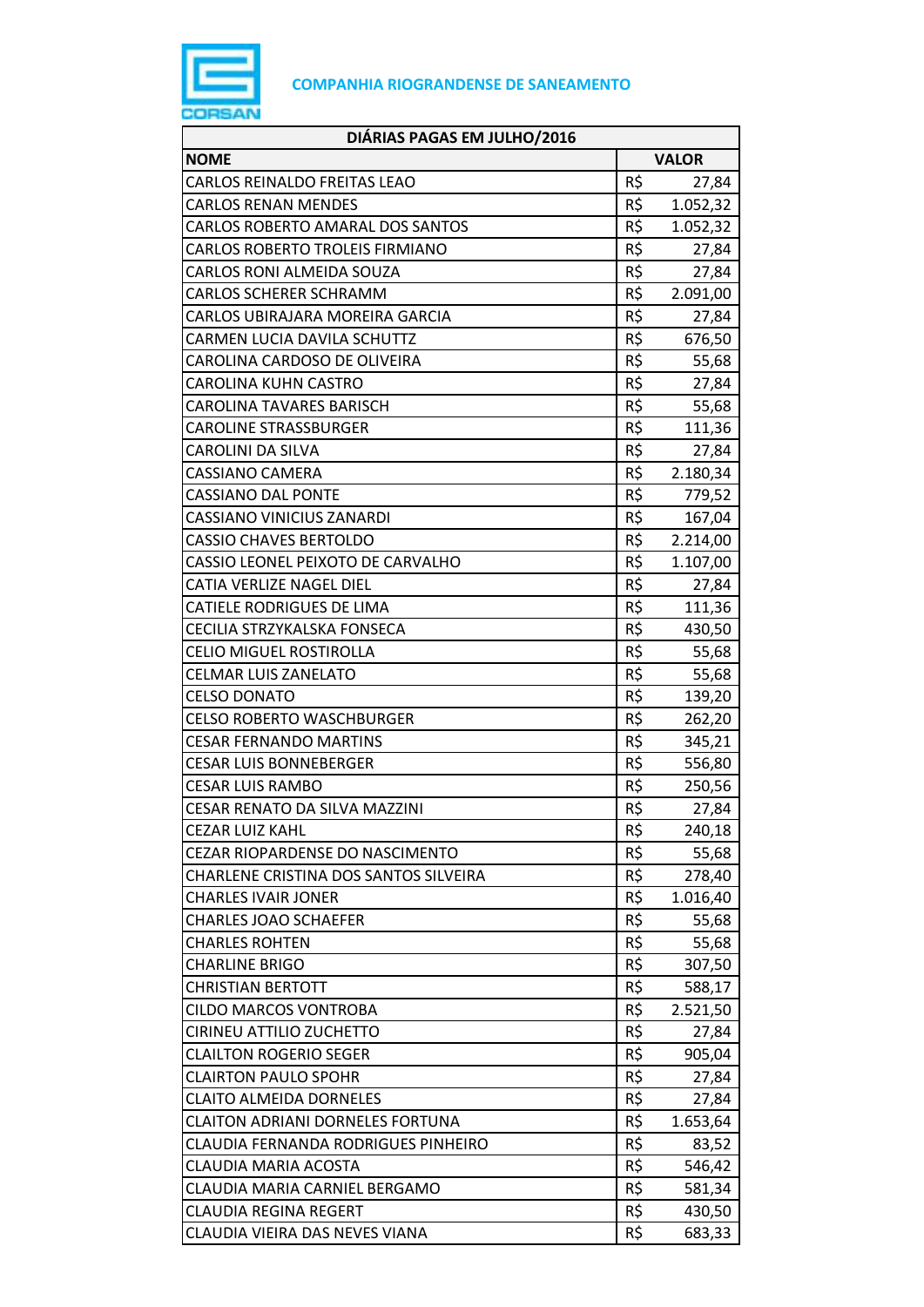

| DIÁRIAS PAGAS EM JULHO/2016           |     |              |
|---------------------------------------|-----|--------------|
| <b>NOME</b>                           |     | <b>VALOR</b> |
| CLAUDINEI SOUZA DE LIMA               | R\$ | 27,84        |
| CLAUDIO ANTONIO FERREIRA BRUM         | R\$ | 55,68        |
| <b>CLAUDIO CARVALHO NUNES</b>         | R\$ | 584,64       |
| <b>CLAUDIO FERRETO</b>                | R\$ | 27,84        |
| <b>CLAUDIO KLEIN</b>                  | R\$ | 1.134,84     |
| CLAUDIO ROBERTO DA SIQUEIRA           | R\$ | 111,36       |
| <b>CLAUDIO RONI DOS SANTOS FLORES</b> | R\$ | 184,50       |
| CLAUDIOMIRO FERREIRA DA SILVA         | R\$ | 501,12       |
| CLAUDIOMIRO OLIVEIRA DE DEUS          | R\$ | 184,50       |
| CLAUDIOMIRO VAGNER DA SILVA           | R\$ | 184,50       |
| <b>CLAUDIR ANDRE SEIBEL</b>           | R\$ | 139,20       |
| <b>CLAUDIR PASE</b>                   | R\$ | 83,52        |
| <b>CLAUSIR MIGUEL ALVES</b>           | R\$ | 1.080,16     |
| <b>CLEBER AURELIO MACHADO</b>         | R\$ | 1.061,70     |
| CLEDER BLANCO DA CUNHA                | R\$ | 83,52        |
| <b>CLEIDSON BITENCOURT LOPES</b>      | R\$ | 55,68        |
| <b>CLEITON BERNSMULLER NUNES</b>      | R\$ | 1.107,00     |
| <b>CLEIVA ZAMBONI</b>                 | R\$ | 375,83       |
| <b>CLEMIR ANTONIO MORAS</b>           | R\$ | 640,32       |
| CLENIR DA GRACA BARASUOL DE AMARAL    | R\$ | 83,52        |
| <b>CLEO PEREIRA MACHADO</b>           | R\$ | 710,66       |
| <b>CLEOCIR BARBIERI</b>               | R\$ | 222,72       |
| CLEOMAR LUIS STEFANELLO               | R\$ | 27,84        |
| <b>CLEONICE DA ROSA</b>               | R\$ | 111,36       |
| CLEUSA MARIA MACHADO CUNHA            | R\$ | 83,52        |
| <b>CLOVIS DEVANIR DUTRA</b>           | R\$ | 27,84        |
| <b>CRISTIAN BRUM HERBSTRITH</b>       | R\$ | 83,52        |
| <b>CRISTIAN GORGEN</b>                | R\$ | 306,24       |
| <b>CRISTIAN ROSA DE FREITAS</b>       | R\$ | 139,20       |
| CRISTIAN SCANFERLA DA CRUZ            | R\$ | 861,00       |
| <b>CRISTIAN WELTER</b>                | R\$ | 222,72       |
| <b>CRISTIANE JACOBSEN BARBIERI</b>    | R\$ | 526,16       |
| <b>CRISTIANE MACHADO LORENCI</b>      | R\$ | 526,16       |
| <b>CRISTIANE RUCELI LISBOA</b>        | R\$ | 139,20       |
| CRISTIANO BESSAUER DA SILVA           | R\$ | 27,84        |
| <b>CRISTIANO COCHLAR DE MATOS</b>     | R\$ | 139,20       |
| CRISTIANO DE OLIVEIRA DOICO           | R\$ | 1.968,00     |
| CRISTIANO GOULART OLIVEIRA            | R\$ | 1.660,50     |
| CRISTIANO LINO DE CARVALHO SEGUETTO   | R\$ | 1.011,84     |
| <b>CRISTIANO NUNES DE NEQUE</b>       | R\$ | 27,84        |
| CRISTIANO PERES PALMEIRA NUNES        | R\$ | 2.214,00     |
| <b>CRISTIANO RODRIGUES DE JESUS</b>   | R\$ | 27,84        |
| CRISTINA FINAMOR FROTA                | R\$ | 27,84        |
| <b>CRISTINE DEZORDI BIEGER</b>        | R\$ | 307,50       |
| DAIANA AZZOLINI CASAGRANDE            | R\$ | 278,40       |
| <b>DAIANI PEREIRA REIS</b>            | R\$ | 278,40       |
| DALMIRENE LEMES MUNHOZ                | R\$ | 27,84        |
| DALTO GOMES DA SILVA FRAGA            | R\$ | 27,84        |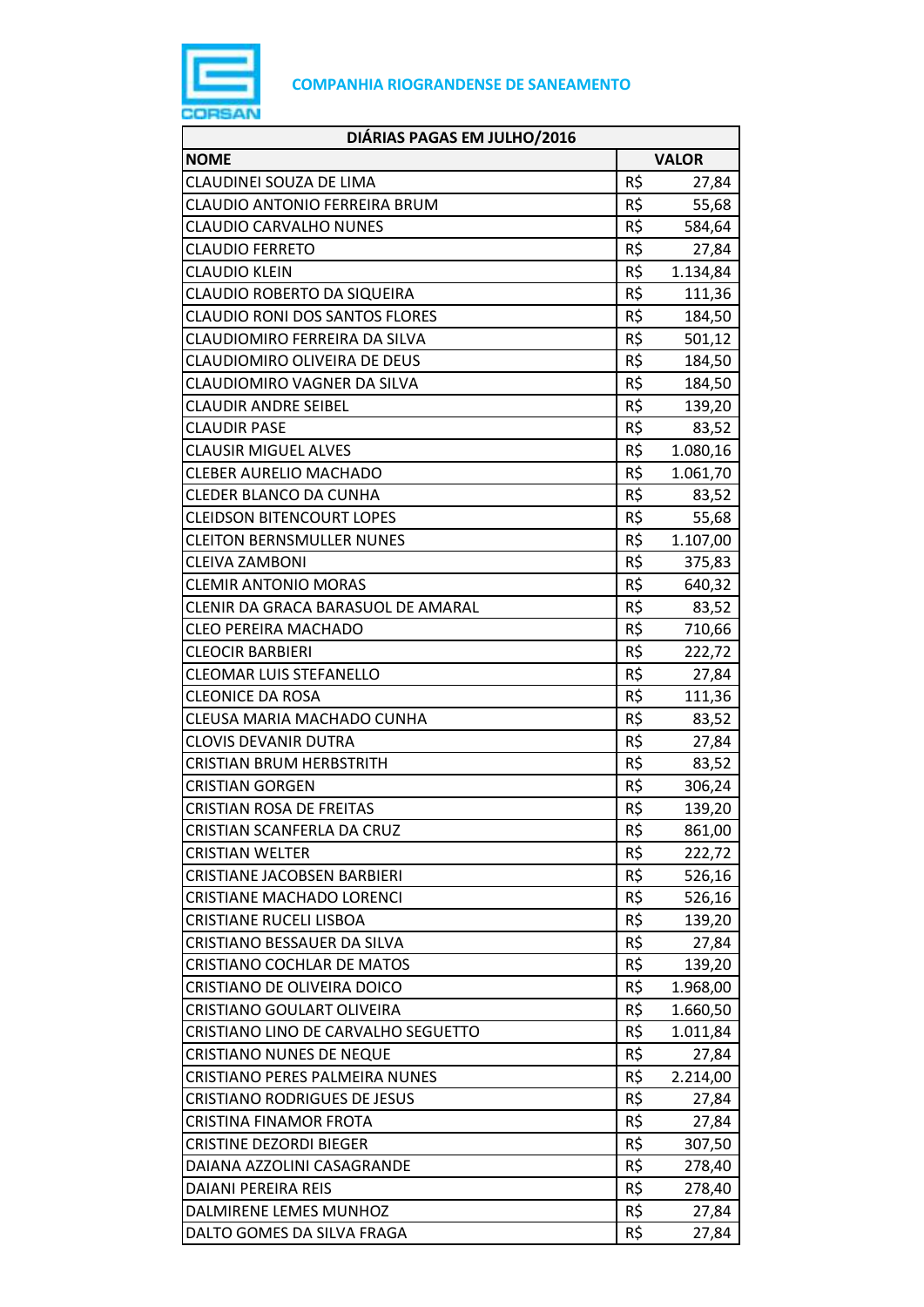

| DIÁRIAS PAGAS EM JULHO/2016     |              |          |
|---------------------------------|--------------|----------|
| <b>NOME</b>                     | <b>VALOR</b> |          |
| DALTRO JERONIMO BERNARDES       | R\$          | 27,84    |
| DANIEL ALVES BARCELLOS          | R\$          | 139,20   |
| DANIEL CABREIRA JAQUES          | R\$          | 25,69    |
| DANIEL CANALS GOULARTE          | R\$          | 2,15     |
| DANIEL DA ROCHA GARCIA          | R\$          | 501,12   |
| DANIEL DE OLIVEIRA ARIM         | R\$          | 184,50   |
| DANIEL FARIAS JACINTO           | R\$          | 1.168,50 |
| <b>DANIEL FOLLMANN</b>          | R\$          | 27,84    |
| DANIEL FRIDERICHS PEREIRA       | R\$          | 139,20   |
| DANIEL GONCALVES BOTELHO        | R\$          | 253,34   |
| <b>DANIEL LINCK</b>             | R\$          | 375,83   |
| DANIEL LUIS KRACHEFSKI TEIXEIRA | R\$          | 27,84    |
| <b>DANIEL LUIS PEDRETTI</b>     | R\$          | 1.414,50 |
| DANIEL VITORIA PINHEIRO         | R\$          | 1.728,83 |
| <b>DANIELA BRUCK MINUSSI</b>    | R\$          | 1.045,50 |
| DANIELA DE MARCHI MARCOLAN      | R\$          | 3.690,00 |
| DANIELA MENEZES DE OLIVEIRA     | R\$          | 27,84    |
| DANIELA SILVA DE CARVALHO       | R\$          | 2.214,00 |
| DANIELE DA SILVA SANTOS         | R\$          | 375,83   |
| DANIELE DE MORAIS GONCALVES     | R\$          | 2.767,50 |
| <b>DANILO PEREIRA GUELSO</b>    | R\$          | 184,50   |
| <b>DANTON RENATO DIAS</b>       | R\$          | 450,99   |
| DARCI ROMARIO BECKER            | R\$          | 27,84    |
| DARLAN DOS SANTOS DE OLIVEIRA   | R\$          | 111,36   |
| DAVI DA SILVA                   | R\$          | 222,72   |
| DAVI DE ALBERNAZ ARAUJO         | R\$          | 375,83   |
| DAYANE CRISTINA KOCHHANN CABRAL | R\$          | 1.660,50 |
| DAYNNER MACHADO FARIAS          | R\$          | 335,34   |
| DEBORA DA SILVA RODRIGUES       | R\$          | 375,83   |
| DEBORA KLOECKNER MACHADO        | R\$          | 27,84    |
| <b>DEBORA KONZEN</b>            | R\$          | 833,66   |
| DEBORA MARIA DOS SANTOS         | R\$          | 55,68    |
| DEISE CRISTINA FERRARI KROHN    | R\$          | 111,36   |
| <b>DEISE DUARTE EHLERT</b>      | R\$          | 55,68    |
| DEISE MARIA ZAWATSKI DE ALMEIDA | R\$          | 55,68    |
| <b>DEJAIR BRITO FERREIRA</b>    | R\$          | 184,50   |
| <b>DELCIO PERIN</b>             | R\$          | 194,88   |
| DELMAR BORGES DA SILVA          | R\$          | 307,50   |
| <b>DELSO FRANCISCO ZWIRTES</b>  | R\$          | 751,66   |
| DELVINO CASAMALI                | R\$          | 55,68    |
| DENIS DE JOBIM LEAL             | R\$          | 55,68    |
| DENIS DOS SANTOS GONCALVES      | R\$          | 212,34   |
| DENIS FRANCISCO BONFANTI        | R\$          | 55,68    |
| <b>DENIS GONCALVES LEITE</b>    | R\$          | 278,40   |
| DENIZ BATISTA DE FREITAS        | R\$          | 2.193,50 |
| DERLEI DORNELLES JACQUES        | R\$          | 2.214,00 |
| <b>DESYREE BATISTA RIBEIRO</b>  | R\$          | 111,36   |
| DICKSON VON MUHLEN              | R\$          | 83,52    |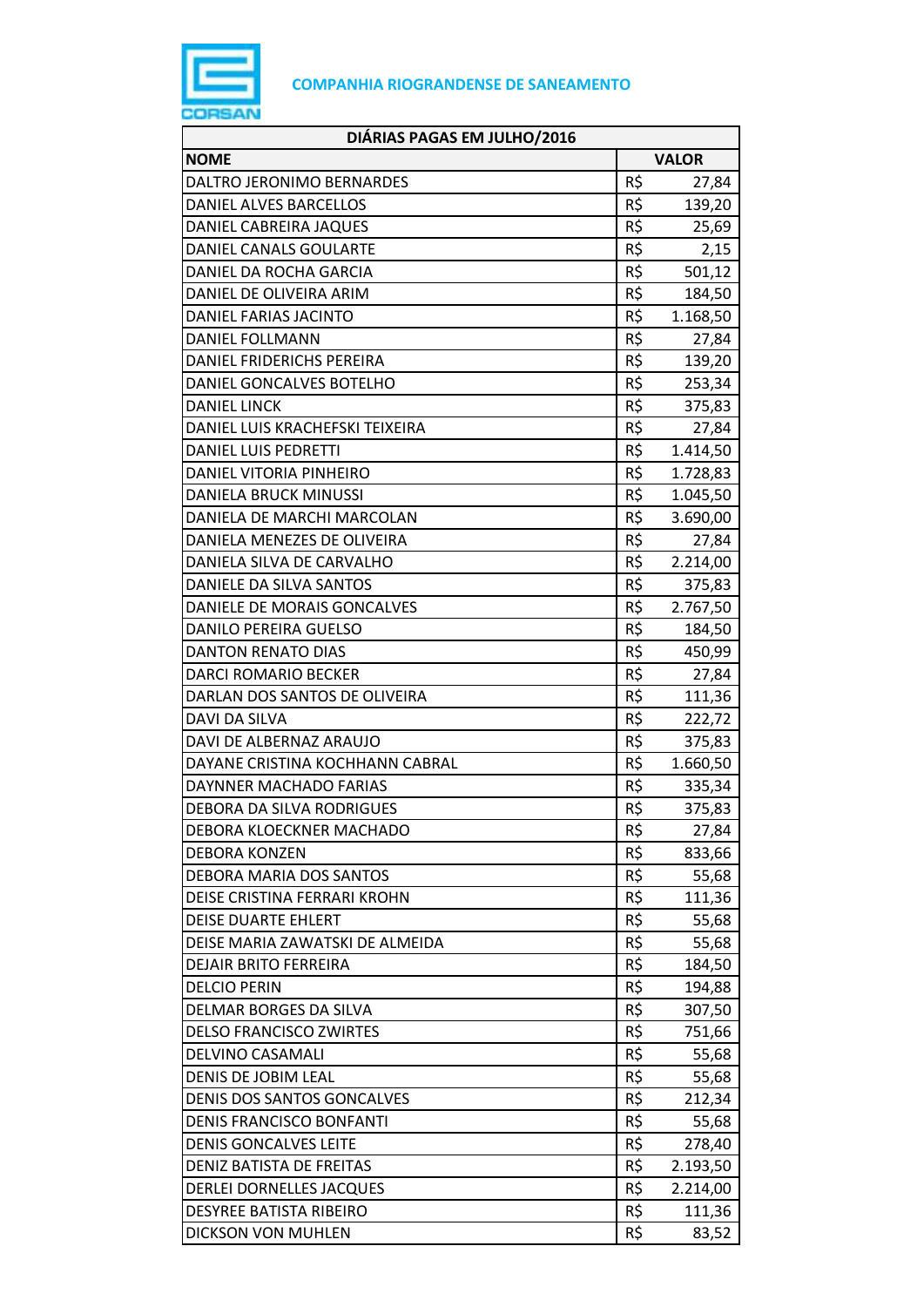

| DIÁRIAS PAGAS EM JULHO/2016       |              |          |
|-----------------------------------|--------------|----------|
| <b>NOME</b>                       | <b>VALOR</b> |          |
| DIEGO COLOMBO SANA                | R\$          | 278,40   |
| DIEGO DA SILVA MOREIRA            | R\$          | 2.152,50 |
| DIEGO DOS REIS DAKAN              | R\$          | 83,52    |
| <b>DIEGO MANICA</b>               | R\$          | 27,84    |
| <b>DIEGO MATOS VENES</b>          | R\$          | 933,38   |
| <b>DIEGO MICAEL LAMBERTY</b>      | R\$          | 83,52    |
| DIEGO OLIVEIRA DA SILVEIRA        | R\$          | 1.127,49 |
| DIEGO RENAN SANTIN                | R\$          | 139,20   |
| <b>DIEGO TURCATO DUARTE</b>       | R\$          | 984,00   |
| DIEGO VAZ PAIXAO                  | R\$          | 1.537,50 |
| <b>DILMAR COLISSI</b>             | R\$          | 389,76   |
| DILNEI EDUARDO CORREA RIBEIRO     | R\$          | 1.414,50 |
| <b>DIMITRYOS HELMANN KLUG</b>     | R\$          | 27,84    |
| DINIS IZABEL GRZELAK              | R\$          | 83,52    |
| DIOGENES PRAXEDES PIMENTEL JUNIOR | R\$          | 27,84    |
| <b>DIOGO NEVES MORAES</b>         | R\$          | 929,33   |
| DIOGO PEREIRA DA SILVEIRA         | R\$          | 139,20   |
| DION ELITON VALENTE DA SILVA      | R\$          | 83,52    |
| <b>DIONISIO LANIUS</b>            | R\$          | 3.321,00 |
| <b>DIONISIO LUIZ RIGOTTI</b>      | R\$          | 278,40   |
| <b>DIONISIO PEDO</b>              | R\$          | 184,50   |
| <b>DIRCEU CHAVIER</b>             | R\$          | 83,52    |
| DOMINGOS SAVIO DE FARIAS          | R\$          | 1.688,34 |
| DORLEI MOACIR WILLMS              | R\$          | 1.107,00 |
| DOUGLAS CAMARGO DE OLIVEIRA       | R\$          | 553,50   |
| DOUGLAS DE AVILA STAUDT           | R\$          | 222,72   |
| DOUGLAS JEOSE DA MOTA             | R\$          | 27,84    |
| DOUGLAS MACEDO AVILA              | R\$          | 55,68    |
| <b>DOUGLAS PORTELA PERIN</b>      | R\$          | 194,88   |
| DULCAMAR ELISANDRO CONCEICAO      | R\$          | 1.190,52 |
| <b>EATON JOSE FUHR</b>            | R\$          | 328,50   |
| EDELMAR DOS SANTOS TOPA           | R\$          | 306,24   |
| <b>EDEMAR ANTONIO BURATTI</b>     | R\$          | 111,36   |
| <b>EDEMILSON PROVENSI</b>         | R\$          | 738,00   |
| <b>EDENILSO ENIO PRESCENDO</b>    | R\$          | 27,84    |
| <b>EDER MATTANA</b>               | R\$          | 222,72   |
| <b>EDERSON ALMEIDA</b>            | R\$          | 732,17   |
| <b>EDERSON BOHN PIRES</b>         | R\$          | 62,13    |
| EDERSON DA SILVA RAMOS            | R\$          | 225,50   |
| EDEVALDO ANTONIO MORAIS TRAMONTIN | R\$          | 83,52    |
| EDIMAR JOSE MARIO                 | R\$          | 692,70   |
| EDINELSON CARLOS DOS SANTOS LIMA  | R\$          | 2.152,50 |
| <b>EDISON DE OLIVEIRA</b>         | R\$          | 184,50   |
| EDISON LUIS ROCHA DE CASTRO       | R\$          | 184,50   |
| <b>EDMILSON RODRIGUES VIEGAS</b>  | R\$          | 307,50   |
| EDSON ADAO FERREIRA DA SILVA      | R\$          | 738,00   |
| <b>EDSON BEMFICA QUILES</b>       | R\$          | 225,50   |
| EDSON CASTILHOS URRUTIA           | R\$          | 375,83   |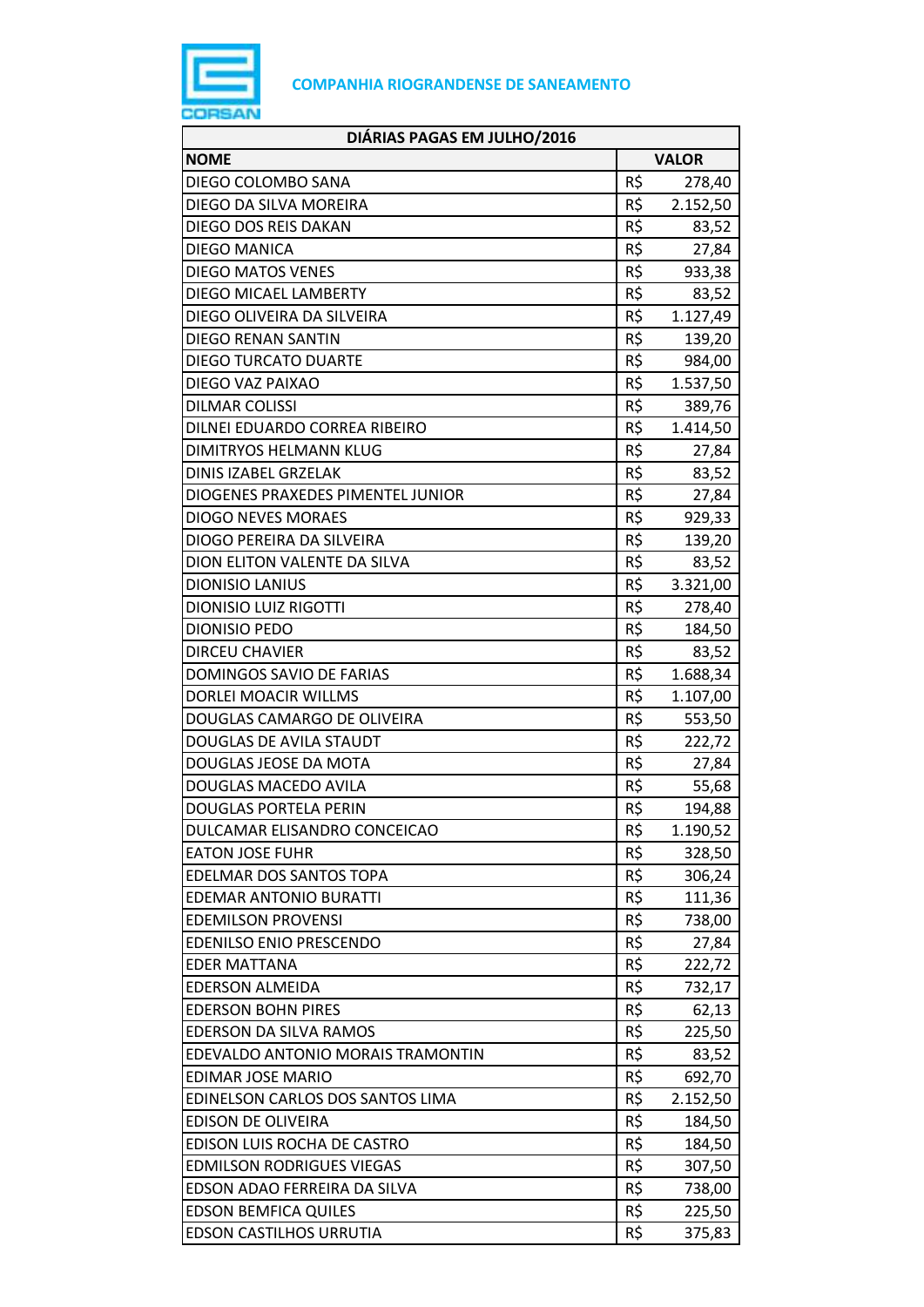

| DIÁRIAS PAGAS EM JULHO/2016         |              |          |
|-------------------------------------|--------------|----------|
| <b>NOME</b>                         | <b>VALOR</b> |          |
| <b>EDSON JOSBENTI GOTTARDO</b>      | R\$          | 1.107,00 |
| <b>EDSON JOSE SCHNEIDER</b>         | R\$          | 184,50   |
| <b>EDSON LUIS KERN</b>              | R\$          | 83,52    |
| <b>EDSON LUIZ SPECHT</b>            | R\$          | 83,52    |
| EDSON MARIAO OLIVEIRA PITUCO        | R\$          | 1.052,32 |
| <b>EDSON NESTOR EMMEL</b>           | R\$          | 1.984,20 |
| <b>EDSON SILVEIRA ANTONINI</b>      | R\$          | 1.188,99 |
| EDU DA SILVA MARQUES                | R\$          | 668,16   |
| EDUARDO ARAUJO KUBIAKI              | R\$          | 27,84    |
| <b>EDUARDO BACIGALUZ GUIMARAES</b>  | R\$          | 751,66   |
| <b>EDUARDO BIANCHI NETO</b>         | R\$          | 194,88   |
| <b>EDUARDO BORBA DE LEMOS</b>       | R\$          | 1.537,50 |
| EDUARDO DOBRACHINSKI BARBOSA        | R\$          | 55,68    |
| <b>EDUARDO HERRMANN HECK</b>        | R\$          | 222,72   |
| EDUARDO JORGE DE QUEVEDO            | R\$          | 184,50   |
| <b>EDUARDO MARTINS NUNES</b>        | R\$          | 83,52    |
| <b>EDUARDO PEREIRA ALVES</b>        | R\$          | 1.688,34 |
| EDUARDO RAMALHO TOWNSEND            | R\$          | 167,04   |
| <b>EDUARDO RAMOS BORBA</b>          | R\$          | 2.823,18 |
| EDUARDO RAMOS DA SILVA              | R\$          | 1.537,50 |
| EDUARDO RENAN LEGUISSAMO NUNES      | R\$          | 27,84    |
| <b>EDUARDO SILVA DOS SANTOS</b>     | R\$          | 887,58   |
| EDUARDO VIEIRA MUNHOZ               | R\$          | 307,50   |
| EDUARDO ZANCHI MAFALDA              | R\$          | 307,50   |
| <b>EDUINO HOFFERBER</b>             | R\$          | 27,84    |
| ELADIO LUIZ RIOS SOUZA              | R\$          | 1.565,34 |
| <b>ELAINE MARISA HAUSCHILD</b>      | R\$          | 212,34   |
| ELAINE TERESINHA DA ROSA            | R\$          | 55,68    |
| ELDER PEREIRA BONORINO              | R\$          | 922,50   |
| ELEDIANE MACHADO LIMA KLASSMANN     | R\$          | 123,00   |
| <b>ELEMAR ERENI WRUBEL</b>          | R\$          | 55,68    |
| ELIANE CONCEICAO CORRADI DOS SANTOS | R\$          | 27,84    |
| ELIANE PACHECO DE SOUZA             | R\$          | 335,34   |
| ELIANE RODRIGUES CASTILHO           | R\$          | 584,64   |
| <b>ELIAS PINTO COSTA</b>            | R\$          | 55,68    |
| ELISANDRO MENDES SILVA              | R\$          | 553,50   |
| ELISANE FERREIRA DE SOUZA           | R\$          | 184,50   |
| <b>ELISEU BERNARDON</b>             | R\$          | 1.660,50 |
| ELISIANE LAZZARE VIDORI             | R\$          | 27,84    |
| ELIZETE RAMBORGER CASSAFUZ          | R\$          | 184,50   |
| ELIZIANE CARDOSO MASCHMANN          | R\$          | 55,68    |
| <b>ELLEN STEIN</b>                  | R\$          | 584,64   |
| <b>ELOI JOSE STEFFEN</b>            | R\$          | 55,68    |
| ELOIR TADEU LEAL FAGUNDES           | R\$          | 1.052,32 |
| ELOISA DOBERSTEIN DE MOURA          | R\$          | 111,36   |
| <b>ELTON HELMUTE MAYER</b>          | R\$          | 55,68    |
| ELTON JOSE PLETSCH                  | R\$          | 83,52    |
| <b>ELTON LEAL MOSSATE</b>           | R\$          | 1.032,84 |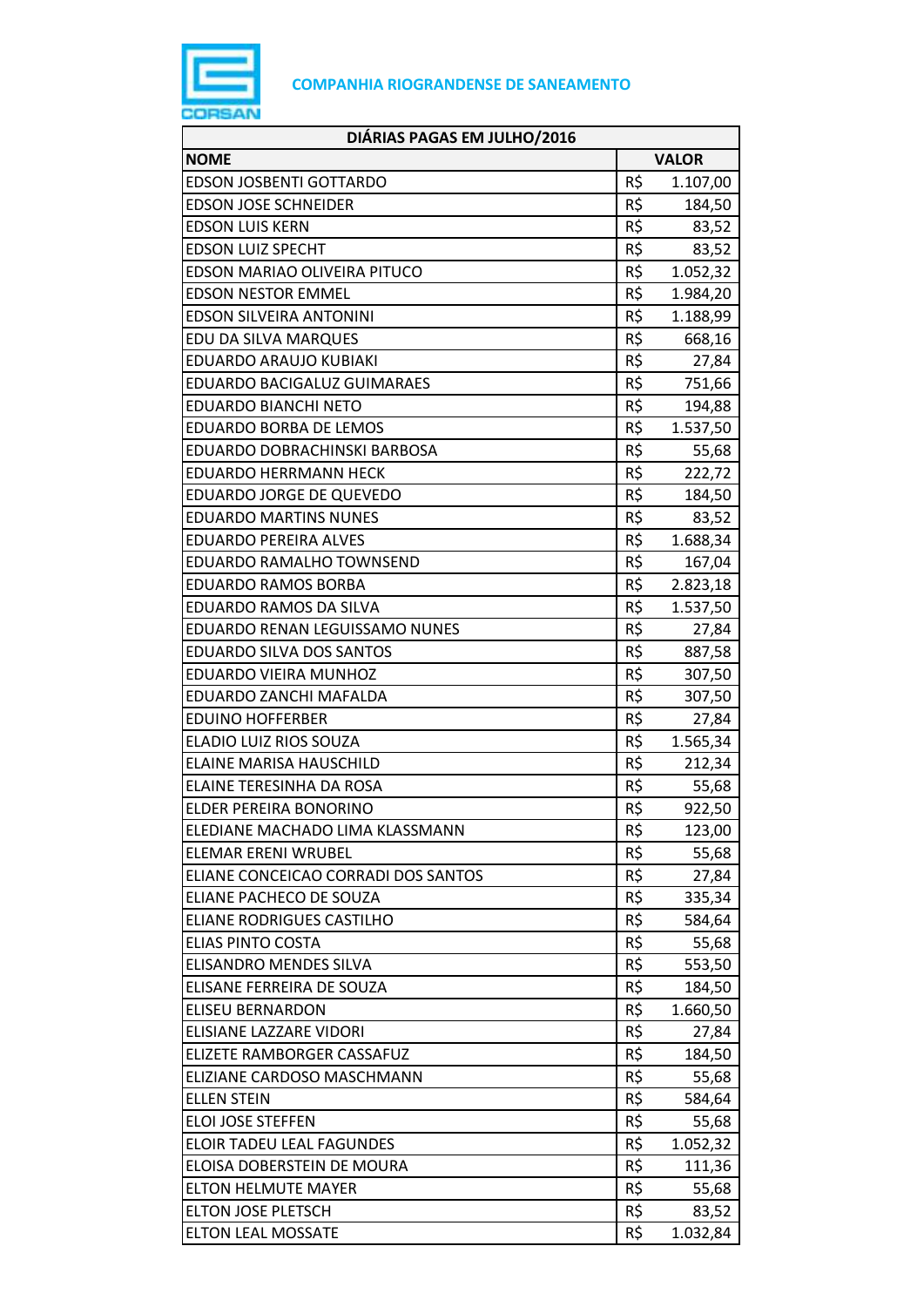

| DIÁRIAS PAGAS EM JULHO/2016           |     |              |
|---------------------------------------|-----|--------------|
| <b>NOME</b>                           |     | <b>VALOR</b> |
| <b>ELTON LUTHER NOGUEIRA</b>          | R\$ | 451,00       |
| <b>ELTON MARQUES DA ROSA</b>          | R\$ | 863,04       |
| <b>ELTON RONEI BARON</b>              | R\$ | 55,68        |
| EMERSON DA SILVEIRA ANTONINI          | R\$ | 306,24       |
| <b>EMERSON DESCOVI</b>                | R\$ | 278,40       |
| <b>EMERSON LUIS CHARAO JOBIM</b>      | R\$ | 1.449,68     |
| <b>EMERSON RONALDO SILVA TEIXEIRA</b> | R\$ | 27,84        |
| <b>EMERSON SOARES</b>                 | R\$ | 27,84        |
| <b>EMIR MARCOS RAIMUNDO</b>           | R\$ | 27,84        |
| <b>EMIR RODRIGUES LUCEIRO</b>         | R\$ | 139,20       |
| EMMANUEL AVANCINI SCHIAM              | R\$ | 281,18       |
| <b>ENDERSON LUIZ VIANA</b>            | R\$ | 307,50       |
| <b>ENIO CESAR RUANI</b>               | R\$ | 27,84        |
| <b>ENIO FERRARESI</b>                 | R\$ | 55,68        |
| <b>ENIO FRANCISCO DA ROSA</b>         | R\$ | 225,50       |
| <b>ENIO RICARDO TELLES</b>            | R\$ | 486,18       |
| ERALDO LUIS DOS SANTOS FERREIRA       | R\$ | 83,52        |
| ERICO JORGE PEREIRA DA SILVEIRA       | R\$ | 27,84        |
| <b>ERON LOPES JUNIOR</b>              | R\$ | 27,84        |
| <b>ERRIDISON BORIN QUINHONES</b>      | R\$ | 27,84        |
| <b>EUCLIDES LAURO WENDLER</b>         | R\$ | 212,34       |
| <b>EUGENIO PEREZ FERREIRA</b>         | R\$ | 863,04       |
| <b>EUGENIO RICARDO MAES</b>           | R\$ | 2.494,14     |
| <b>EVANDRO BOLZAN</b>                 | R\$ | 1.621,52     |
| <b>EVANDRO DA SILVA</b>               | R\$ | 553,50       |
| <b>EVANDRO KIEVEL</b>                 | R\$ | 139,20       |
| <b>EVANDRO LUIZ ALVES CARDOSO</b>     | R\$ | 194,88       |
| EVANDRO MAURICIO DA CUNHA MELLO       | R\$ | 27,84        |
| <b>EVANI PRUSCH VIEIRA</b>            | R\$ | 369,00       |
| <b>EVANISE DOS SANTOS TEIXEIRA</b>    | R\$ | 554,00       |
| <b>EVERSON DE CONTO</b>               | R\$ | 27,84        |
| EVERSON DOS SANTOS DE SOUZA           | R\$ | 473,28       |
| EVERTO DA ROSA CAMARGO                | R\$ | 1.413,24     |
| <b>EVERTON ANDRE DA SILVA</b>         | R\$ | 389,76       |
| <b>EVERTON CAETANO DA SILVA</b>       | R\$ | 167,04       |
| <b>EVERTON COSTA DE PAULO</b>         | R\$ | 27,84        |
| <b>EVERTON DE LIMA SOARES</b>         | R\$ | 27,84        |
| <b>EVERTON GUGEL</b>                  | R\$ | 295,86       |
| <b>EVERTON LARA PERAZOLO</b>          | R\$ | 3.813,00     |
| EVERTON LUIZ BARBOSA DOS SANTOS       | R\$ | 83,52        |
| <b>EVERTON MAGALHAES JACQUES</b>      | R\$ | 2.767,50     |
| <b>EVERTON NUNES TASCHETTO</b>        | R\$ | 27,84        |
| <b>FABIANA MARCOM KELLER</b>          | R\$ | 83,52        |
| <b>FABIANE CAPONI</b>                 | R\$ | 83,52        |
| <b>FABIANE DE CASTRO RIBEIRO</b>      | R\$ | 27,84        |
| <b>FABIANE FROIS BAZANELLA</b>        | R\$ | 430,50       |
| <b>FABIANE RODRIGUES ZANONI</b>       | R\$ | 27,84        |
| <b>FABIANE SCHWEDE</b>                | R\$ | 375,83       |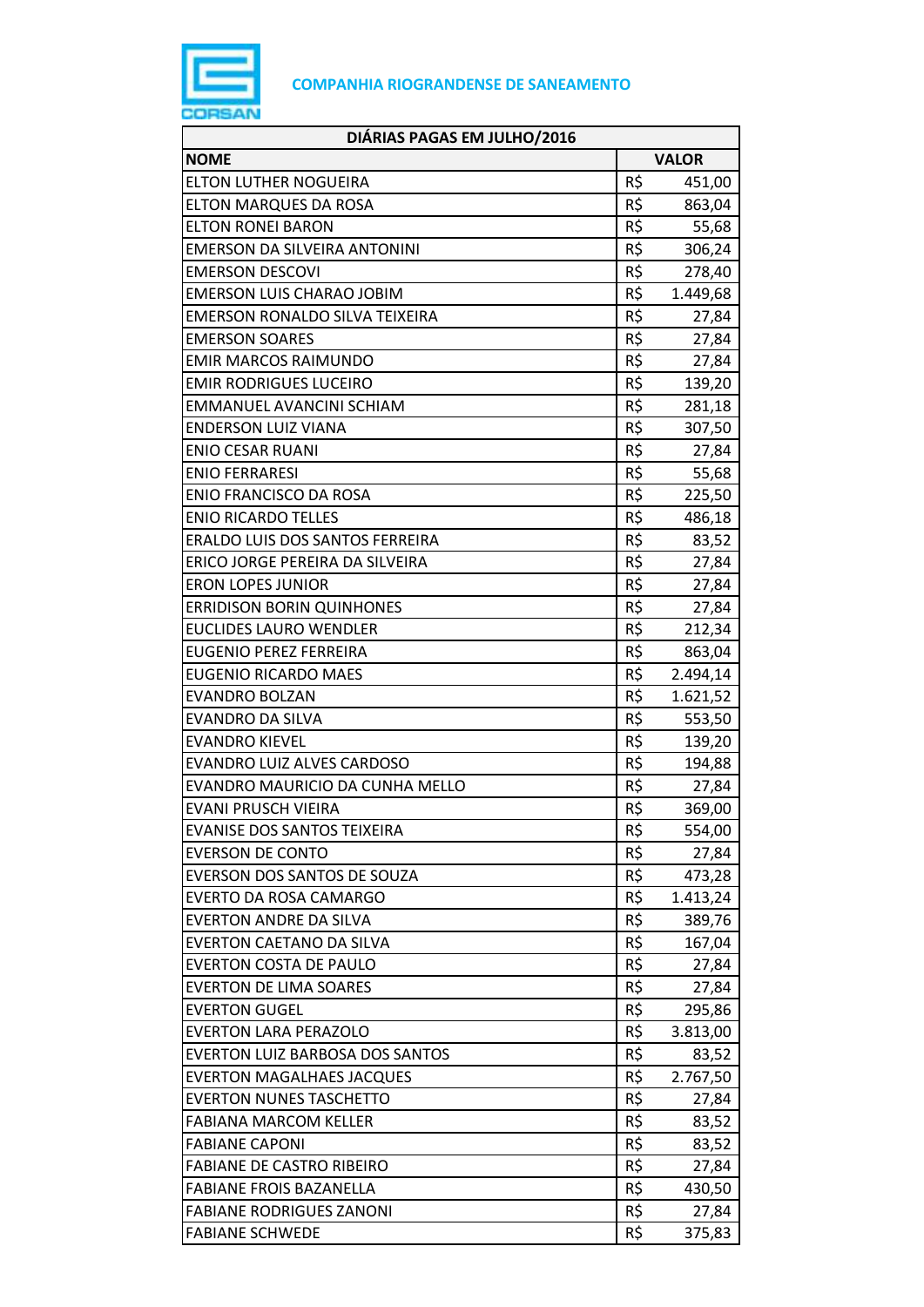

| DIÁRIAS PAGAS EM JULHO/2016               |                 |          |
|-------------------------------------------|-----------------|----------|
| <b>NOME</b>                               | <b>VALOR</b>    |          |
| <b>FABIANO ALVES DE SOUZA</b>             | R\$             | 417,60   |
| <b>FABIANO CASSOL DE VARGAS</b>           | R\$             | 1.018,16 |
| <b>FABIANO DOS SANTOS PAIM</b>            | R\$             | 915,42   |
| <b>FABIANO JARBAS PEDRALLI</b>            | R\$             | 726,36   |
| <b>FABIANO MACHADO ALVES</b>              | R\$             | 375,83   |
| <b>FABIANO MANETTI DA CRUZ</b>            | R\$             | 184,50   |
| <b>FABIANO SASSO</b>                      | R\$             | 27,84    |
| <b>FABIANO SIQUEIRA</b>                   | R\$             | 55,68    |
| <b>FABIO ARAUJO LOPES</b>                 | R\$             | 1.168,50 |
| FABIO AUGUSTO PEREIRA DE SOUZA            | R\$             | 1.660,50 |
| <b>FABIO AUGUSTO PEREIRA KROB</b>         | R\$             | 2,82     |
| <b>FABIO BASTIANI PIAZER</b>              | R\$             | 323,70   |
| <b>FABIO BOERE BOTTLENDER</b>             | R\$             | 307,50   |
| <b>FABIO BRINGHENTI</b>                   | R\$             | 307,50   |
| <b>FABIO CAMUCCE</b>                      | R\$             | 139,20   |
| <b>FABIO DIAS NIEVES</b>                  | R\$             | 27,84    |
| <b>FABIO GOMES DE SOUZA</b>               | R\$             | 55,68    |
| <b>FABIO JEAN DA SILVA GONCALVES</b>      | R\$             | 676,50   |
| <b>FABIO JONI AIRES BRITTES</b>           | R\$             | 1.230,00 |
| FABIO JOSE DA SILVA GIBBON                | R\$             | 1.291,50 |
| <b>FABIO LEANDRO BUHLER</b>               | R\$             | 27,84    |
| FABIO LUIS DOS SANTOS FERREIRA            | R\$             | 526,16   |
| <b>FABIO MARCELO OLING</b>                | R\$             | 490,74   |
| <b>FABIO MARTINS DOS SANTOS</b>           | R\$             | 612,48   |
| <b>FABIO NETO DA SILVA BARCELOS</b>       | R\$             | 55,68    |
| <b>FABIO RICARDO PINTO CANALS</b>         | R\$             | 2.890,50 |
| FABIO ROBERTO ALTENHOFEN SEFSTROM         | R\$             | 27,84    |
| <b>FABIO ROYES REGADA</b>                 | R\$             | 83,52    |
| <b>FABIO TONDIM DE OLIVEIRA</b>           | R\$             | 83,52    |
| <b>FABIOLA LOPES BEBBER</b>               | R\$             | 55,68    |
| <b>FABRICIO MACIEL COELHO</b>             | R\$             | 278,40   |
| <b>FABRICIO MALGARIN PULGATTI</b>         | R\$             | 1.230,00 |
| <b>FABRICIO SPIERING</b>                  | R\$             | 27,84    |
| <b>FABRICIO STENIO DE FREITAS BARBOSA</b> | R\$             | 27,84    |
| FELIPE AMADOR TAMANINI                    | R\$             | 445,44   |
| <b>FELIPE ANTONIO MAINARDI</b>            | R\$             | 334,08   |
| <b>FELIPE BEN RODRIGUES</b>               | R\$             | 184,50   |
| FELIPE COSTA DA CUNHA                     | R\$             | 111,36   |
| FELIPE DALTROZO DA MOTTA                  | R\$             | 1.291,50 |
| <b>FELIPE HUFF</b>                        | R\$             | 27,84    |
| FELIPE MACHADO PERES                      | R\$             | 83,52    |
| <b>FELIPE PINTO PEREIRA</b>               | $R\overline{S}$ | 222,72   |
| FELIPE RIBEIRO DE FREITAS                 | R\$             | 2.152,50 |
| FERNANDA MACHADO DA SILVA                 | R\$             | 55,68    |
| <b>FERNANDO BEHR QUADROS</b>              | R\$             | 295,86   |
| FERNANDO GABRIEL DARIVA                   | R\$             | 944,52   |
| FERNANDO NADALON VARGAS                   | R\$             | 55,68    |
| <b>FERNANDO NUNES REIS</b>                | R\$             | 55,68    |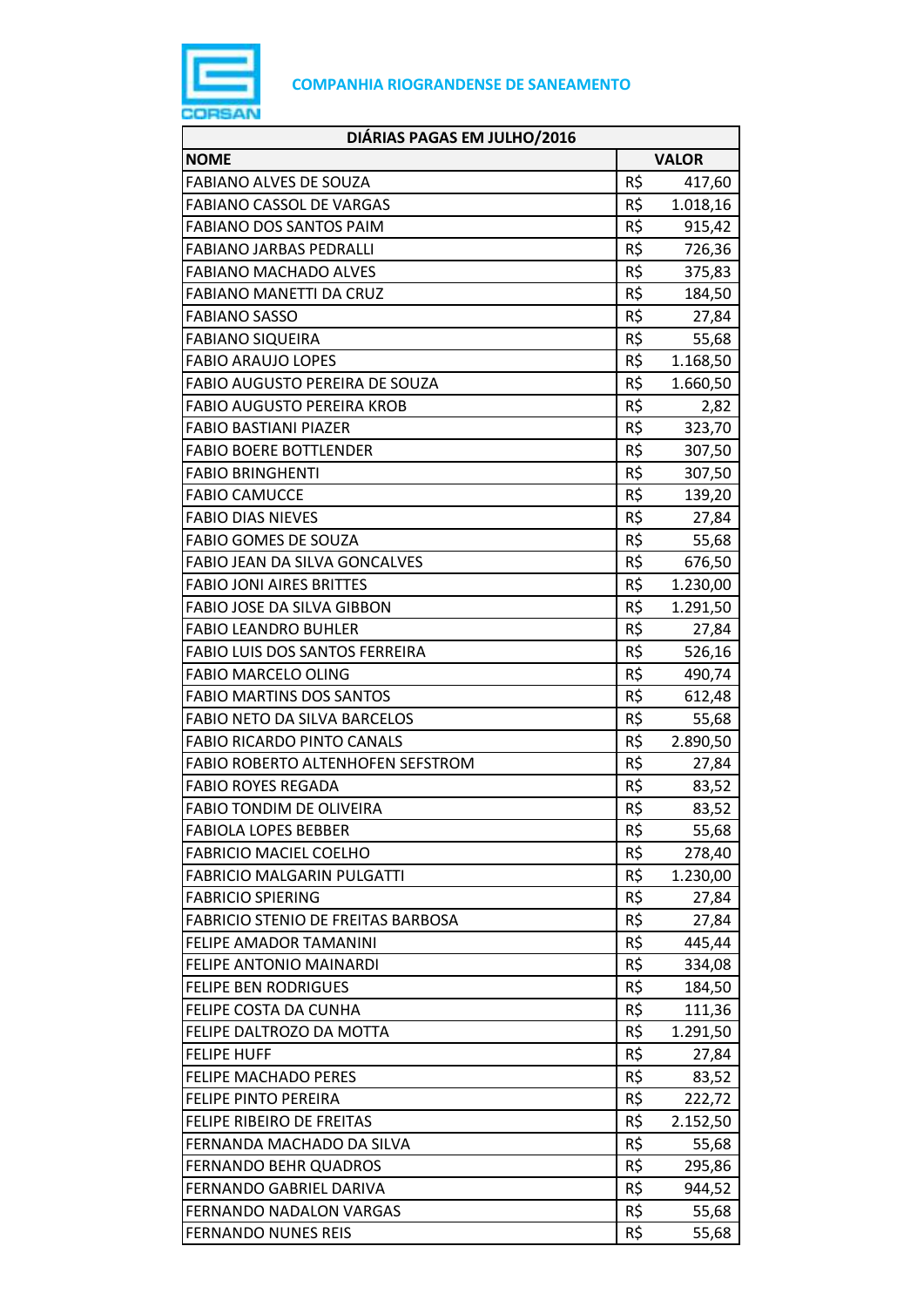

| DIÁRIAS PAGAS EM JULHO/2016          |              |          |
|--------------------------------------|--------------|----------|
| <b>NOME</b>                          | <b>VALOR</b> |          |
| <b>FERNANDO RODRIGUES</b>            | R\$          | 528,96   |
| FERNANDO SONKO DA SILVA              | R\$          | 83,52    |
| <b>FERNANDO ZANETTI</b>              | R\$          | 55,68    |
| <b>FILIPE MACHADO NEVES</b>          | R\$          | 553,50   |
| <b>FILIPE MINUSSI ROSSI</b>          | R\$          | 184,50   |
| <b>FLAVIO ELEMAR DA ROSA</b>         | R\$          | 506,67   |
| <b>FLAVIO LUIZ KRAMPE</b>            | R\$          | 403,67   |
| <b>FLAVIO RENAN FIALHO CIRIO</b>     | R\$          | 184,50   |
| <b>FLAVIO ROBERTO BRASIL PRADO</b>   | R\$          | 167,04   |
| <b>FLAVIO RONI SILVEIRA MARQUES</b>  | R\$          | 27,84    |
| <b>FLAVIO SONIMAR CAVALLI</b>        | R\$          | 553,50   |
| FRANCIELE SANTOS SOUZA HANUSCH       | R\$          | 27,84    |
| <b>FRANCIELI SOTTILI</b>             | R\$          | 83,52    |
| FRANCIELIE APARECIDA LAVARDA DAL BEM | R\$          | 27,84    |
| <b>FRANCINE SCHULZ</b>               | R\$          | 27,84    |
| <b>FRANCISCO JOSE PINTO TEIXEIRA</b> | R\$          | 526,16   |
| <b>FRANCISCO SAMPAIO</b>             | R\$          | 1.168,50 |
| <b>FRANKO TELOKEN</b>                | R\$          | 27,84    |
| <b>FRANQUI ANDREI STEIN</b>          | R\$          | 922,50   |
| <b>GABRIEL AREND</b>                 | R\$          | 55,68    |
| <b>GABRIEL BAUER NOVASKI</b>         | R\$          | 584,64   |
| <b>GABRIEL LUIZ VENCATO</b>          | R\$          | 184,50   |
| <b>GABRIEL ROSA DOS SANTOS</b>       | R\$          | 1.537,50 |
| <b>GABRIEL SILVA LORENCI</b>         | R\$          | 779,50   |
| <b>GABRIELA DE LIMA</b>              | R\$          | 139,20   |
| <b>GABRIELA LOPES DECAVATA PAGOT</b> | R\$          | 55,68    |
| GABRIELA MARINA POMPEO QUEIROZ       | R\$          | 27,84    |
| GABRIELA SILVEIRA RODRIGUES          | R\$          | 83,52    |
| <b>GABRIELE MENDES</b>               | R\$          | 27,84    |
| <b>GABRIELI RODRIGUES DE AVILA</b>   | R\$          | 526,16   |
| GARI BIBIANO DA ROSA CRIXEL          | R\$          | 27,84    |
| <b>GASPAR VICENTE BINSFELD</b>       | R\$          | 278,40   |
| GASTAO CRISTIANO LAUX                | R\$          | 55,68    |
| <b>GEBACIEL PEREIRA LOPES</b>        | R\$          | 27,84    |
| <b>GELSON LENZ</b>                   | R\$          | 1.599,00 |
| <b>GELSON LUIZ FACCIN</b>            | R\$          | 2.029,50 |
| <b>GELSON LUIZ PERLIN</b>            | R\$          | 27,84    |
| <b>GEORGE CASALI DA SILVEIRA</b>     | R\$          | 184,50   |
| GEOVANE DELESKI ASSIS                | R\$          | 139,20   |
| <b>GERALDO NICOLAU FONTOURA</b>      | R\$          | 27,84    |
| GERMANO JUAREZ PEREIRA PEDROSO       | R\$          | 55,68    |
| <b>GERMANO KAEZALA</b>               | R\$          | 335,34   |
| GERRI CLEI RODRIGUES DA SILVA        | R\$          | 55,68    |
| <b>GERSON ADRIANO CARDOSO</b>        | R\$          | 27,84    |
| <b>GERSON ANTONIO DARONCO</b>        | R\$          | 977,15   |
| <b>GERSON HAAS</b>                   | R\$          | 27,84    |
| <b>GERSON HAMMES</b>                 | R\$          | 2.672,34 |
| <b>GERSON JAIME RODRIGUES</b>        | R\$          | 1.236,82 |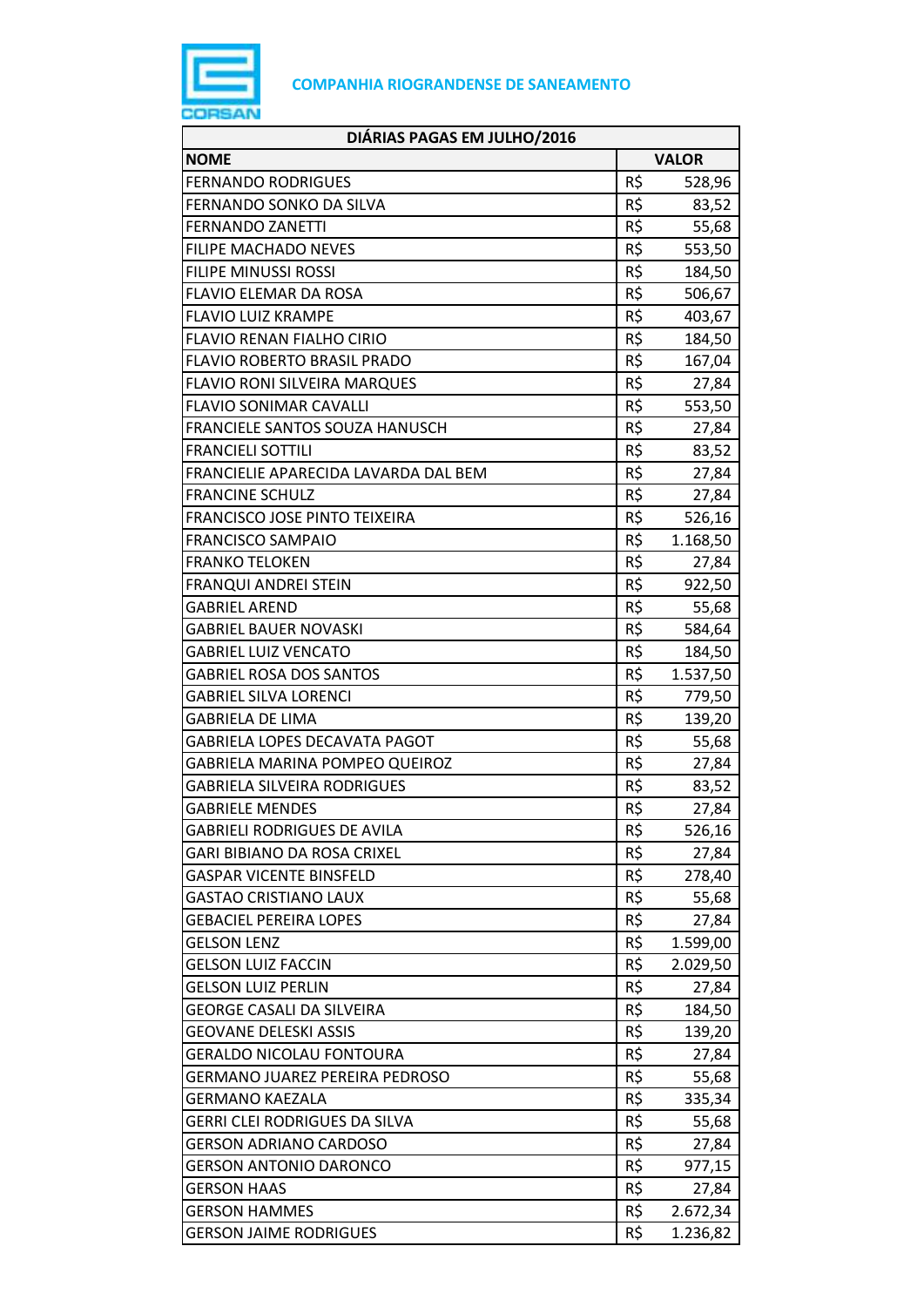

| DIÁRIAS PAGAS EM JULHO/2016           |              |          |
|---------------------------------------|--------------|----------|
| <b>NOME</b>                           | <b>VALOR</b> |          |
| <b>GERSON SIDINEI PEZAROGLO BUENO</b> | R\$          | 2.509,86 |
| <b>GIAN VANCINI</b>                   | R\$          | 55,68    |
| <b>GIANCARLO GONZATTI VIEIRA</b>      | R\$          | 55,68    |
| <b>GIANCARLO KOSBY SCHMITT</b>        | R\$          | 27,84    |
| <b>GILBERTO AQUILES ROQUE</b>         | R\$          | 222,72   |
| <b>GILBERTO BOBSIN</b>                | R\$          | 424,68   |
| GILBERTO CORDOVA DA SILVA             | R\$          | 306,24   |
| <b>GILBERTO GUILHERME ROESE</b>       | R\$          | 55,68    |
| <b>GILBERTO LARSEN ORIQUES</b>        | R\$          | 391,02   |
| <b>GILBERTO LUIZ THOMAS</b>           | R\$          | 222,72   |
| <b>GILBERTO NUNES</b>                 | R\$          | 27,84    |
| <b>GILBERTO SCHAEFFER DE BASTIANI</b> | R\$          | 526,16   |
| <b>GILCEU SIMONETTI</b>               | R\$          | 83,52    |
| <b>GILMAR ALBERTO ANTUNES TERRES</b>  | R\$          | 83,52    |
| GILMAR AZEREDO WALLAU                 | R\$          | 363,18   |
| GILMAR DE MOURA                       | R\$          | 278,40   |
| <b>GILMAR ELENILTO PIRES</b>          | R\$          | 615,00   |
| <b>GILMAR JOSE SKOWRONSKI</b>         | R\$          | 27,84    |
| <b>GILMAR PEDRO PORTALUPPI</b>        | R\$          | 55,68    |
| <b>GILNEI SAMOEL TRINDADE</b>         | R\$          | 656,00   |
| <b>GILSON DE SOUZA</b>                | R\$          | 55,68    |
| <b>GILSON FRUHAUF BECKER</b>          | R\$          | 83,52    |
| <b>GILSON JULIANO VOLKART</b>         | R\$          | 946,54   |
| <b>GILSONEY KRUGER</b>                | R\$          | 363,18   |
| <b>GILVAN GOMES VIVIAN</b>            | R\$          | 111,36   |
| <b>GIOSEPE MAINO BICA</b>             | R\$          | 1.111,56 |
| <b>GIOVANI DA SILVA FORNARI</b>       | R\$          | 194,88   |
| <b>GIOVANI MARTINS DE SOUZA</b>       | R\$          | 714,72   |
| GIOVANI PEDROSO DA SILVA              | R\$          | 2.152,50 |
| <b>GIOVANI RODRIGUES PEREIRA</b>      | R\$          | 184,50   |
| <b>GIOVANNI SANT ANNA BRUM</b>        | R\$          | 861,00   |
| <b>GISELDA STEFANHAK</b>              | R\$          | 526,16   |
| GISELE FEIJO BRISOLARA CABEDA         | R\$          | 27,84    |
| <b>GLAUBER DUARTE ALMEIDA</b>         | R\$          | 278,40   |
| <b>GLENIO LUIZ MOMBACH</b>            | R\$          | 2.214,00 |
| <b>GRAZIELA BOHN FLORES</b>           | R\$          | 450,99   |
| <b>GREICE LANIUS SAUERESSIG</b>       | R\$          | 27,84    |
| GREIKA CHAVES HOFFMANN                | R\$          | 1.052,32 |
| <b>GUACIRA LOPES TEIXEIRA DIAS</b>    | R\$          | 861,00   |
| GUILHERME ALEXANDRE BATISTA WOBETO    | R\$          | 334,08   |
| <b>GUILHERME DA SILVA GUTLER</b>      | R\$          | 1.230,00 |
| <b>GUILHERME DE AZAMBUJA FEIX</b>     | R\$          | 55,68    |
| <b>GUILHERME LUIZ LOPES</b>           | R\$          | 27,84    |
| <b>GUILHERME MAHR</b>                 | R\$          | 55,68    |
| <b>GUILHERME MORGANTI ESBROGLIO</b>   | R\$          | 430,50   |
| <b>GUILHERME PAIVA GOMES</b>          | R\$          | 547,68   |
| <b>GUILHERME SPELIER</b>              | R\$          | 375,83   |
| GUINEVER STEFANI MACHADO BANDEIRA     | R\$          | 27,84    |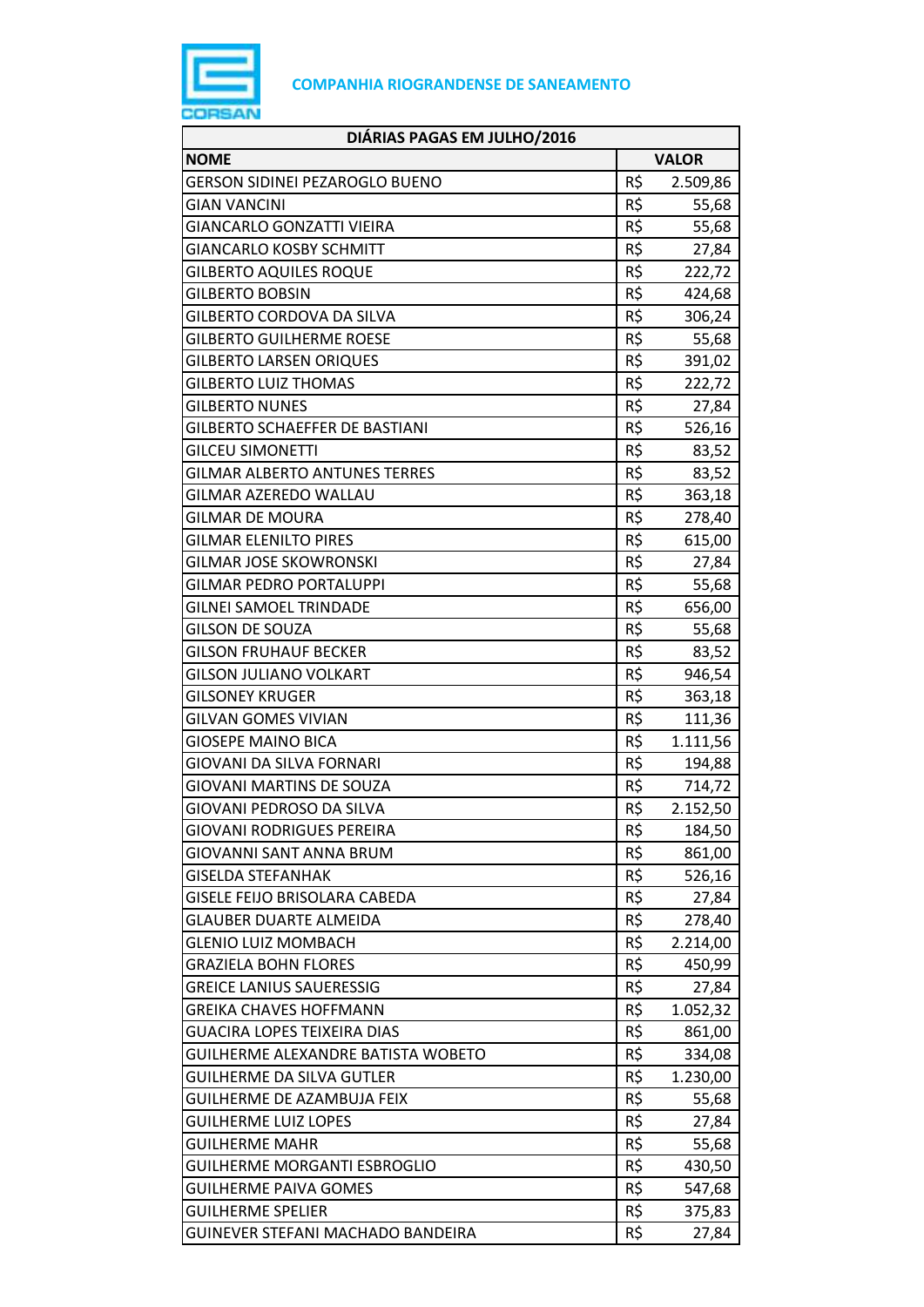

| DIÁRIAS PAGAS EM JULHO/2016        |              |          |
|------------------------------------|--------------|----------|
| <b>NOME</b>                        | <b>VALOR</b> |          |
| <b>GUSTAVO ALBERTO RIFFEL</b>      | R\$          | 751,65   |
| GUSTAVO DA SILVA                   | R\$          | 2.214,00 |
| <b>GUSTAVO ERNESTO WEBER</b>       | R\$          | 83,52    |
| GUSTAVO GRAMS TEIXEIRA             | R\$          | 55,68    |
| <b>GUSTAVO KERSCHNER AMODEU</b>    | R\$          | 55,68    |
| <b>GUSTAVO ZANIOL MARSILIO</b>     | R\$          | 1.052,32 |
| <b>HARLEI SCHNEIDER</b>            | R\$          | 55,68    |
| HEIORAN ACLEOMAR DA SILVA CORDEIRO | R\$          | 55,68    |
| HELERSON MELGAREJO MACIEL          | R\$          | 375,83   |
| HELIO ALCANTARA MAGALHAES ALVAREZ  | R\$          | 253,34   |
| <b>HELIO BETIM DOS SANTOS</b>      | R\$          | 1.107,00 |
| <b>HELIO DELLAZARI JUNIOR</b>      | R\$          | 111,36   |
| HELIO SILVEIRA DE SOUZA            | R\$          | 111,36   |
| <b>HELIO WINKE BARTZ</b>           | R\$          | 184,50   |
| <b>HENRIQUE WORM</b>               | R\$          | 335,34   |
| <b>HERBERT WALTER KUHN</b>         | R\$          | 139,20   |
| <b>HERBI DINEI KLEIN</b>           | R\$          | 2.767,50 |
| HERMES LUIZ DE SOUZA UBATUBA       | R\$          | 83,52    |
| <b>HIBRAIM DORNELLES WENDLER</b>   | R\$          | 184,50   |
| HILSON ORESTES PETER JUNIOR        | R\$          | 501,12   |
| <b>HOMERO JOSE BATISTA</b>         | R\$          | 27,84    |
| HORACIO MORAIS DE OLIVEIRA         | R\$          | 55,68    |
| <b>HORACIO SANCHER</b>             | R\$          | 55,68    |
| HUDINI CHIARAMONTE MACIEL          | R\$          | 445,44   |
| <b>HUGO DAL PIVA</b>               | R\$          | 1.783,50 |
| <b>HUMBERTO CARDOSO JUNIOR</b>     | R\$          | 225,50   |
| HUMBERTO MACHADO MONTEIRO          | R\$          | 55,68    |
| IGNACIO JOSE DE ARAUJO MAHFUZ      | R\$          | 1.236,82 |
| <b>IGOR MARQUES DE ANDRADE</b>     | R\$          | 222,72   |
| <b>IGOR XAVIER DE FIGUEIREDO</b>   | R\$          | 2.023,68 |
| <b>ILMOR CONCEICAO DORR</b>        | R\$          | 779,50   |
| <b>ILSON FERNANDES LOPES</b>       | R\$          | 361,92   |
| <b>INOCENCIO NUNES DA CUNHA</b>    | R\$          | 55,68    |
| IRENO LOUREIRO DORNELLES NETO      | R\$          | 167,04   |
| IRIS ROSANE MILECH BLANK           | R\$          | 55,68    |
| <b>ISIS SARAIVA PINTO</b>          | R\$          | 956,66   |
| <b>ISMAEL BRAUN</b>                | R\$          | 861,00   |
| <b>ISMAEL LAUX GHISIO</b>          | R\$          | 2.091,00 |
| ISMAEL SANTOS DO NASCIMENTO        | R\$          | 27,84    |
| <b>ISMAEL WOMMER</b>               | R\$          | 27,84    |
| <b>ISMAR ALVES DA CRUZ</b>         | R\$          | 55,68    |
| <b>ITACIR NERI DOS SANTOS</b>      | R\$          | 55,68    |
| <b>ITAMAR FORATI NUNES</b>         | R\$          | 27,84    |
| <b>IURI SANT ANA PACICO</b>        | R\$          | 139,20   |
| <b>IVAIR PASQUALI</b>              | R\$          | 1.653,64 |
| <b>IVAN CARLOS PALUDO</b>          | R\$          | 55,68    |
| <b>IVAN SILVA DE AGUIAR</b>        | R\$          | 184,50   |
| IVAN SILVA DE OLIVEIRA             | R\$          | 334,08   |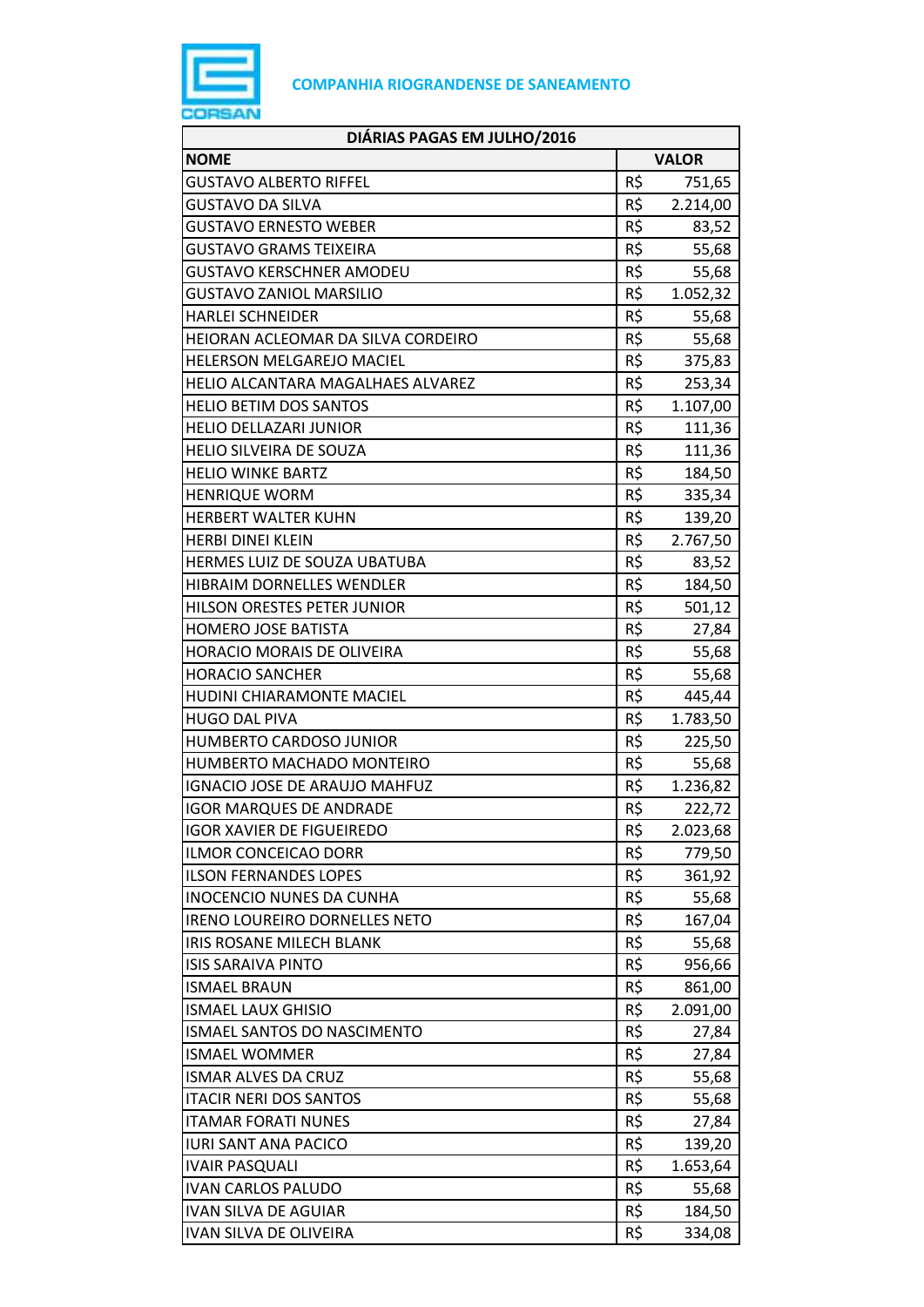

| DIÁRIAS PAGAS EM JULHO/2016      |              |          |
|----------------------------------|--------------|----------|
| <b>NOME</b>                      | <b>VALOR</b> |          |
| IVANA TOSCANI CAVALHEIRO         | R\$          | 375,83   |
| <b>IVANIR MEDEIRO DE AVILA</b>   | R\$          | 212,34   |
| <b>IVANIR RODRIGO DE FREITAS</b> | R\$          | 83,52    |
| <b>IVANOR ADELAR PETTER</b>      | R\$          | 361,92   |
| <b>IVAR ANTONIO TRICHES</b>      | R\$          | 526,16   |
| <b>IVELIZE BABICZ</b>            | R\$          | 27,84    |
| <b>IVO MARIO NALIN</b>           | R\$          | 1.531,94 |
| <b>IVO RICARDO PITZER RASIA</b>  | R\$          | 309,02   |
| <b>JACIR ROGERIO DOS SANTOS</b>  | R\$          | 27,84    |
| JACKSON ANDREI FLORES MACHADO    | R\$          | 77,07    |
| JACKSON SAINT PIERRE DULL RITTER | R\$          | 375,83   |
| <b>JACO WILLE STAUDT</b>         | R\$          | 83,52    |
| <b>JACSON GALERA</b>             | R\$          | 55,68    |
| <b>JACSON MARQUES SCHNEIDER</b>  | R\$          | 55,68    |
| JADER MAYER DA SILVA             | R\$          | 1.772,36 |
| JADIR AURI RHODEN                | R\$          | 1.291,50 |
| JAIME DOS SANTOS GONCALVES       | R\$          | 3.164,34 |
| <b>JAIME GIANEZINI</b>           | R\$          | 55,68    |
| <b>JAIME NOSINI</b>              | R\$          | 27,84    |
| JAIR ALFREDO ANTONIO CARVALHO    | R\$          | 240,18   |
| <b>JAIR ANTONIO DRESCHER</b>     | R\$          | 2.079,36 |
| JAIR CORSETTI MACHADO            | R\$          | 640,32   |
| JAIR FRANCISCO STADTLOBER        | R\$          | 55,68    |
| <b>JAIR JABLONSKI</b>            | R\$          | 2.214,00 |
| <b>JAIR JOAO MADERS</b>          | R\$          | 1.107,00 |
| <b>JAIR RICARDO RADDATZ</b>      | R\$          | 553,50   |
| <b>JAIRO ARAUJO RODRIGUES</b>    | R\$          | 83,52    |
| <b>JAIRO DOTTO DA SILVA</b>      | R\$          | 601,33   |
| JAIRO QUADROS VALENTI JUNIOR     | R\$          | 637,02   |
| <b>JANAINA DINIZ FERNANDES</b>   | R\$          | 307,50   |
| JANE MARIA DA ROSA DA SILVA      | R\$          | 55,68    |
| <b>JAQUES ALEX TANSCHEIT</b>     | R\$          | 916,68   |
| JARBAS ARY DE OLIVEIRA           | R\$          | 458,34   |
| JARBAS RODRIGO SILVEIRA GOMES    | R\$          | 1.080,16 |
| JARDEL PIZZUTI GRIEBELER         | R\$          | 194,88   |
| JARGER DA ROSA SILVA             | R\$          | 335,34   |
| JAYME SIDNEY LEMOS JUNIOR        | R\$          | 55,68    |
| JEAN CARLO FERREIRA COLOMBO      | R\$          | 1.906,50 |
| JEAN CARLO GALARCA PEREIRA       | R\$          | 83,52    |
| JEAN CARLOS BRANDAO DE SOUZA     | R\$          | 111,36   |
| JEAN CARLOS CORREA CARNEIRO      | R\$          | 27,84    |
| JEAN MARCELO LEIVAS SELVEIRA     | R\$          | 184,50   |
| JEDER PINHEIRO GLORIA            | R\$          | 55,68    |
| <b>JEFERSON BIANCHIM</b>         | R\$          | 375,83   |
| JEFERSON BRUCKCHEN SCHONARDIE    | R\$          | 2.214,00 |
| JEFERSON DA VEIGA DE OLIVEIRA    | R\$          | 738,00   |
| JEFERSON ELIAS KASPER            | R\$          | 821,52   |
| JEFERSON MENEZES PALACIOS        | R\$          | 1.107,00 |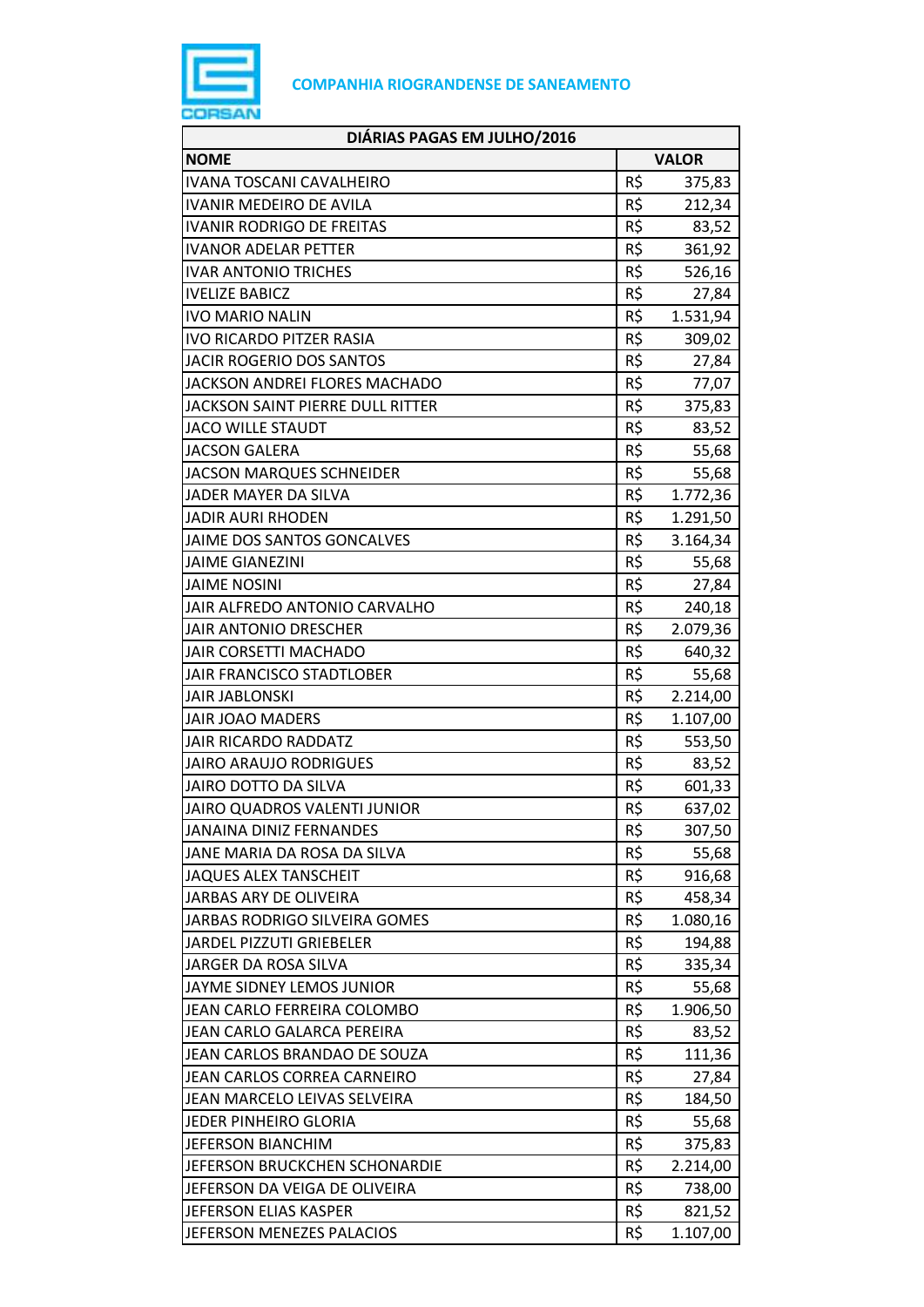

| DIÁRIAS PAGAS EM JULHO/2016        |              |          |
|------------------------------------|--------------|----------|
| <b>NOME</b>                        | <b>VALOR</b> |          |
| JEFERSON ROGERIO VALENTE DE BARROS | R\$          | 111,36   |
| <b>JEISON RICARDO PERES</b>        | R\$          | 222,72   |
| <b>JERRI ANTONIO TATSCH</b>        | R\$          | 1.052,32 |
| JERRI AURI ASSUMPCAO DA SILVA      | R\$          | 55,68    |
| <b>JERSON BARBOZA VINHAS</b>       | R\$          | 531,74   |
| <b>JESSE SILVA DAS NEVES</b>       | R\$          | 1.052,31 |
| <b>JESUM CARLOS CARVALHO</b>       | R\$          | 295,86   |
| JESUS ANANIAS FIGUEIREDO           | R\$          | 55,68    |
| <b>JOANEI ANTONELLI</b>            | R\$          | 751,66   |
| JOAO ALFREDO SOARES DA SILVA       | R\$          | 27,84    |
| <b>JOAO ANTONIO STEFFEN</b>        | R\$          | 1.968,00 |
| JOAO BATISTA CORIM DA ROSA         | R\$          | 711,17   |
| JOAO BATISTA DE ALMEIDA            | R\$          | 445,44   |
| JOAO BATISTA FAGUNDES DE CARVALHO  | R\$          | 222,72   |
| <b>JOAO BATISTA PEREIRA</b>        | R\$          | 306,24   |
| <b>JOAO CARLOS DE MATTOS</b>       | R\$          | 253,34   |
| JOAO CARLOS EVARISTO RUSSI         | R\$          | 556,80   |
| <b>JOAO CARLOS FLORES</b>          | R\$          | 861,00   |
| JOAO CARLOS KONRAD JARDIM          | R\$          | 1.537,50 |
| JOAO CARLOS MELO NORONHA           | R\$          | 1.011,84 |
| JOAO CARLOS PONCIANO               | R\$          | 27,84    |
| JOAO CARLOS SOARES DE LIZ          | R\$          | 430,50   |
| JOAO CLARO BATISTA DA SILVA        | R\$          | 450,99   |
| JOAO FRANCISCO DE PAULA            | R\$          | 554,00   |
| <b>JOAO HENRIQUE KUHN</b>          | R\$          | 1.653,64 |
| JOAO HENRIQUE THONES BORGES        | R\$          | 375,83   |
| JOAO JACO ROESE                    | R\$          | 55,68    |
| JOAO LUIS DOS SANTOS MEDEIROS      | R\$          | 403,67   |
| JOAO LUIS NUNES DOS SANTOS         | R\$          | 55,68    |
| JOAO LUIS SCHMAEDECKE              | R\$          | 2.685,50 |
| <b>JOAO LUIZ WERNER</b>            | R\$          | 27,84    |
| JOAO ROBERTO PASSAGLIA             | R\$          | 676,49   |
| JOAO VIANEI POSSER DESCOVI         | R\$          | 167,04   |
| JOAREZ ADEMIR VIVIAN               | R\$          | 451,00   |
| <b>JOCELI GONCALVES GUTERRES</b>   | R\$          | 83,52    |
| JOCELI STAN DE OLIVEIRA            | R\$          | 27,84    |
| <b>JOCEMAR DUARTE BARCELLOS</b>    | R\$          | 55,68    |
| <b>JOEL CASARIL</b>                | R\$          | 27,84    |
| <b>JOEL JUNG BONFIM</b>            | R\$          | 27,84    |
| JOEL LISSARRAGA DE FREITAS         | R\$          | 184,50   |
| JOICE QUELI CARDOSO NUNES          | R\$          | 123,00   |
| <b>JOICE SILVEIRA BIZARRO</b>      | R\$          | 83,52    |
| JOLAIR ADAO AMARAL                 | R\$          | 493,52   |
| <b>JONAS FACCIN LISBOA</b>         | R\$          | 1.107,00 |
| <b>JONAS PADOIN CHIELLE</b>        | R\$          | 27,84    |
| <b>JONATA HIRSCH</b>               | R\$          | 55,68    |
| JONATAN ANTONIO GRESSANA           | R\$          | 222,72   |
| <b>JONATAN JOSUE ANTON</b>         | R\$          | 375,83   |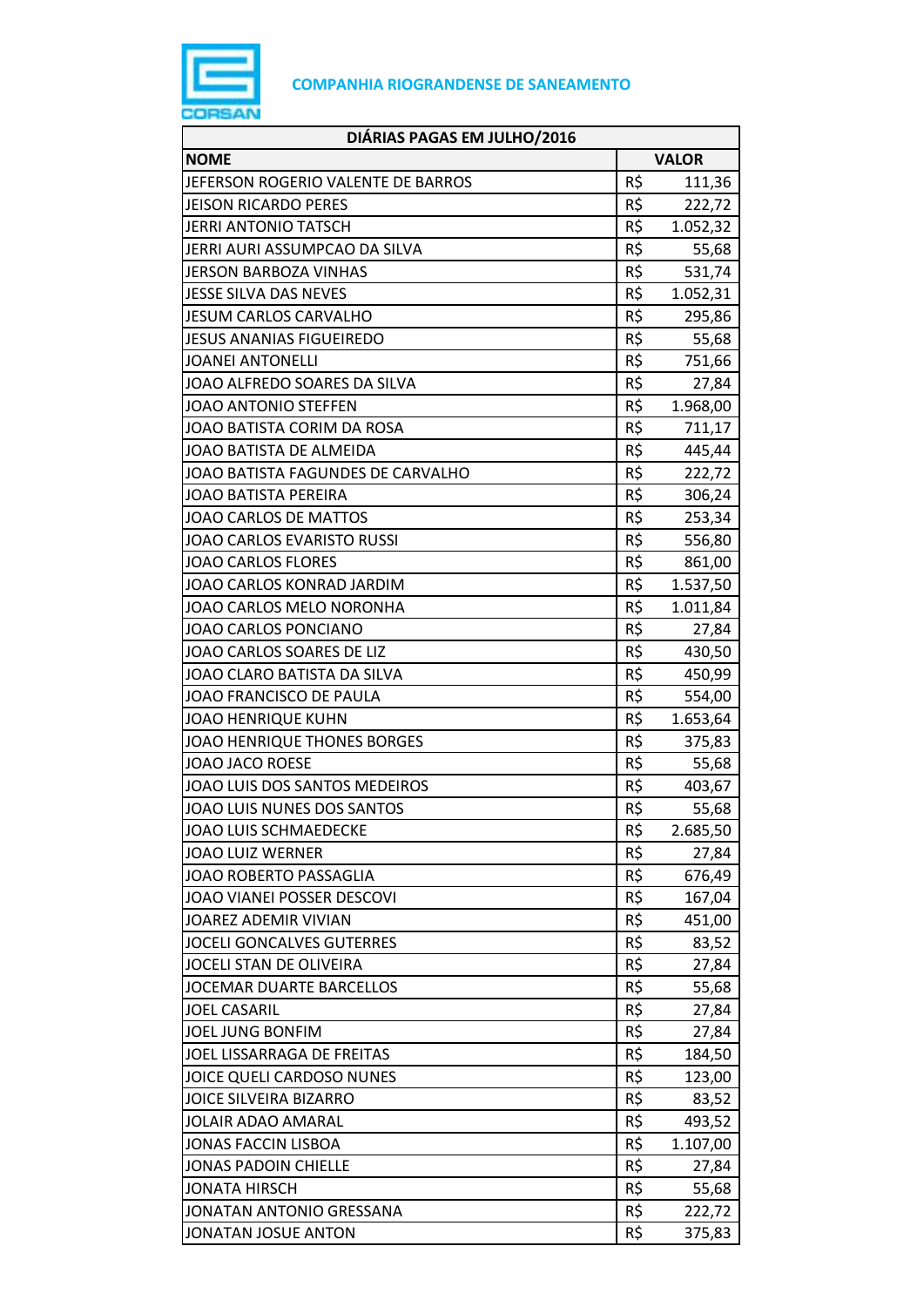

| DIÁRIAS PAGAS EM JULHO/2016          |     |              |
|--------------------------------------|-----|--------------|
| <b>NOME</b>                          |     | <b>VALOR</b> |
| JONATAS MECALA MACHADO               | R\$ | 807,36       |
| JONATAS RAFAEL DA SILVA              | R\$ | 111,36       |
| JONATHAN PERES ABREU                 | R\$ | 212,34       |
| <b>JONATHAS MAGALHAES</b>            | R\$ | 139,20       |
| JONIR DE JESUS DOS SANTOS KNOPF      | R\$ | 55,68        |
| <b>JONY BONADIMAN</b>                | R\$ | 27,84        |
| <b>JORCELI ARAUJO NOLASCO</b>        | R\$ | 389,76       |
| JORGE ALBERTO ROQUE PINTO            | R\$ | 222,72       |
| JORGE ANDRADES MARTINS DA SILVA      | R\$ | 55,68        |
| JORGE ANTONIO CORREA DE CASTRO       | R\$ | 184,50       |
| <b>JORGE ANTONIO NIEKELLE</b>        | R\$ | 27,84        |
| JORGE HENRIQUE DA ROSA SILVA         | R\$ | 55,68        |
| <b>JORGE HENRIQUE MOURA RIGO</b>     | R\$ | 27,84        |
| <b>JORGE KOTLEWSKI</b>               | R\$ | 27,84        |
| JORGE LUIS BARBOSA MOLINA            | R\$ | 83,52        |
| <b>JORGE LUIS DEXHEIMER</b>          | R\$ | 554,00       |
| <b>JORGE LUIS QUEVEDO DORNELES</b>   | R\$ | 51,38        |
| <b>JORGE LUIZ KLUMB BORN</b>         | R\$ | 389,76       |
| <b>JORGE VALMOR BENCKE</b>           | R\$ | 553,50       |
| <b>JORGE ZYMBAL</b>                  | R\$ | 55,68        |
| <b>JOSCELINO JOSE MIKULSKI</b>       | R\$ | 375,83       |
| JOSE AILTON DOS PASSOS               | R\$ | 250,56       |
| <b>JOSE AIRTON DOS SANTOS</b>        | R\$ | 929,33       |
| <b>JOSE AIRTON PASETTO MARRAMON</b>  | R\$ | 83,52        |
| JOSE ALDOIR DA LUZ COSTA             | R\$ | 1.578,48     |
| JOSE ALMIR VEIGA MENEZES             | R\$ | 27,84        |
| JOSE ANTONIO MARIN DE OLIVEIRA       | R\$ | 139,20       |
| JOSE AUGUSTO DA SILVA VIEIRA         | R\$ | 307,50       |
| JOSE CARLOS CORREA ORTIZ             | R\$ | 167,04       |
| JOSE CARLOS SANTOS DE BARCELLOS      | R\$ | 27,84        |
| <b>JOSE CASIMIRO CAETANO</b>         | R\$ | 2.644,50     |
| JOSE CELSO DE SOUZA                  | R\$ | 55,68        |
| <b>JOSE CERINEU BERGOLI</b>          | R\$ | 27,84        |
| JOSE CLAUDIO DE ARAUJO COVALESKY     | R\$ | 970,83       |
| JOSE CRISTIANO SANTOS DE PAULA       | R\$ | 813,67       |
| <b>JOSE DA CAMPO</b>                 | R\$ | 863,04       |
| JOSE DELOI DAS CHAGAS PINHEIRO       | R\$ | 253,34       |
| JOSE DELSON GONSALVES DE SOUZA       | R\$ | 27,84        |
| <b>JOSE EDUARDO LIA</b>              | R\$ | 528,96       |
| JOSE HILTON MIRANDA SAN MARTINS      | R\$ | 184,50       |
| JOSE HOMERO FINAMOR PINTO            | R\$ | 27,84        |
| <b>JOSE HORACIO PEREIRA FERREIRA</b> | R\$ | 369,00       |
| JOSE HORACIO SILVA DA SILVA          | R\$ | 27,84        |
| <b>JOSE IVAN DORNELLES MULER</b>     | R\$ | 139,20       |
| <b>JOSE JOAREZ REQUE</b>             | R\$ | 1.675,44     |
| JOSE LEANDRO FLORES DE FLORES        | R\$ | 111,36       |
| JOSE LUIS DE CAMPOS SEVERO           | R\$ | 676,50       |
| JOSE LUIZ DE LIMA VIANNA             | R\$ | 1.900,17     |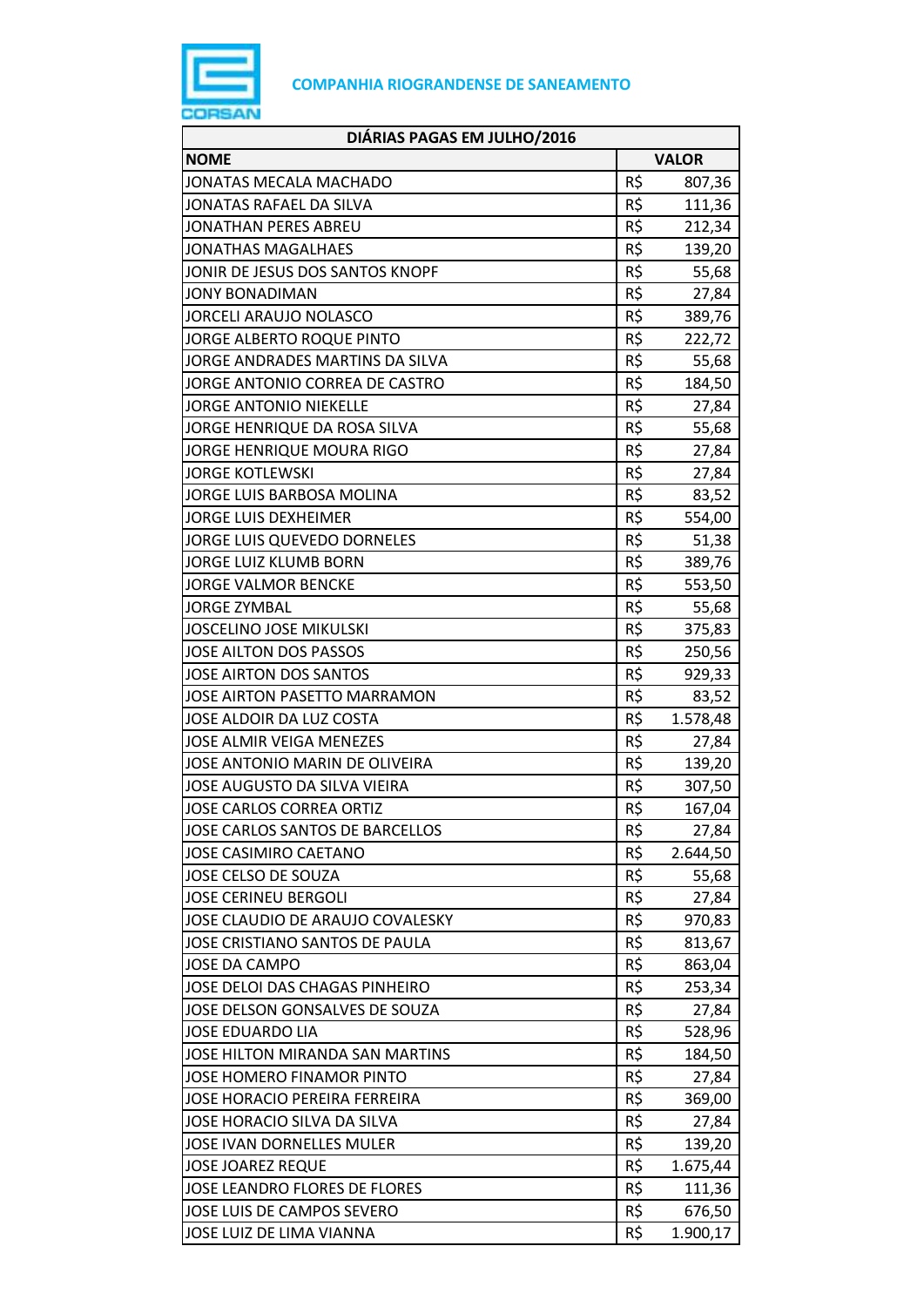

| DIÁRIAS PAGAS EM JULHO/2016            |     |              |
|----------------------------------------|-----|--------------|
| <b>NOME</b>                            |     | <b>VALOR</b> |
| <b>JOSE MARCELO BECK</b>               | R\$ | 222,72       |
| <b>JOSE MARCOS LEITE</b>               | R\$ | 55,68        |
| <b>JOSE ORTIZ MARQUES CARDOSO</b>      | R\$ | 55,68        |
| <b>JOSE PAULO METTLER</b>              | R\$ | 250,56       |
| <b>JOSE PLINIO PACHECO MENDES</b>      | R\$ | 225,50       |
| <b>JOSE RAUL BRAZ</b>                  | R\$ | 890,88       |
| <b>JOSE RENATO PEREIRA QUEIROZ</b>     | R\$ | 150,33       |
| JOSE RICARDO RODRIGUES DA SILVA        | R\$ | 306,24       |
| <b>JOSE ROBERTO FREITAS DE VARGAS</b>  | R\$ | 55,68        |
| JOSE RONY DE ANDRADE FERREIRA          | R\$ | 2,82         |
| JOSE TADEU DOS SANTOS ESPINDOLA        | R\$ | 554,00       |
| JOSE VALDIR MACHADO DOS SANTOS         | R\$ | 751,66       |
| <b>JOSE VICENTE SPINELLI PINTO</b>     | R\$ | 307,50       |
| JOSEANE DE FREITAS JUNG                | R\$ | 363,18       |
| <b>JOSELAINE BORGES DE MATTOS</b>      | R\$ | 111,36       |
| <b>JOSIANE PISTORELLO</b>              | R\$ | 27,84        |
| JOSIE CRISTINA DUARTE SCHWALM          | R\$ | 139,20       |
| JOSMAR DO AMARAL VARGAS                | R\$ | 553,50       |
| <b>JOSUE KLIMUK DA SILVA</b>           | R\$ | 27,84        |
| <b>JOVANE SONCINI</b>                  | R\$ | 1.052,32     |
| JOZE BARCELLOS DOS SANTOS              | R\$ | 1.230,00     |
| JOZI GOMES DE SOUZA CARVALHO           | R\$ | 55,68        |
| <b>JUAREZ BARIQUELO</b>                | R\$ | 27,84        |
| <b>JUAREZ CESCA MARCHIORO</b>          | R\$ | 55,68        |
| <b>JUAREZ FERREIRA</b>                 | R\$ | 676,49       |
| <b>JUAREZ PEREIRA FRANCILIO</b>        | R\$ | 831,90       |
| <b>JUCIMAR PANCOT</b>                  | R\$ | 27,84        |
| <b>JUELMIR NUNES SARAIVA</b>           | R\$ | 278,40       |
| JULIANA ANTUNES DE FREITAS             | R\$ | 27,84        |
| <b>JULIANA CONTE ZANOTELLI</b>         | R\$ | 184,50       |
| <b>JULIANA MACHADO GASPAROTTO</b>      | R\$ | 889,34       |
| <b>JULIANA MESQUITA INACIO</b>         | R\$ | 375,83       |
| <b>JULIANA MONTEIRO</b>                | R\$ | 225,50       |
| <b>JULIANA SOARES BORBA</b>            | R\$ | 212,34       |
| <b>JULIANI DOS SANTOS KRUG</b>         | R\$ | 27,84        |
| <b>JULIANO AIOLFI</b>                  | R\$ | 375,83       |
| JULIANO CEZAR SIQUEIRA DO NASCIMENTO   | R\$ | 222,72       |
| JULIANO DE SOUZA LAGUNA                | R\$ | 553,50       |
| <b>JULIANO DOS PASSOS</b>              | R\$ | 278,40       |
| <b>JULIANO DOS SANTOS TORRES</b>       | R\$ | 307,50       |
| <b>JULIANO GOULART</b>                 | R\$ | 615,00       |
| <b>JULIANO MOREIRA DOS SANTOS</b>      | R\$ | 2.890,50     |
| <b>JULIANO ZAMPIERI DOS SANTOS</b>     | R\$ | 55,68        |
| JULIO CESAR DO ESPIRITO SANTO ROCHA    | R\$ | 859,74       |
| JULIO CESAR DOS S LEANDRO              | R\$ | 225,50       |
| <b>JULIO CESAR RODRIGUES SEBASTIAO</b> | R\$ | 111,36       |
| JUNIOR CEZAR CONTER VENTURA            | R\$ | 111,36       |
| <b>JURANDIR MACHADO LAIDENS</b>        | R\$ | 55,68        |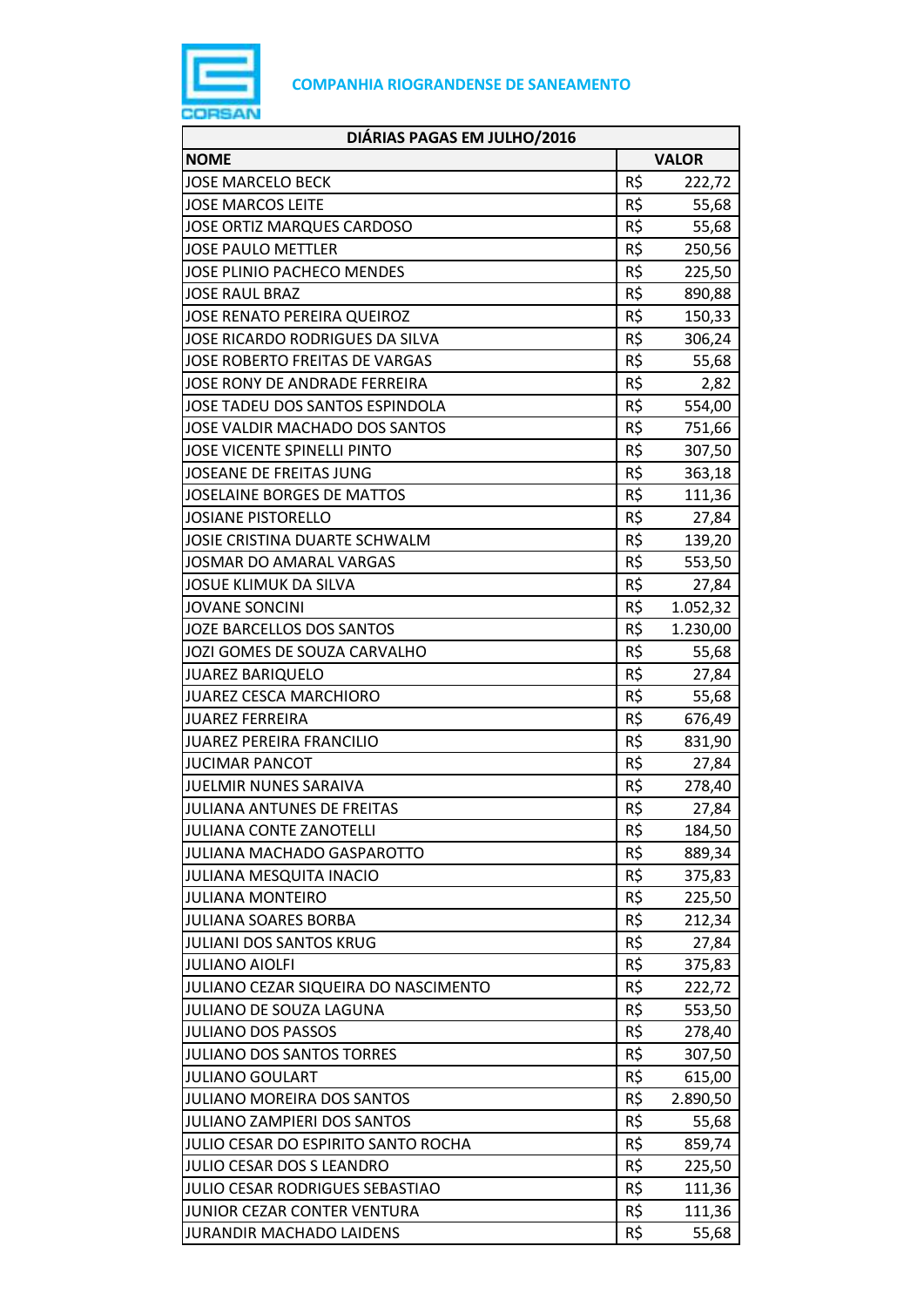

| DIÁRIAS PAGAS EM JULHO/2016       |              |          |
|-----------------------------------|--------------|----------|
| <b>NOME</b>                       | <b>VALOR</b> |          |
| <b>JURANDIR ROQUE SOZIN</b>       | R\$          | 27,84    |
| <b>JUREMAR BAIRROS MACHADO</b>    | R\$          | 27,84    |
| KAREN TATIANE PORFIRIO DOS SANTOS | R\$          | 212,34   |
| KARINE ADRIANE SCHACH             | R\$          | 526,16   |
| KARINE ANSELMINI                  | R\$          | 2.091,00 |
| KARINE BUENO DE CASTRO            | R\$          | 55,68    |
| KARLA FRANCO MUNHOZ               | R\$          | 253,34   |
| <b>KARLA LEAL COZZA</b>           | R\$          | 27,84    |
| KATIA DANIELLE LIESENFELD         | R\$          | 27,84    |
| <b>KELLEN CASTRO VIANA</b>        | R\$          | 83,52    |
| KERLEN DE CARVALHO RIZZATI        | R\$          | 253,34   |
| LACI MARIANO MAIERON              | R\$          | 27,84    |
| <b>LAIRTON SILVESTRINI</b>        | R\$          | 167,04   |
| <b>LARA DAUBER</b>                | R\$          | 111,36   |
| <b>LASARO GELINGER</b>            | R\$          | 55,68    |
| LAURO DE FREITAS FLORES           | R\$          | 1.107,00 |
| <b>LAURO JOSE GENNARI</b>         | R\$          | 27,84    |
| LAURO RODRIGUES SOBRINHO          | R\$          | 139,20   |
| LAURO SEVERIANO MULLER FILHO      | R\$          | 451,00   |
| LAZARO NEUMANN DE OLIVEIRA        | R\$          | 167,04   |
| LAZIE DA COSTA DE OLIVEIRA        | R\$          | 27,84    |
| LEA PATRICIA PINHEIRO BASEI       | R\$          | 111,36   |
| LEANDRO AUGUSTO DA SILVA          | R\$          | 139,20   |
| LEANDRO AUGUSTO MUMBACH           | R\$          | 27,84    |
| LEANDRO BIZOTTO PADILHA           | R\$          | 417,60   |
| LEANDRO BRANDAO DE AZEVEDO        | R\$          | 27,84    |
| LEANDRO CAPITAO ROCA              | R\$          | 445,44   |
| LEANDRO DA SILVA ROCHA            | R\$          | 27,84    |
| <b>LEANDRO DOS SANTOS</b>         | R\$          | 27,84    |
| <b>LEANDRO DOS SANTOS MENDES</b>  | R\$          | 1.135,84 |
| <b>LEANDRO FIORENZA CANTERLE</b>  | R\$          | 55,68    |
| LEANDRO GALIMBERTI RODRIGUES      | R\$          | 799,50   |
| <b>LEANDRO MINUSCOLI</b>          | R\$          | 1.107,00 |
| LEANDRO MOREIRA EUFRAZIO          | R\$          | 692,70   |
| <b>LEANDRO PEDO</b>               | R\$          | 212,34   |
| LEANDRO ROBERTO SILVA DE AZEVEDO  | R\$          | 451,00   |
| LEANDRO RODRIGUES DA CRUZ         | R\$          | 528,96   |
| <b>LEANDRO RODRIGUES DOYLE</b>    | R\$          | 1.660,50 |
| <b>LEANDRO SILVA MENEZES</b>      | R\$          | 1.134,84 |
| LEANDRO SOUSTRUZNIK AGUILAR       | R\$          | 27,84    |
| <b>LEANDRO TOGNON</b>             | R\$          | 27,84    |
| LEANDRO VALENTE NICOLAU           | R\$          | 240,18   |
| LEDOEL SILVA DA SILVA             | R\$          | 1.072,08 |
| LELIO DA SILVA COSTA              | R\$          | 55,68    |
| LEO AUGUSTO DA SILVA              | R\$          | 668,16   |
| LEO AURELIO PERALTA DA SILVA      | R\$          | 194,88   |
| <b>LEO BROCH</b>                  | R\$          | 55,68    |
| <b>LEOCIR BOMBONATTO</b>          | R\$          | 83,52    |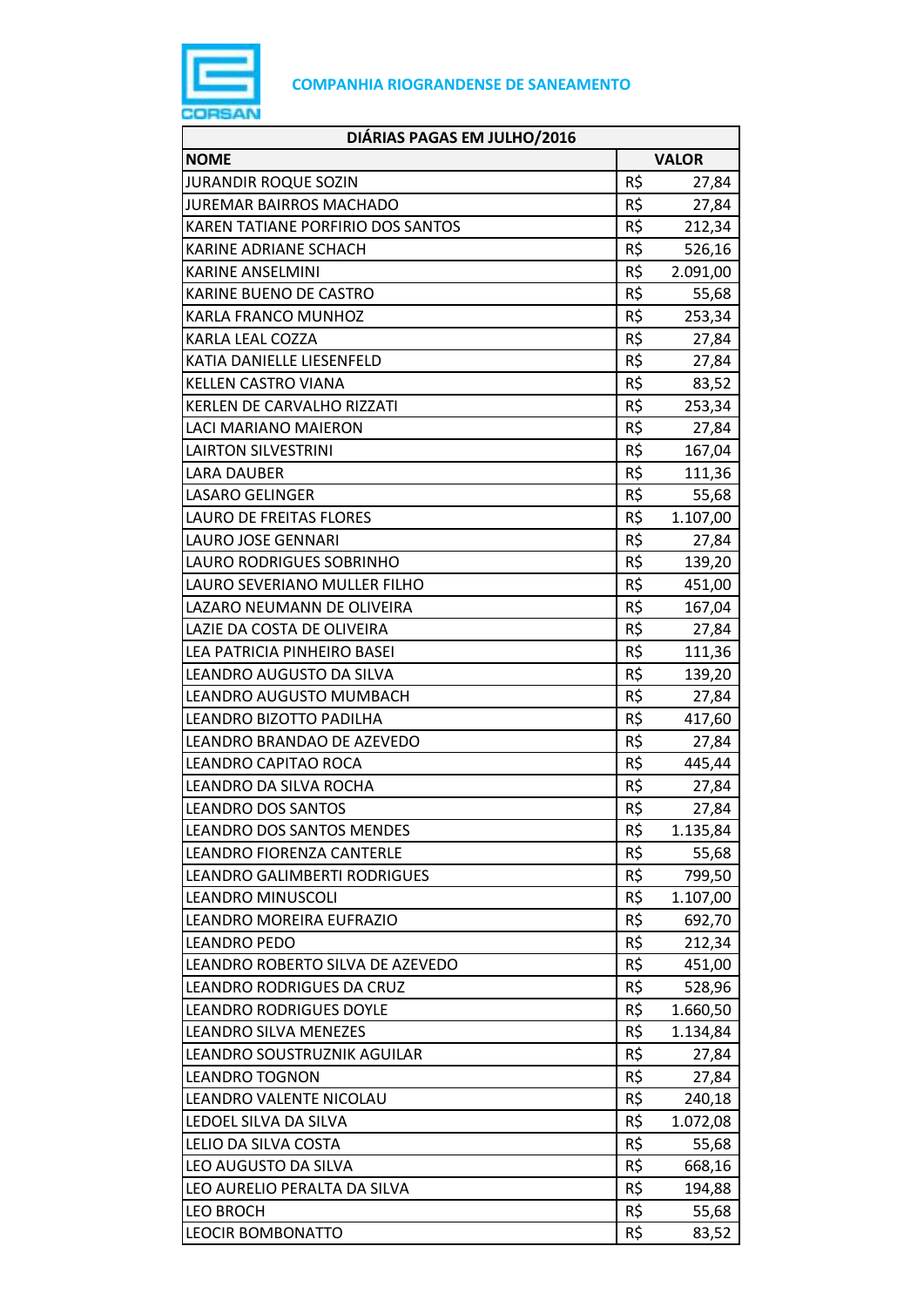

| DIÁRIAS PAGAS EM JULHO/2016         |     |              |
|-------------------------------------|-----|--------------|
| <b>NOME</b>                         |     | <b>VALOR</b> |
| <b>LEOCLESIO ANTONIO FONTANA</b>    | R\$ | 240,18       |
| <b>LEONARA MISZEVSKI</b>            | R\$ | 139,20       |
| LEONARDO COSTA ALVES                | R\$ | 240,18       |
| LEONARDO DA SILVA DUTRA             | R\$ | 83,52        |
| LEONARDO DA SILVA PEREIRA           | R\$ | 27,84        |
| LEONARDO DAITX DE BITENCOURT        | R\$ | 167,04       |
| LEONARDO ESPINDOLA ROCHA            | R\$ | 55,68        |
| <b>LEONARDO GORGEN</b>              | R\$ | 306,24       |
| LEONARDO JOSE PILZ                  | R\$ | 27,84        |
| LEONARDO JULIO MARTINS              | R\$ | 714,72       |
| <b>LEONARDO KNEIP ZUCCHI</b>        | R\$ | 55,68        |
| LEONARDO REIS DE SOUZA              | R\$ | 278,40       |
| <b>LEONARDO RODRIGUES</b>           | R\$ | 375,83       |
| LEONARDO SANTOS HUZALO              | R\$ | 111,36       |
| LEONARDO SOZIN RUFINO               | R\$ | 1.121,94     |
| <b>LEONARDO STUMPF</b>              | R\$ | 2.767,50     |
| LEONARDO TOSCANO DE BRITTO          | R\$ | 27,84        |
| LEONEL AMADOR FOGACA                | R\$ | 27,84        |
| LEONEL JAIME LOPES                  | R\$ | 222,72       |
| <b>LEONIR BRITZK</b>                | R\$ | 553,50       |
| LERIO RODRIGUES DA FONSECA          | R\$ | 615,00       |
| LETICIA ANDREIA LENHARDT            | R\$ | 1.728,80     |
| LETICIA BANDEIRA GUIMARAES          | R\$ | 27,84        |
| LETICIA DE FREITAS VELOSO           | R\$ | 2.214,00     |
| LETICIA LUCENA FOGACA               | R\$ | 111,36       |
| LETICIA PASTERNAK KRAMM             | R\$ | 1.688,34     |
| LIA DENISE TIMANN                   | R\$ | 985,50       |
| <b>LIANE SOARES CABRAL</b>          | R\$ | 295,86       |
| LISANDRA PETRY MELLO                | R\$ | 1.728,80     |
| LISETE LEFFA ANTUNES DO CANTO       | R\$ | 27,84        |
| LITANIA CONSOLADORA MIOTTO          | R\$ | 27,84        |
| LIZANDRO ROCHA DA ROCHA             | R\$ | 240,18       |
| <b>LOIR KRUGER BRAHM</b>            | R\$ | 363,18       |
| LOIVO JOSE SCHU                     | R\$ | 27,84        |
| <b>LORENCO DE NARDI</b>             | R\$ | 553,50       |
| LOUISE DA ROSA CARDOSO              | R\$ | 553,50       |
| LUANA CLARISSA DE PAULA BATISTA     | R\$ | 83,52        |
| LUANA YUNES VIEIRA                  | R\$ | 139,20       |
| LUCAS DO NASCIMENTO OLIVEIRA        | R\$ | 676,50       |
| <b>LUCAS GERHARD</b>                | R\$ | 2.029,50     |
| LUCAS MARCHI DA MOTTA               | R\$ | 664,86       |
| LUCAS SULZBACH RILHO                | R\$ | 637,02       |
| LUCELI GONCALVES VARGAS             | R\$ | 27,84        |
| LUCENIA MARIA KIST                  | R\$ | 553,50       |
| LUCIA IARA SACOL                    | R\$ | 874,66       |
| LUCIANA FRONZA CASTAMAN             | R\$ | 167,04       |
| LUCIANA HENRIQUES PINHEIRO BONAMIGO | R\$ | 27,84        |
| LUCIANE BEATRIZ SCHEIN              | R\$ | 55,68        |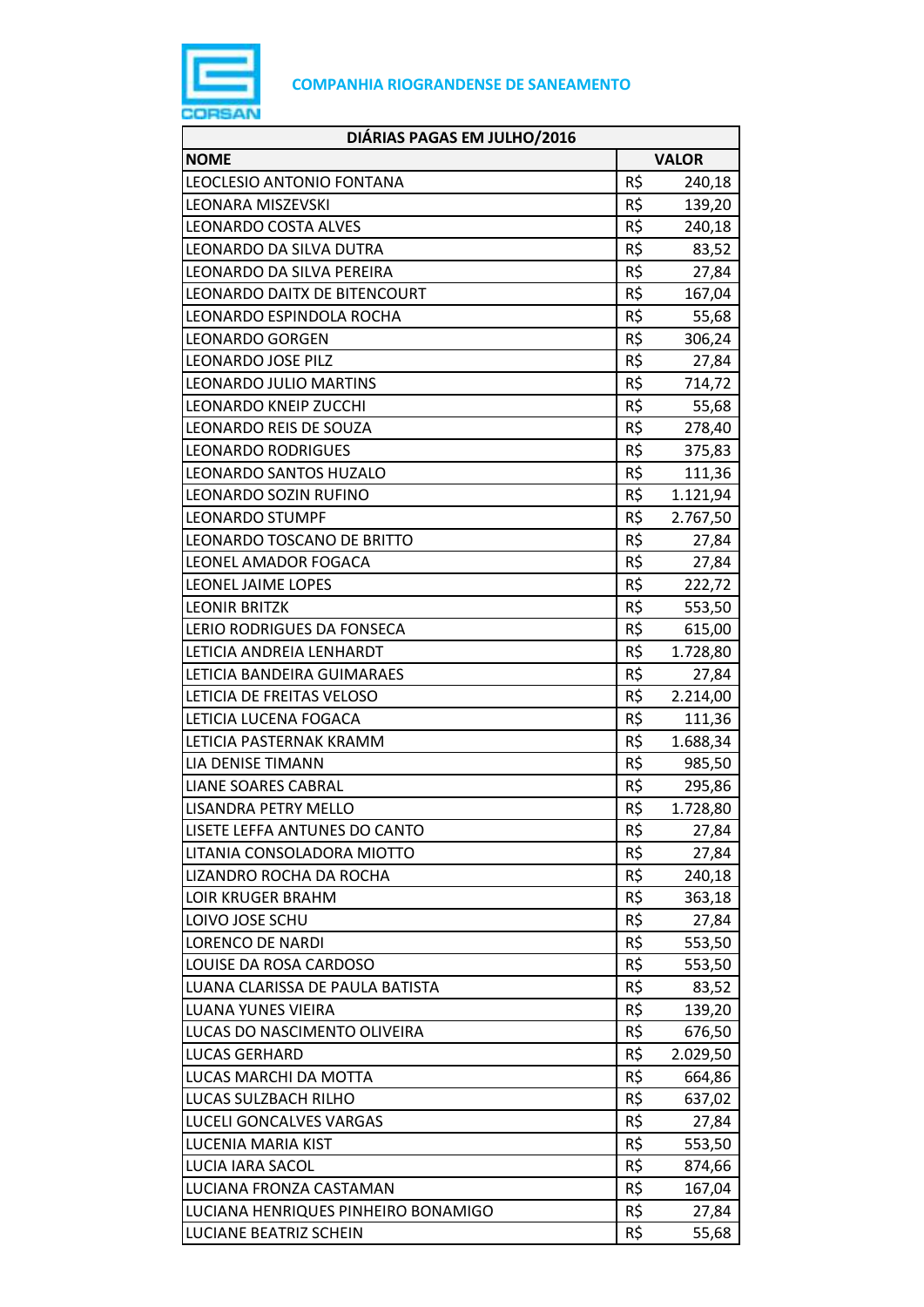

| DIÁRIAS PAGAS EM JULHO/2016       |              |          |
|-----------------------------------|--------------|----------|
| <b>NOME</b>                       | <b>VALOR</b> |          |
| LUCIANE PINHEIRO STOCK            | R\$          | 225,50   |
| LUCIANNE DE OLIVEIRA SANTOS       | R\$          | 55,68    |
| LUCIANO ALEX DE SOUZA             | R\$          | 55,68    |
| LUCIANO DA COSTA GARCIA           | R\$          | 375,83   |
| LUCIANO DA SILVA                  | R\$          | 307,50   |
| LUCIANO DOTTE                     | R\$          | 83,52    |
| <b>LUCIANO FARINA MARCON</b>      | R\$          | 668,16   |
| LUCIANO JACOB QUINTANA            | R\$          | 83,52    |
| LUCIANO PONCIANO VITT             | R\$          | 584,64   |
| LUCIANO RODRIGUES CARVALHO        | R\$          | 55,68    |
| LUCIANO VIEIRA BRANDAO            | R\$          | 62,73    |
| LUCIANO VINICUS DALBERTO          | R\$          | 55,68    |
| <b>LUCIDIO NERI CORREA</b>        | R\$          | 27,84    |
| LUCIELE DE OLIVEIRA VISINTAINER   | R\$          | 184,50   |
| LUCIMARA DOS SANTOS JAPPE         | R\$          | 27,84    |
| <b>LUCIO AGNES</b>                | R\$          | 184,50   |
| LUCIO SERGIO MESQUITA CAMPBELL    | R\$          | 335,34   |
| <b>LUCIO VARGAS MARQUES</b>       | R\$          | 27,84    |
| LUDMILE GUADAGNIN LONDERO         | R\$          | 27,84    |
| LUIS ALBERTO RAUBER BARROSO       | R\$          | 375,83   |
| LUIS ALEXANDRE HELUANY PINTO      | R\$          | 1.660,50 |
| LUIS ANDRE DE ALMEIDA MACIEL      | R\$          | 1.135,83 |
| <b>LUIS ANTONIO RUCHABER</b>      | R\$          | 307,50   |
| LUIS ANTONIO SILVEIRA DA ROCHA    | R\$          | 111,36   |
| LUIS CARLOS MALYSZ MICHELIN       | R\$          | 307,50   |
| <b>LUIS CARLOS MARTINS</b>        | R\$          | 27,84    |
| <b>LUIS DANIEL BRITES</b>         | R\$          | 2.214,00 |
| LUIS EDUARDO MENDES               | R\$          | 278,40   |
| LUIS ERASMO DE FREITAS CAMPOS     | R\$          | 27,84    |
| <b>LUIS FABIAN LOPES</b>          | R\$          | 27,84    |
| LUIS FELIPE ALVES DOS SANTOS      | R\$          | 1.537,50 |
| LUIS FELIPE BREMM                 | R\$          | 307,50   |
| LUIS FELIPE FALLAVENA DA ROSA     | R\$          | 27,84    |
| LUIS FERNANDO CLARO LONGARAY      | R\$          | 1.660,50 |
| LUIS FERNANDO DA ROZA VIEIRA      | R\$          | 2.337,00 |
| LUIS FERNANDO PRUCIANO            | R\$          | 184,50   |
| LUIS FERNANDO RODRIGUES BORGES    | R\$          | 184,50   |
| LUIS FERNANDO ROSINSKI SKIERESZ   | R\$          | 335,34   |
| LUIS JERONIMO DORNELLES DA CUNHA  | R\$          | 1.107,00 |
| LUIZ ANTONIO BARFKNECHT           | R\$          | 27,84    |
| LUIZ AUGUSTO SCHMIDT              | R\$          | 335,34   |
| LUIZ CARLOS DOS SANTOS            | R\$          | 281,18   |
| LUIZ CARLOS SALVADOR CUNHA JUNIOR | R\$          | 307,50   |
| <b>LUIZ CARLOS SCHNEIDER</b>      | R\$          | 779,52   |
| LUIZ CESAR PEDRO                  | R\$          | 2.767,50 |
| LUIZ DE OLIVEIRA                  | R\$          | 1.353,00 |
| <b>LUIZ ERNESTO FERRARETTO</b>    | R\$          | 556,80   |
| LUIZ FELIPE ZIMMERMANN ODY        | R\$          | 184,50   |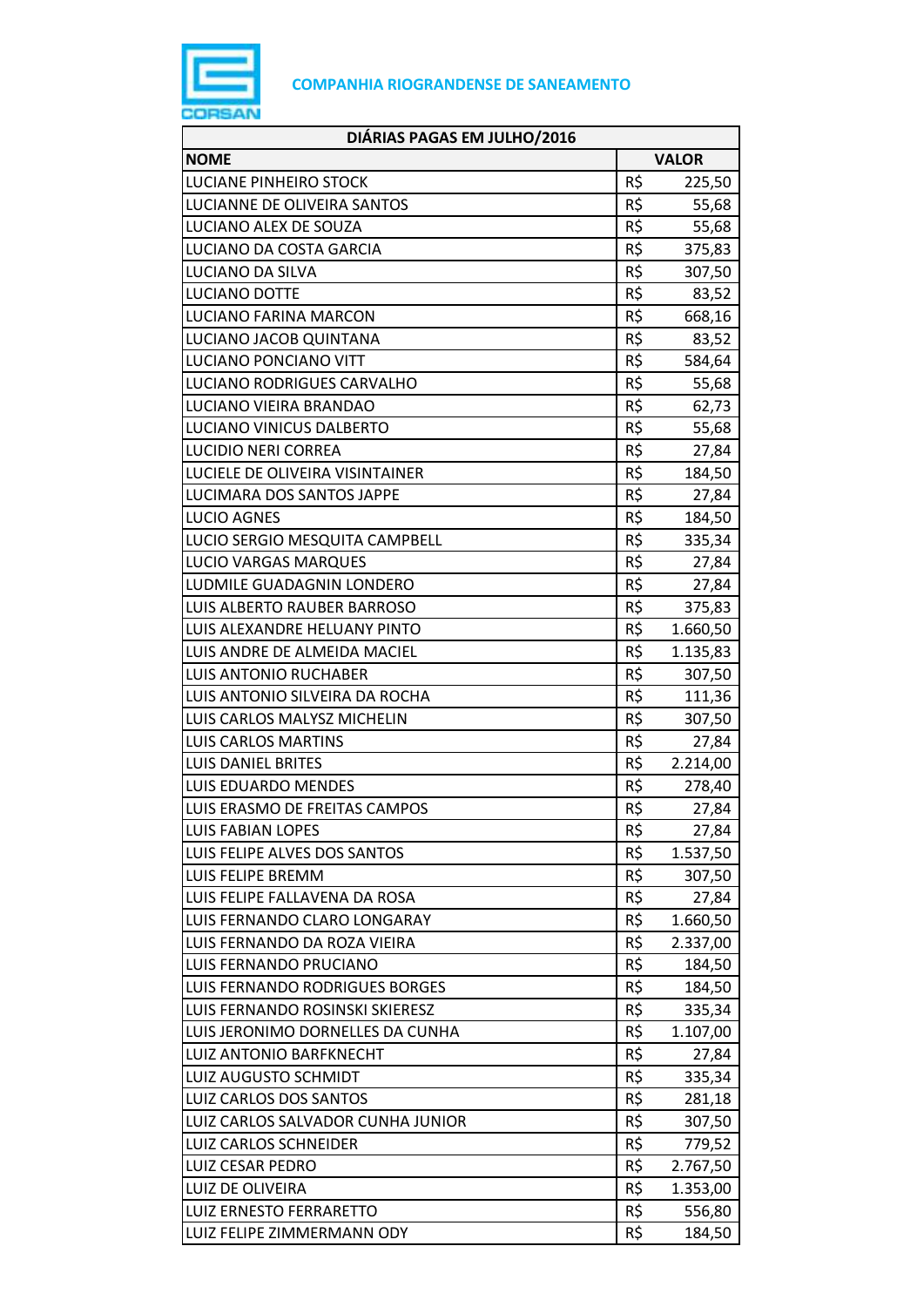

| DIÁRIAS PAGAS EM JULHO/2016              |              |          |
|------------------------------------------|--------------|----------|
| <b>NOME</b>                              | <b>VALOR</b> |          |
| LUIZ FERNANDO FIGUEIREDO DORNELES JUNIOR | R\$          | 843,54   |
| LUIZ GUSTAVO MEDEIROS RICALDE            | R\$          | 1.168,50 |
| LUIZ HENRIQUE DE CARVALHO LEVY           | R\$          | 55,68    |
| LUIZ JUNIOR SOARES DA PAIXAO             | R\$          | 306,24   |
| LUIZ PINHEIRO SARMENTO                   | R\$          | 111,36   |
| LUKAS HAACK                              | R\$          | 27,84    |
| <b>LUTERO FRACASSO</b>                   | R\$          | 676,49   |
| <b>MAGLIANE FIN MARTINI</b>              | R\$          | 83,52    |
| MAGNUS RODRIGO CORREA VARGAS             | R\$          | 335,34   |
| <b>MAICON NASCIMENTO DUTRA</b>           | R\$          | 83,52    |
| <b>MAICON RAFAEL SCHMITZ</b>             | R\$          | 194,88   |
| MAIKE BENITES PAIVA                      | R\$          | 612,48   |
| <b>MAIQUEL KOCHHANN LUNKES</b>           | R\$          | 664,86   |
| MANOEL RICARDO DA SILVA MUNIZ            | R\$          | 27,84    |
| <b>MARA REGINA WEBER</b>                 | R\$          | 526,16   |
| <b>MARCEL BITTENCOURT LOPES</b>          | R\$          | 478,84   |
| MARCELINO BLACENE SELLA                  | R\$          | 83,52    |
| <b>MARCELINO JEK</b>                     | R\$          | 55,68    |
| MARCELINO JOSE HOSS BECKER               | R\$          | 55,68    |
| MARCELO ALTENBERND VARGAS DA SILVA       | R\$          | 55,68    |
| <b>MARCELO AUGUSTO SCHIAVINI</b>         | R\$          | 83,52    |
| MARCELO DE ARAUJO SILVA                  | R\$          | 27,84    |
| <b>MARCELO DOYLE BENITES</b>             | R\$          | 2.029,50 |
| <b>MARCELO GHISLENI DOS SANTOS</b>       | R\$          | 111,36   |
| MARCELO GOMES SCHMACHTENBERG             | R\$          | 55,68    |
| <b>MARCELO GUIMARAES FANFA</b>           | R\$          | 307,50   |
| MARCELO HASSEN DA SILVA                  | R\$          | 27,84    |
| MARCELO LUIZ EMMENDOERFER                | R\$          | 474,54   |
| <b>MARCELO MENDES DOMINGUES</b>          | R\$          | 430,50   |
| <b>MARCELO MOURA DOS SANTOS</b>          | R\$          | 27,84    |
| <b>MARCELO NUNES DA SILVA</b>            | R\$          | 1.107,00 |
| <b>MARCELO PINTO KLINGER</b>             | R\$          | 55,68    |
| MARCELO RAMALHO DE JESUS                 | R\$          | 473,28   |
| MARCELO SANTOS DA ROCHA                  | R\$          | 27,84    |
| <b>MARCELO SANTOS FIORIN</b>             | R\$          | 473,28   |
| <b>MARCELO SCHUSTER</b>                  | R\$          | 83,52    |
| <b>MARCELO SCHWEIGHOFER</b>              | R\$          | 27,84    |
| <b>MARCELO SILVEIRA</b>                  | R\$          | 55,68    |
| <b>MARCELO TEIXEIRA DOS REIS</b>         | R\$          | 27,84    |
| MARCELO VACCARIN GASPAROTTO              | R\$          | 27,84    |
| <b>MARCELO WISCINIEMSKI TAVARES</b>      | R\$          | 27,84    |
| <b>MARCIA GASPERIN</b>                   | R\$          | 1.722,00 |
| MARCIA LEMOS DOS SANTOS RAMOS            | R\$          | 807,36   |
| MARCIA LIMA DA SILVA                     | R\$          | 107,06   |
| <b>MARCIA RIZZI</b>                      | R\$          | 27,84    |
| MARCIA ROSELIA BISCHOFF DA SILVA         | R\$          | 526,16   |
| MARCIANO DAL PIZZOL                      | R\$          | 375,83   |
| <b>MARCIANO ESTEVES</b>                  | R\$          | 27,84    |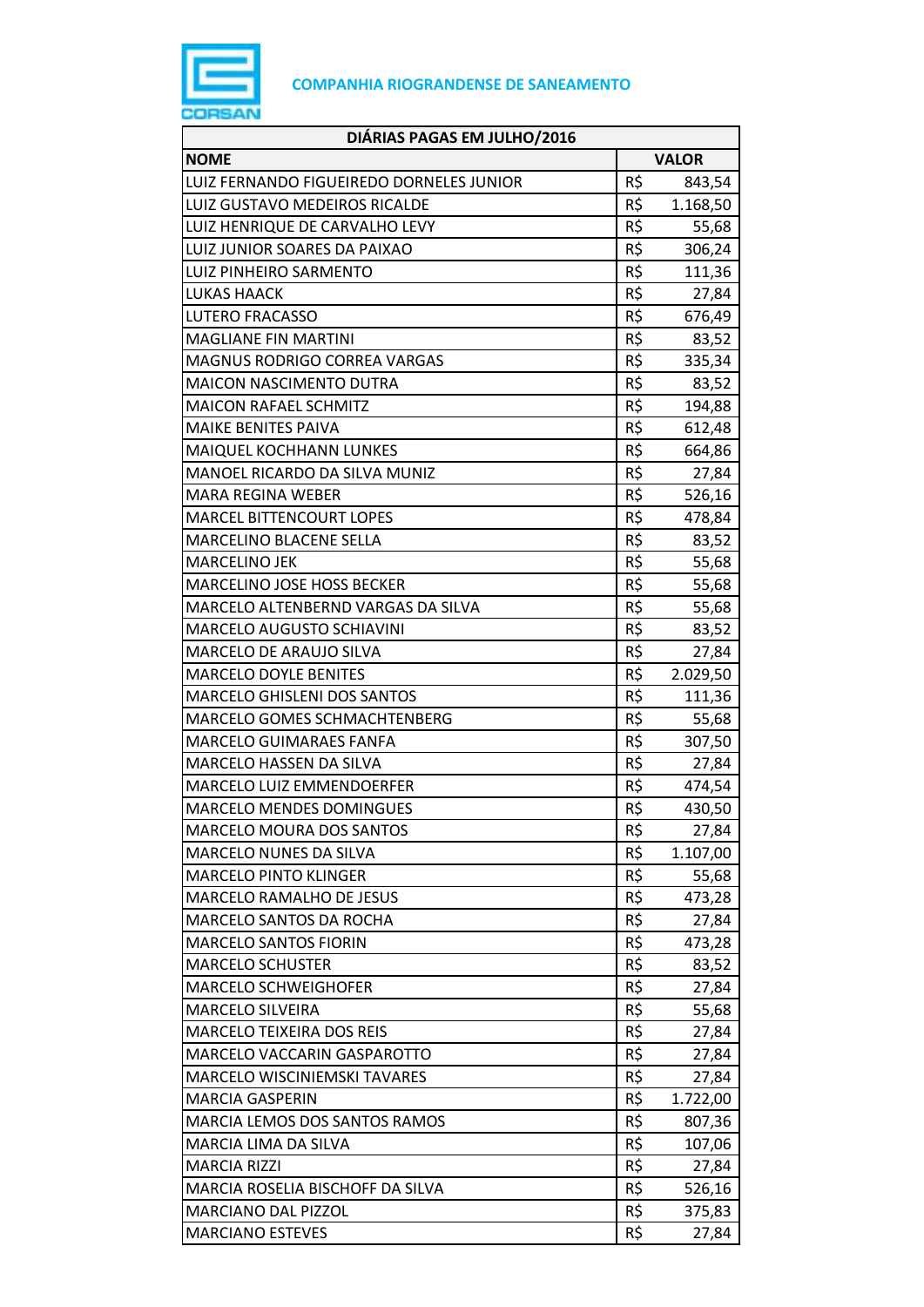

| DIÁRIAS PAGAS EM JULHO/2016                |              |          |
|--------------------------------------------|--------------|----------|
| <b>NOME</b>                                | <b>VALOR</b> |          |
| MARCIENA FERREIRA DA SILVA                 | R\$          | 250,56   |
| <b>MARCIO ALAOR CASAGRANDE FRANCO</b>      | R\$          | 1.230,00 |
| <b>MARCIO ANDRE RAMBO</b>                  | R\$          | 139,20   |
| MARCIO ANTONIO SILVEIRA RODRIGUES          | R\$          | 27,84    |
| MARCIO AZEVEDO DAS NEVES                   | R\$          | 307,50   |
| <b>MARCIO BOMBONATO</b>                    | R\$          | 55,68    |
| <b>MARCIO BUENO SIMOES PIRES</b>           | R\$          | 27,84    |
| <b>MARCIO DE AVILA SILVEIRA</b>            | R\$          | 27,84    |
| <b>MARCIO DOMINGUES AIRES</b>              | R\$          | 528,96   |
| <b>MARCIO FERREIRA TAVARES</b>             | R\$          | 27,84    |
| <b>MARCIO GIOVANELLA</b>                   | R\$          | 55,68    |
| MARCIO JOSE FRANCA DE ABREU                | R\$          | 27,84    |
| MARCIO JOSE GIACOMIN                       | R\$          | 83,52    |
| MARCIO LOPES DE OLIVEIRA                   | R\$          | 27,84    |
| <b>MARCIO MACH ANTONOV</b>                 | R\$          | 55,68    |
| <b>MARCIO MACHADO RODRIGUES</b>            | R\$          | 306,24   |
| <b>MARCIO MIREK</b>                        | R\$          | 1.402,86 |
| MARCIO RICARDO DE OLIVEIRA                 | R\$          | 473,28   |
| MARCIO ROBERTO MADRI MACHADO               | R\$          | 83,52    |
| MARCIO RONILDO BORGES MOREIRA              | R\$          | 111,36   |
| MARCIO SOUZA DE OLIVEIRA                   | R\$          | 222,72   |
| MARCIO SOUZA DE VARGAS                     | R\$          | 27,84    |
| <b>MARCIO ZOTTI PITAGORAS</b>              | R\$          | 1.168,50 |
| MARCO ANTONIO MEIRELES DUARTE              | R\$          | 55,68    |
| MARCO ANTONIO PEREIRA CORDEIRO             | R\$          | 1.503,31 |
| <b>MARCO ANTONIO ULLMANN</b>               | R\$          | 1.107,00 |
| MARCO ANTONIO VAZ DOS SANTOS               | R\$          | 515,03   |
| <b>MARCO CESAR LUCAS DORNELES</b>          | R\$          | 278,40   |
| <b>MARCOS ALBERTO ARENHART</b>             | R\$          | 27,84    |
| MARCOS ALEXANDRE LIMA DA SILVA             | R\$          | 588,17   |
| <b>MARCOS ANDRE CAPOANE</b>                | R\$          | 83,52    |
| MARCOS ANTONIO DA ROCHA ROSA               | R\$          | 751,66   |
| <b>MARCOS ANTONIO JULIANOTTI</b>           | R\$          | 111,36   |
| <b>MARCOS DOS SANTOS BELOUS</b>            | R\$          | 664,86   |
| <b>MARCOS EDUARDO MORASKI</b>              | R\$          | 55,68    |
| <b>MARCOS ODAIR WYZYKOWSKI</b>             | R\$          | 281,18   |
| MARCOS RENATO FRANCK DA ROCHA              | R\$          | 410,00   |
| MARCOS RICARDO MADER DA COSTA              | R\$          | 2.767,50 |
| MARCOS ROBERTO DELAVY DA SILVA             | R\$          | 212,34   |
| <b>MARCOS ROGERIO PENZ</b>                 | R\$          | 27,84    |
| <b>MARCOS SCHNEIDER</b>                    | R\$          | 2.214,00 |
| <b>MARCOS TODORO SROCHINSKI</b>            | R\$          | 111,36   |
| <b>MARCOS VINICIUS RODRIGUES SIFUENTES</b> | R\$          | 391,02   |
| MARCOS VOLNEI KOLOGESKI DE OLIVEIRA        | R\$          | 190,01   |
| <b>MARCUS VINICIUS VIEGAS SCHREIBER</b>    | R\$          | 629,17   |
| MARFIZA INACIO GARCIA                      | R\$          | 1.107,00 |
| MARGARETE REGINA FONTOURA                  | R\$          | 184,50   |
| MARI FATIMA POPILNISKI                     | R\$          | 27,84    |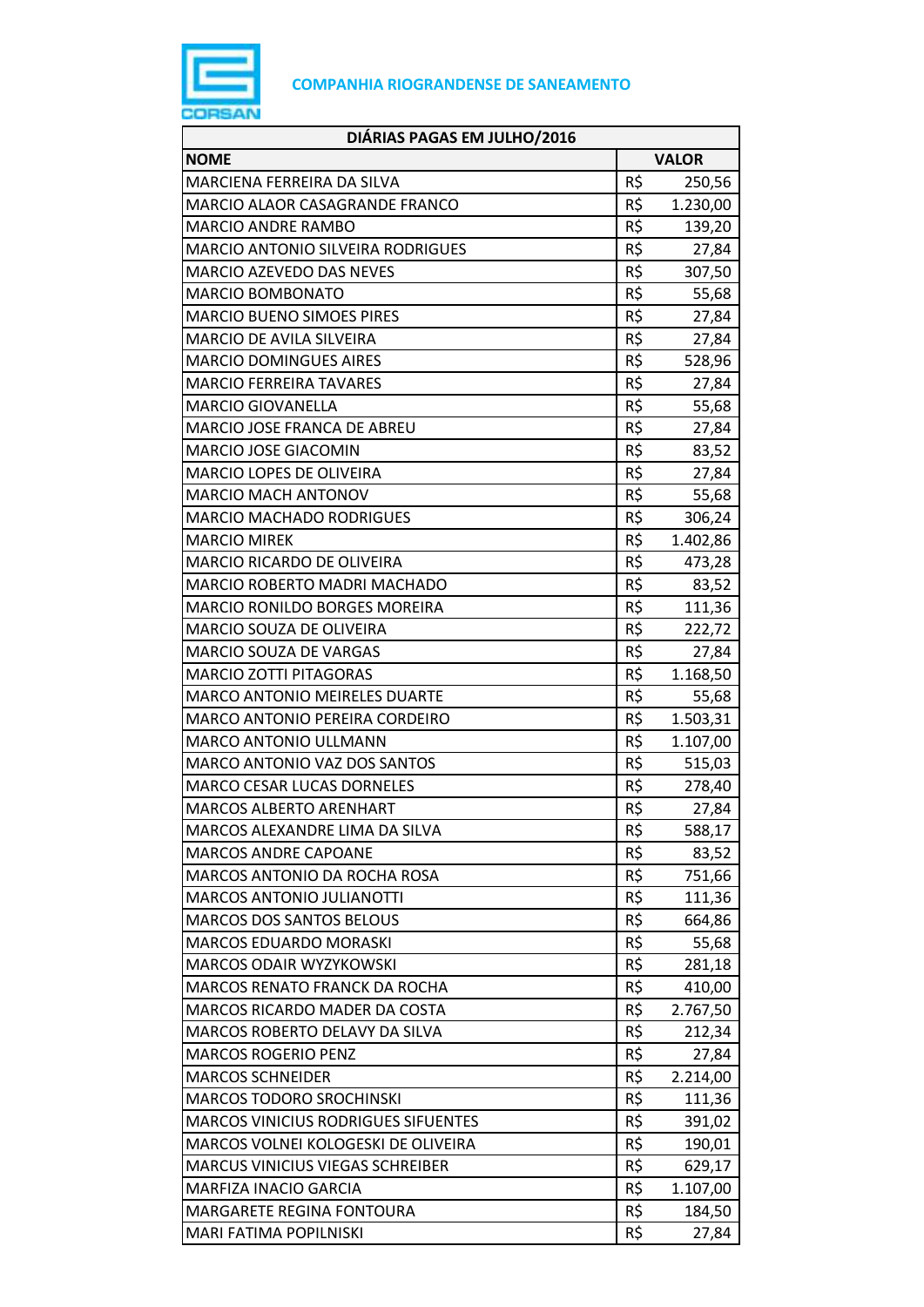

| DIÁRIAS PAGAS EM JULHO/2016           |     |              |
|---------------------------------------|-----|--------------|
| <b>NOME</b>                           |     | <b>VALOR</b> |
| MARIA CLARA SILVEIRA                  | R\$ | 27,84        |
| <b>MARIA GORETI MANZONI</b>           | R\$ | 83,52        |
| <b>MARIELI MACHADO PALMA CELEPRIN</b> | R\$ | 375,83       |
| <b>MARILEI ANA MOSCON</b>             | R\$ | 27,84        |
| MARILENE DE FATIMA SOUZA OLIVEIRA     | R\$ | 184,50       |
| <b>MARILENE MACHADO CUNHA</b>         | R\$ | 27,84        |
| MARILI SALETE DONGISKI                | R\$ | 184,50       |
| <b>MARILU ARAUJO DA SILVA</b>         | R\$ | 27,84        |
| <b>MARINO PIRES IBALDO</b>            | R\$ | 184,50       |
| MARIO AUGUSTO DE LIMA E SILVA         | R\$ | 83,52        |
| MARIO CEZAR JARDIM JACQUES            | R\$ | 1.107,00     |
| MARIO FERNANDO SCHMIDT DA SILVA       | R\$ | 1.660,50     |
| MARIO ROBERTO DA SILVA MARIN          | R\$ | 487,19       |
| <b>MARISA MARTINI FRIGHETTO</b>       | R\$ | 2.152,50     |
| <b>MARISOL ELISABETE MATTES</b>       | R\$ | 55,68        |
| <b>MARISTELA SEHN</b>                 | R\$ | 184,50       |
| MARLENE DE OLIVEIRA BREMM             | R\$ | 526,16       |
| <b>MARLENE SZAST</b>                  | R\$ | 27,84        |
| MARLI TERESINHA SILVA DA SILVA        | R\$ | 526,16       |
| MARLISE TERESINHA RIVA SCHUH          | R\$ | 225,50       |
| <b>MARLON DA COSTA</b>                | R\$ | 584,64       |
| <b>MARLON RICARDO MARCHESAN</b>       | R\$ | 1.599,00     |
| <b>MARLOS MARTINS DA SILVEIRA</b>     | R\$ | 1.660,50     |
| <b>MATEUS ARDENGHI</b>                | R\$ | 27,84        |
| MATEUS BERGAMIN PALUDO                | R\$ | 335,34       |
| <b>MATEUS COPROSKI MARQUES</b>        | R\$ | 369,00       |
| MATEUS LUNELLI DAMIAN                 | R\$ | 27,84        |
| <b>MATHEUS PERIN HEFLER</b>           | R\$ | 1.033,86     |
| MATHEUS SOARES DE SOUZA               | R\$ | 250,56       |
| <b>MATHIAS AUGUSTO RAUBER</b>         | R\$ | 27,84        |
| <b>MAURICIO BARCELLOS VARGAS</b>      | R\$ | 55,68        |
| <b>MAURICIO BOTH</b>                  | R\$ | 27,84        |
| MAURICIO DA CUNHA MONTEIRO            | R\$ | 253,34       |
| MAURICIO DE OLIVEIRA DUTRA            | R\$ | 212,34       |
| <b>MAURICIO DOS SANTOS</b>            | R\$ | 450,99       |
| <b>MAURICIO OLIVEIRA DE SOUSA</b>     | R\$ | 83,52        |
| <b>MAURICIO RODRIGO RAMOS</b>         | R\$ | 526,16       |
| MAURO AUGUSTO ALMEIDA CABRAL          | R\$ | 998,94       |
| <b>MAURO DA SILVA</b>                 | R\$ | 27,84        |
| MAURO DA SILVA DE CASTRO              | R\$ | 2.091,00     |
| MAURO DA SILVA SANTOS                 | R\$ | 55,68        |
| <b>MAURO POERSCH</b>                  | R\$ | 27,84        |
| <b>MAURO ROBERTO DE MORAES ADOLFO</b> | R\$ | 27,84        |
| <b>MAURO VIEIRA CARRASCO</b>          | R\$ | 240,18       |
| <b>MAX FREDERICO GRAEBIN</b>          | R\$ | 1.196,34     |
| MAXIMILIANO ALVES DE MORAES           | R\$ | 977,16       |
| MAXIMILIANO DA SILVA                  | R\$ | 612,48       |
| MAXIMILIANO SILVA DE SOUSA            | R\$ | 55,68        |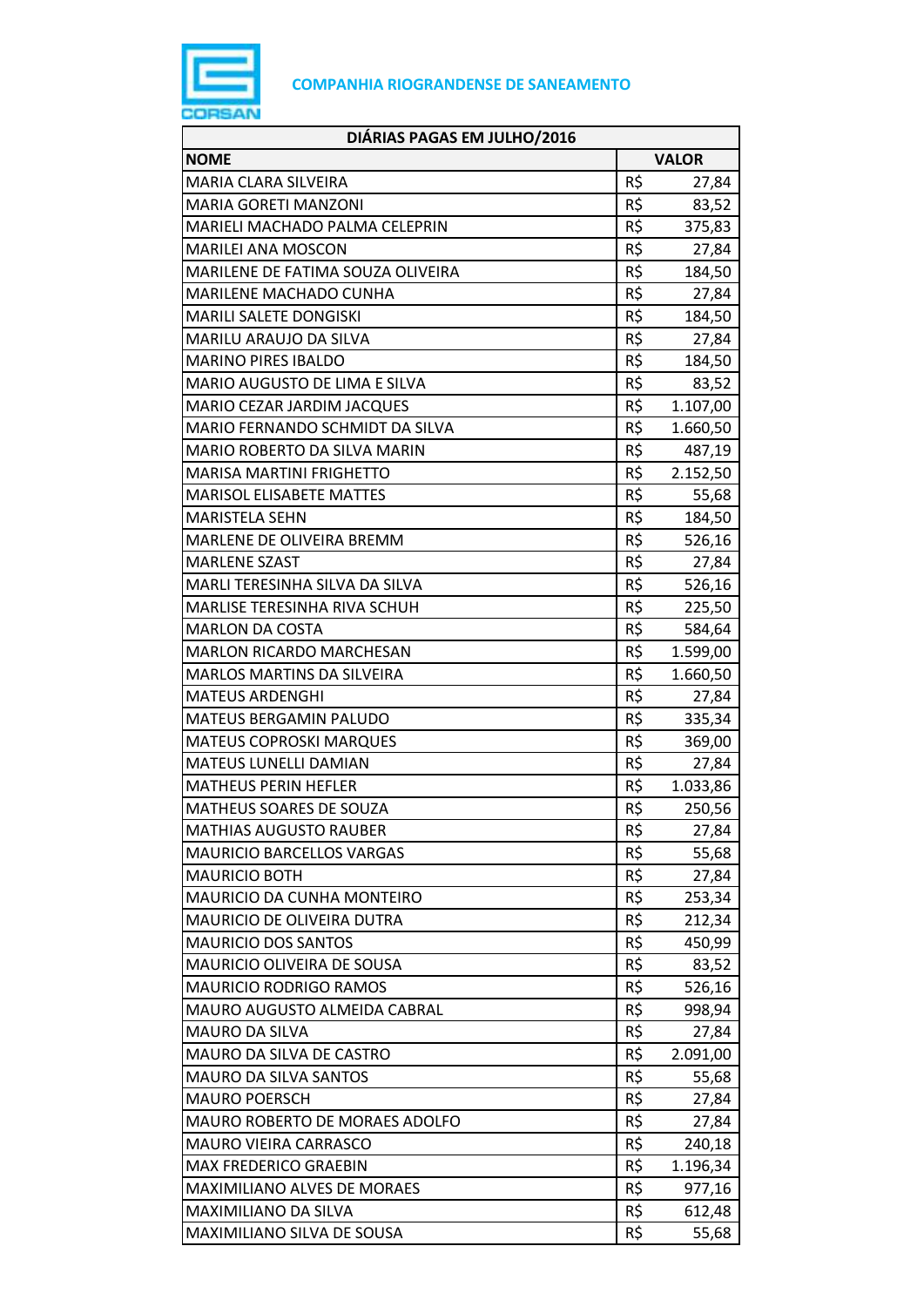

| DIÁRIAS PAGAS EM JULHO/2016             |              |          |
|-----------------------------------------|--------------|----------|
| <b>NOME</b>                             | <b>VALOR</b> |          |
| MERCIA MARLIZE ZIMMERMANN FEISTEL       | R\$          | 826,82   |
| <b>MERCIA MOMBACH NYSTROM</b>           | R\$          | 27,84    |
| MERI DIANA STRAUSS FOESCH               | R\$          | 1.168,50 |
| <b>MICAEL TOME</b>                      | R\$          | 863,04   |
| MICHELE ASSUMPCAO DEBOITA               | R\$          | 779,52   |
| MIGUEL DE JESUS DE SIQUEIRA             | R\$          | 55,68    |
| MIGUEL DIOGO                            | R\$          | 27,84    |
| MIGUEL LUGOCH                           | R\$          | 300,66   |
| MIGUEL OLIVEIRA MACHADO                 | R\$          | 55,68    |
| MILTON ANDRE REQUELMEZ MAYER            | R\$          | 430,50   |
| <b>MILTON DO NASCIMENTO ANTES</b>       | R\$          | 772,67   |
| <b>MILTON FREITAS SANTOS</b>            | R\$          | 1.974,83 |
| <b>MILTON GAMBINI PIRES</b>             | R\$          | 1.879,14 |
| <b>MILTON JOSE FINGER</b>               | R\$          | 55,68    |
| <b>MILTON LUIZ HENDGES</b>              | R\$          | 55,68    |
| <b>MILTON MORAES MACHADO</b>            | R\$          | 55,68    |
| MILTON PAULO HICKMANN                   | R\$          | 167,04   |
| MILTON RODRIGO DE OLIVEIRA              | R\$          | 184,50   |
| <b>MILTON ROGERIO RAMOS</b>             | R\$          | 83,52    |
| MIRIAM DA COSTA CRUZ                    | R\$          | 835,20   |
| MIRIAN LEITZKE MACKEDANZ                | R\$          | 27,84    |
| MIRNA MESQUITA FERRONATTO               | R\$          | 27,84    |
| MISAEL RIBEIRO VEIGA                    | R\$          | 111,36   |
| <b>MOACIR ROBSON KARKOW</b>             | R\$          | 1.537,50 |
| MOISES ANTONIO BENVEGNU                 | R\$          | 307,50   |
| MOISES FANTINELI CALEGARI               | R\$          | 458,34   |
| <b>MOISES LUIS BARBIERI</b>             | R\$          | 83,52    |
| MONICA CRISTINA PASTERCHAK              | R\$          | 27,84    |
| <b>MONICA MARTHA MALLMANN JUNGES</b>    | R\$          | 751,66   |
| MURIEL CAROLINE HOFMAN                  | R\$          | 375,83   |
| <b>NABOR LUIZ DAPPER</b>                | R\$          | 2.644,50 |
| <b>NADINE VERGARA SCHORR</b>            | R\$          | 361,92   |
| NADIR ALBINO BECKER KONRATH             | R\$          | 418,86   |
| NAIR IANECZEK TUCHTENHAGEN              | R\$          | 307,50   |
| <b>NANCI TANIA SOARES</b>               | R\$          | 184,50   |
| <b>NARA SAAR CHAGAS</b>                 | R\$          | 27,84    |
| NATALIA DA COSTA PASSOS                 | R\$          | 369,00   |
| NATALINO DA SILVA                       | R\$          | 27,84    |
| NEEMIAS GONCALVES ALVES                 | R\$          | 55,68    |
| NEILMO MOREIRA DE MENDONCA              | R\$          | 278,40   |
| <b>NEIR APOLINARIO RODRIGUES CHAVES</b> | R\$          | 307,50   |
| <b>NELSON ANTONIO ARNHOLD</b>           | R\$          | 1.135,84 |
| <b>NELSON CARVALHO</b>                  | R\$          | 222,72   |
| <b>NELSON DA SILVA GUTLER</b>           | R\$          | 184,50   |
| <b>NELSON JACO BONIATTI</b>             | R\$          | 403,67   |
| <b>NELSON MARQUES VIEIRA</b>            | R\$          | 514,02   |
| <b>NELSON NEI PIRES</b>                 | R\$          | 123,00   |
| <b>NELSON PAULO GERHARD</b>             | R\$          | 2.958,83 |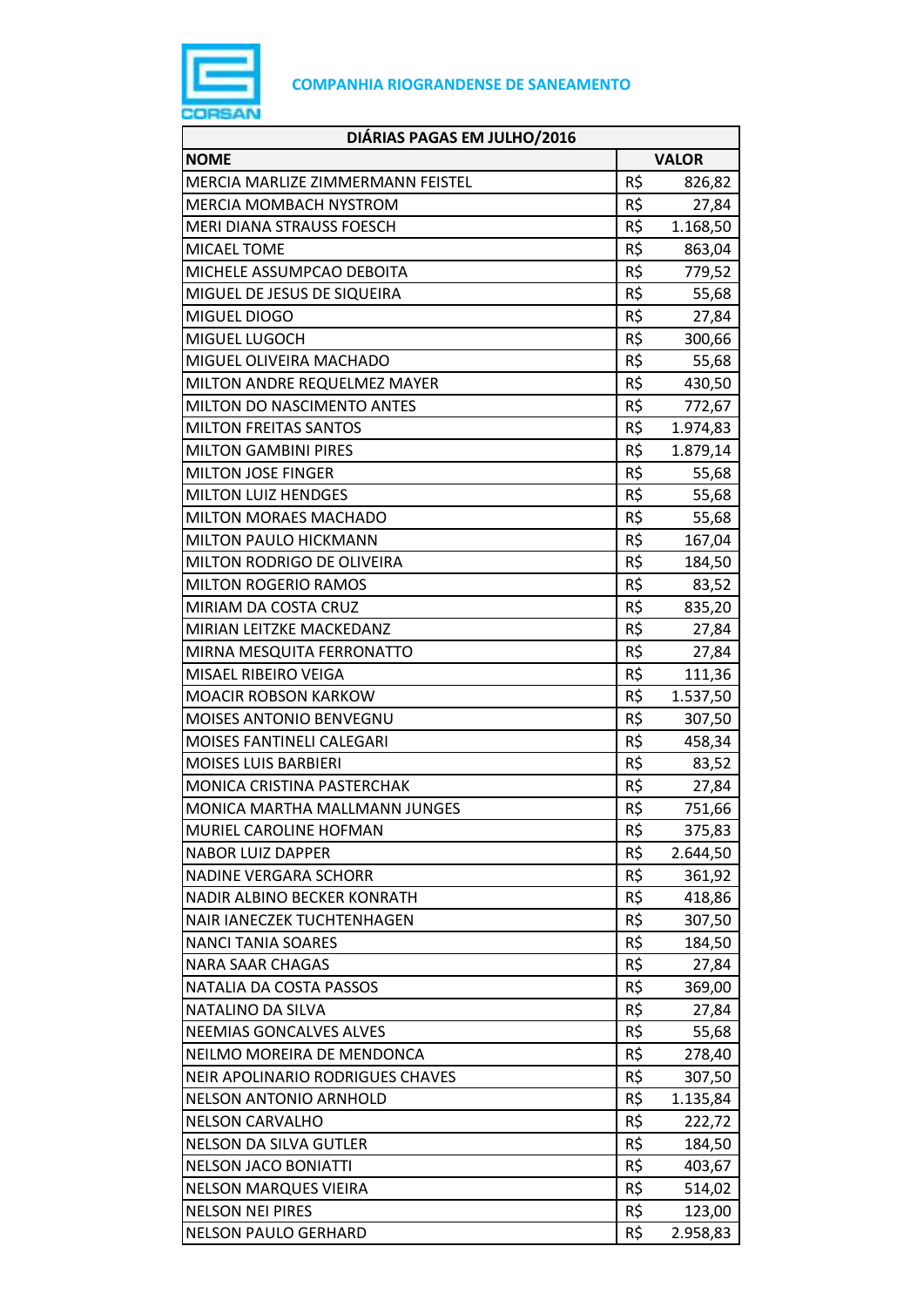

| DIÁRIAS PAGAS EM JULHO/2016         |     |              |
|-------------------------------------|-----|--------------|
| <b>NOME</b>                         |     | <b>VALOR</b> |
| <b>NELSON VARONI</b>                | R\$ | 27,84        |
| <b>NELSON WEBER FILHO</b>           | R\$ | 1.107,00     |
| NEORILDO JOSE DASSI                 | R\$ | 581,84       |
| NERCIO ERVANDIR ALVES DE OLIVEIRA   | R\$ | 27,84        |
| NERI IVANDO SCORTEGAGNA             | R\$ | 515,03       |
| <b>NEURI REMPEL</b>                 | R\$ | 1.688,34     |
| <b>NEUSA BORBA TAFFAREL</b>         | R\$ | 27,84        |
| NEWTON JOSE ROSSO TREVISAN          | R\$ | 431,51       |
| <b>NEWTON ROQUE RABELLO GLORIA</b>  | R\$ | 167,04       |
| NICOLAS MELLO BORTOLUZZI            | R\$ | 1.749,84     |
| <b>NILSON PASSAGLIA</b>             | R\$ | 27,84        |
| NILSON RAMOS SILVEIRA               | R\$ | 431,51       |
| NILTON DOMINGOS MATANA              | R\$ | 111,36       |
| NIUTON DA CRUZ ATARAO               | R\$ | 55,68        |
| <b>NOEL DA SILVA SANTOS</b>         | R\$ | 2.214,00     |
| <b>NOELI KIESEL</b>                 | R\$ | 291,56       |
| NORBERTO FERNANDES PINTO DIAS FILHO | R\$ | 83,52        |
| NORIZETE DE FATIMA RODRIGUES EV     | R\$ | 27,84        |
| NORTON INACIO DIDIO HARTMANN        | R\$ | 27,84        |
| <b>OCIMAR FICAGNA</b>               | R\$ | 27,84        |
| <b>ODAIR FIORENTIN</b>              | R\$ | 2.135,04     |
| <b>ODILON ROLDAN AVILA</b>          | R\$ | 184,50       |
| <b>ODINEI PORTELLA</b>              | R\$ | 184,50       |
| <b>ODIR ALVES DA SILVA</b>          | R\$ | 2.214,00     |
| ODIR FERNANDO VIDAL COUTO           | R\$ | 123,00       |
| <b>OLDAIR MARTINS</b>               | R\$ | 27,84        |
| <b>OLI GINDRI JUNIOR</b>            | R\$ | 27,84        |
| OLIVINO IZIDORO VALENTE             | R\$ | 184,50       |
| <b>OLVEDO SANTOS NETTO</b>          | R\$ | 139,20       |
| ONEIDE ADEL DA SILVA CASTRO         | R\$ | 375,83       |
| <b>ONILDO ALENCAR DE MORAES</b>     | R\$ | 55,68        |
| ORESTES ADRIANO SIQUEIRA DA SILVA   | R\$ | 111,36       |
| <b>ORION FLORES PASSINI</b>         | R\$ | 111,36       |
| ORLI ANGELO NERI XAVIER             | R\$ | 27,84        |
| OSMAR DE JESUS BUENO DE BAIRROS     | R\$ | 55,68        |
| <b>OSMAR DE VARGAS DORNELLES</b>    | R\$ | 2.706,00     |
| <b>OSMAR MICHEL</b>                 | R\$ | 55,68        |
| OSORIO DORNELLES MOREIRA            | R\$ | 375,83       |
| OSVALDO JESUS RODRIGUES DA SILVA    | R\$ | 375,83       |
| OTAVIO GABERT DE MOURA              | R\$ | 27,84        |
| <b>OTO SCHNEIDER</b>                | R\$ | 1.599,00     |
| <b>OVIDIO GUZZO</b>                 | R\$ | 55,68        |
| PABLO NOVO PINEIRO                  | R\$ | 451,00       |
| PABLO OLIVEIRA SCHUH                | R\$ | 430,50       |
| PATRICIA LUANA JESIUR KEGLER        | R\$ | 83,52        |
| PATRICIA PEDROSO DE SOUZA           | R\$ | 27,84        |
| PATRICIA SARMANHO                   | R\$ | 139,20       |
| PAULA ANDREIA DE CASTRO ECCEL       | R\$ | 27,84        |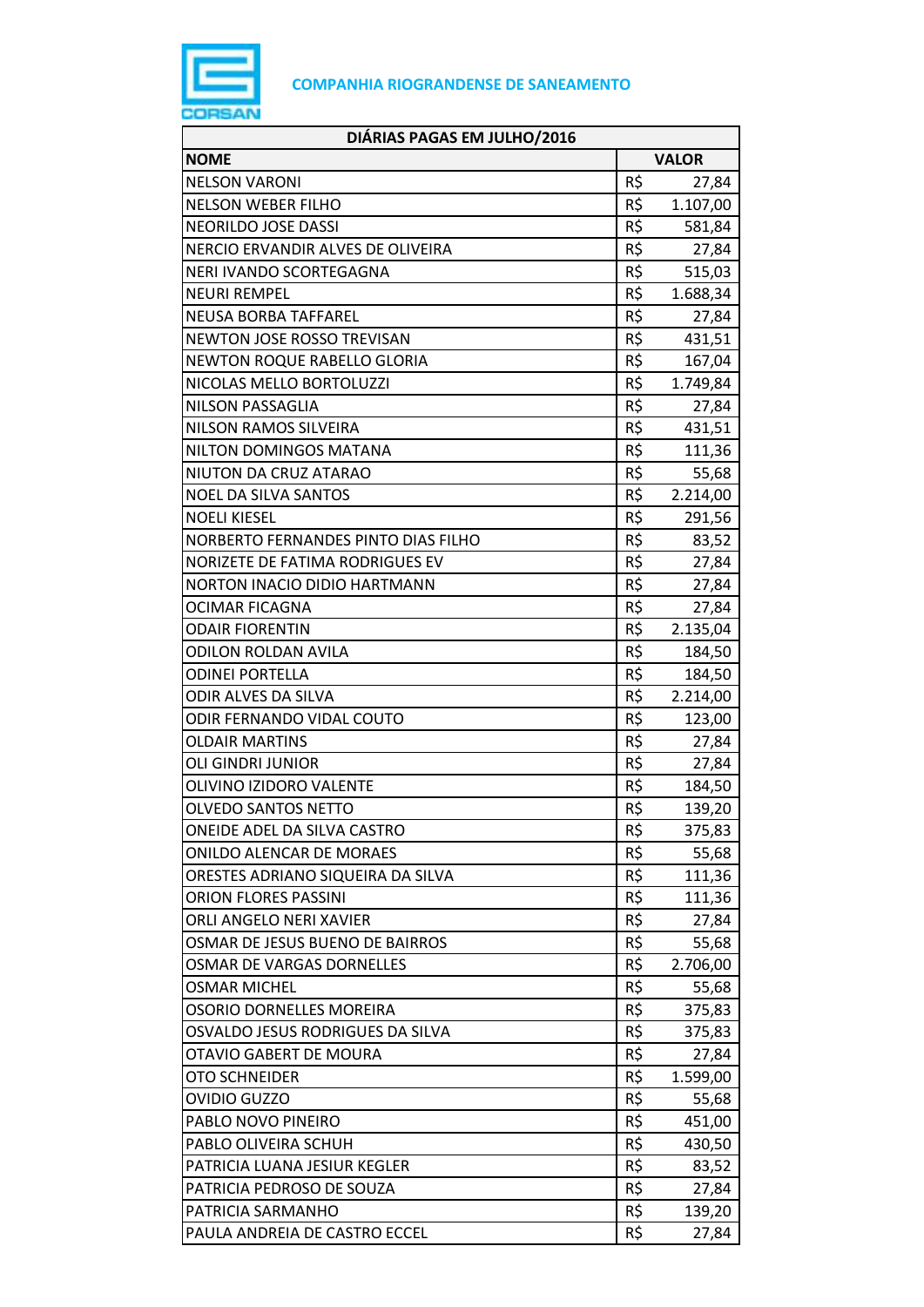

| DIÁRIAS PAGAS EM JULHO/2016                 |     |              |
|---------------------------------------------|-----|--------------|
| <b>NOME</b>                                 |     | <b>VALOR</b> |
| PAULO AFONSO STEIN                          | R\$ | 27,84        |
| PAULO ALEXANDRE LAUX DONAY                  | R\$ | 418,86       |
| PAULO ANGELO PASE                           | R\$ | 139,20       |
| PAULO AUGUSTO SOUTO                         | R\$ | 584,64       |
| PAULO CESAR CARDOSO GERMANO                 | R\$ | 184,50       |
| PAULO CESAR DA ROSA LUCAS                   | R\$ | 212,34       |
| PAULO CESAR DA SILVA HIDER                  | R\$ | 111,36       |
| PAULO CESAR GOMES TEIXEIRA                  | R\$ | 1.503,84     |
| PAULO CESAR MORAES PIMENTEL                 | R\$ | 445,44       |
| PAULO CESAR OLIVEIRA DOS SANTOS             | R\$ | 584,64       |
| PAULO CESAR SCHOMMER                        | R\$ | 403,67       |
| PAULO CEZAR ENGSTER                         | R\$ | 27,84        |
| PAULO CEZAR PORTOLON                        | R\$ | 462,90       |
| PAULO DE MATEU                              | R\$ | 779,52       |
| PAULO DE TARSO MELLO PINHO                  | R\$ | 212,34       |
| PAULO EDUARDO TONETTO DE ARAUJO FILHO       | R\$ | 194,88       |
| PAULO FERNANDO DA SILVA MACHADO             | R\$ | 307,50       |
| PAULO FERNANDO FERREIRA DE ALENCASTRO BRAGA | R\$ | 27,84        |
| PAULO FLAVIO DOLEJAL CONCEICAO              | R\$ | 55,68        |
| PAULO GIOVANI ANGONESE                      | R\$ | 751,66       |
| PAULO JUAREZ FONTES                         | R\$ | 334,08       |
| PAULO LISANDRO MACHADO                      | R\$ | 55,68        |
| PAULO LUIS PETRY                            | R\$ | 27,84        |
| PAULO MATEUS BORBA E SILVA                  | R\$ | 55,68        |
| <b>PAULO NUNES</b>                          | R\$ | 55,68        |
| PAULO PETRONIO PERES DE PERES               | R\$ | 307,50       |
| PAULO REGIS ADAMY ANTONELLI                 | R\$ | 2.767,50     |
| PAULO RICARDO DA SILVA NICHELE              | R\$ | 83,52        |
| PAULO RICARDO DE ARAUJO                     | R\$ | 496,56       |
| PAULO RICARDO FARINHA DE OLIVEIRA           | R\$ | 654,23       |
| PAULO RICARDO GARCIA FRAGA                  | R\$ | 584,64       |
| PAULO RICARDO HENCKEL                       | R\$ | 27,84        |
| PAULO RICARDO MACHADO CORREIA               | R\$ | 27,84        |
| PAULO ROBERTO AICH                          | R\$ | 418,86       |
| PAULO ROBERTO CANDIDO DA SILVA              | R\$ | 27,84        |
| PAULO ROBERTO CERVI                         | R\$ | 27,84        |
| PAULO ROBERTO DA S FIGUEIREDO               | R\$ | 430,50       |
| PAULO ROBERTO DA SILVA DE SA                | R\$ | 55,68        |
| PAULO ROBERTO GARCIA DOS SANTOS             | R\$ | 2.118,84     |
| PAULO ROBERTO MACEDO CIDADE                 | R\$ | 1.599,00     |
| PAULO ROBERTO MARTINS DE OLIVEIRA           | R\$ | 2.337,00     |
| PAULO ROBERTO RODRIGUES CASTILHO            | R\$ | 807,36       |
| PAULO ROBERTO SIQUEIRA SILVA                | R\$ | 184,50       |
| PAULO ROBERTO STAUDT                        | R\$ | 111,36       |
| PAULO RODRIGO PEREIRA VIEIRA                | R\$ | 553,50       |
| PAULO ROGERIO BOTELHO CAETANO               | R\$ | 1.688,34     |
| PAULO ROGERIO DA SILVA PAULON               | R\$ | 167,04       |
| PAULO ROGERIO DE OLIVEIRA                   | R\$ | 184,50       |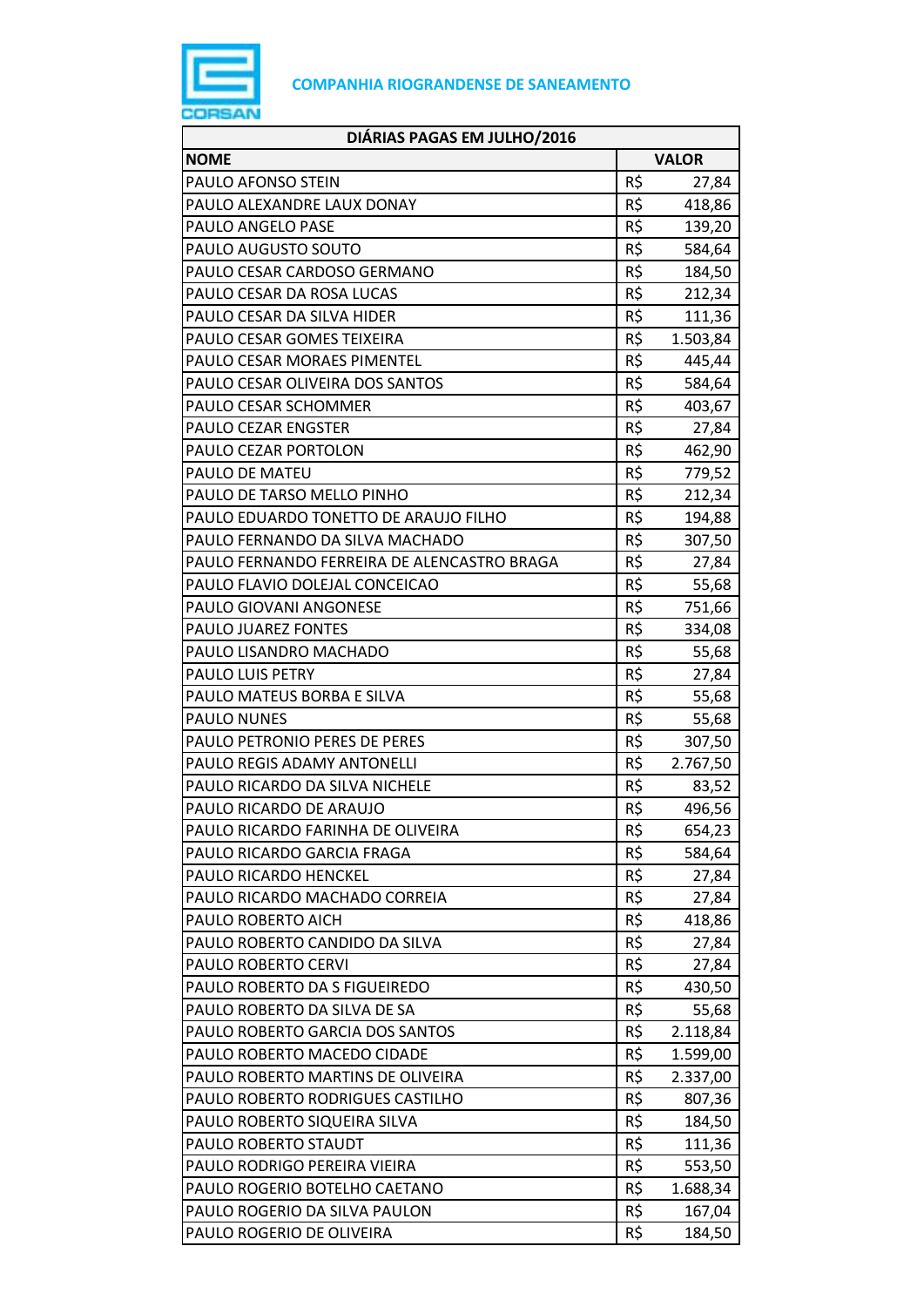

| DIÁRIAS PAGAS EM JULHO/2016               |              |          |
|-------------------------------------------|--------------|----------|
| <b>NOME</b>                               | <b>VALOR</b> |          |
| PAULO ROGERIO RODRIGUES DO CARMO          | R\$          | 55,68    |
| PAULO SERGIO BARROS                       | R\$          | 51,38    |
| PAULO SERGIO DA SILVA MENDES              | R\$          | 27,84    |
| <b>PAULO SERGIO PIRES</b>                 | R\$          | 361,92   |
| PAULO SIDINEI MINUZZO                     | R\$          | 742,56   |
| PAULO VALTEMIO RIBEIRO DA SILVA           | R\$          | 83,52    |
| PAULO VOLMES MARQUES DE MACEDO            | R\$          | 55,68    |
| PEDRO CESAR MARTINS MARIANO               | R\$          | 83,52    |
| PEDRO DE ALMEIDA NETO                     | R\$          | 27,84    |
| PEDRO FLECK DE BEM                        | R\$          | 111,36   |
| PEDRO LUIS BONGIORNO                      | R\$          | 295,86   |
| PEDRO RAIMUNDO POMMER                     | R\$          | 615,00   |
| PEDRO RENATO ALVES                        | R\$          | 184,50   |
| PEDRO ROBERTO CANTELE                     | R\$          | 1.537,50 |
| PEDRO ROBERTO DOS SANTOS                  | R\$          | 1.052,32 |
| PEDRO WALDIR AMES                         | R\$          | 450,99   |
| PERCIO DA SILVA                           | R\$          | 2.644,50 |
| PERCIO SILVA DA SILVA                     | R\$          | 1.537,50 |
| PETERSSON AMARAL DA SILVA                 | R\$          | 27,84    |
| PIETRO SERPA KONZGEN                      | R\$          | 738,00   |
| PLUTARCO ARISTIDES GERMANO SOARES MARQUES | R\$          | 693,20   |
| RAFAEL ANDREI VOGT                        | R\$          | 27,84    |
| RAFAEL BRANDAO                            | R\$          | 27,84    |
| RAFAEL CAMARGO MORAIS                     | R\$          | 738,00   |
| RAFAEL DE FREITAS BARRETO                 | R\$          | 194,88   |
| RAFAEL GABIATTI                           | R\$          | 184,50   |
| RAFAEL GIRARDELLO                         | R\$          | 83,52    |
| RAFAEL JOSE RIBEIRO                       | R\$          | 363,18   |
| RAFAEL LIMA GARCIA                        | R\$          | 994,38   |
| RAFAEL MACHADO DA SILVA                   | R\$          | 435,95   |
| RAFAEL MUMBACH                            | R\$          | 392,54   |
| RAFAEL PINTO DA CUNHA                     | R\$          | 55,68    |
| RAFAEL POMPILHO DA SILVA                  | R\$          | 704,34   |
| RAFAEL VIEIRA MOLINA                      | R\$          | 1.476,00 |
| RAMIRO FREITAS MAIOLI                     | R\$          | 111,36   |
| RAMOS VOLNEI MODINGER                     | R\$          | 27,84    |
| RAONI LEIVAS MOREIRA                      | R\$          | 458,34   |
| RAQUEL BERLEZE                            | R\$          | 2.460,00 |
| RAQUEL GARCIA SERPA                       | R\$          | 526,16   |
| RAUL MACIEL DONATO                        | R\$          | 55,68    |
| <b>RAUL WEDIG</b>                         | R\$          | 1.138,14 |
| REGES DE DAVID                            | R\$          | 27,84    |
| REGINALDO ROCHA DE CASTRO                 | R\$          | 972,36   |
| <b>REGIS ARTHUR BUGS DORR</b>             | R\$          | 83,52    |
| <b>REGIS MACHADO COLARES</b>              | R\$          | 27,84    |
| REJANE ORLANDO                            | R\$          | 27,84    |
| RENA SILVEIRA DE MIRANDA                  | R\$          | 335,34   |
| RENAN ANTONIO GRZEBIELUCKA                | R\$          | 83,52    |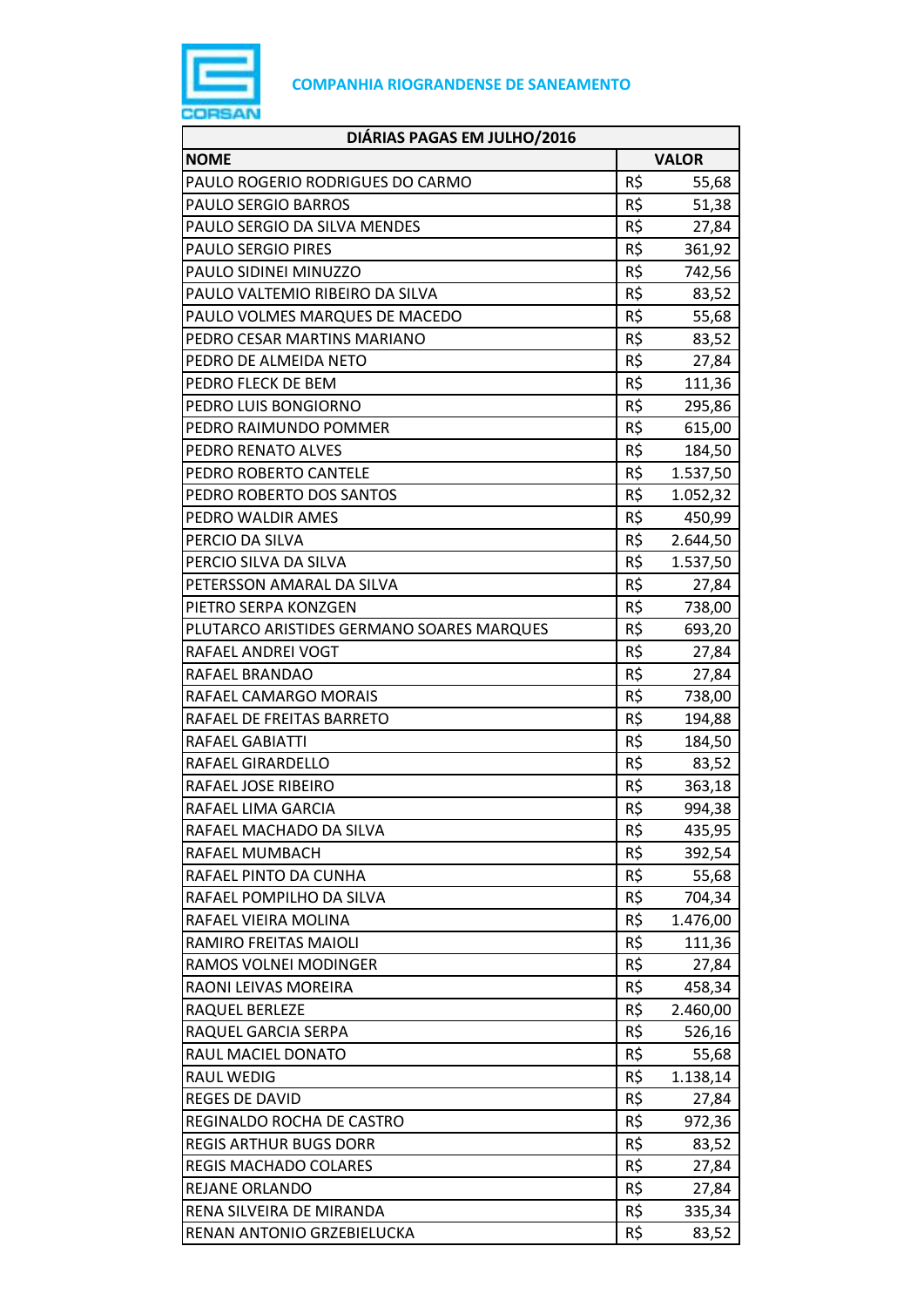

| DIÁRIAS PAGAS EM JULHO/2016         |              |          |
|-------------------------------------|--------------|----------|
| <b>NOME</b>                         | <b>VALOR</b> |          |
| <b>RENAN CARLOS GROSS</b>           | R\$          | 55,68    |
| RENATA BENEVIT GIL                  | R\$          | 1.593,11 |
| RENATO JOMAR CAVALHEIRO PINTO       | R\$          | 55,68    |
| <b>RENATO MACHADO</b>               | R\$          | 184,50   |
| RENATO SCHERER MELLEU               | R\$          | 212,34   |
| RICARDO BORBA RIBEIRO               | R\$          | 307,50   |
| RICARDO JOAO ROHDE                  | R\$          | 250,56   |
| RICARDO LIMA DE AZEVEDO             | R\$          | 184,50   |
| RICARDO LOPES GUARISE               | R\$          | 473,28   |
| RICARDO MAROSTICA                   | R\$          | 793,68   |
| RICARDO MONTEIRO MAZOT              | R\$          | 779,52   |
| RICARDO MOURA FAGUNDES              | R\$          | 27,84    |
| RICARDO ROBALO DE SOUZA             | R\$          | 278,40   |
| RICARDO SEBASTIAO DE MELOS          | R\$          | 194,88   |
| RICARDO SIMOES DA SILVA             | R\$          | 2.918,34 |
| RICARDO VOLMAR BARROS DO NASCIMENTO | R\$          | 27,84    |
| RICARDO YUJI OKIDO                  | R\$          | 27,84    |
| RICHARD LUIZ RODRIGUES LOPES        | R\$          | 445,44   |
| RITA DE CASSIA GOMES DE OLIVEIRA    | R\$          | 2.214,00 |
| RITA DE CASSIA PIRES KERSCHNER      | R\$          | 835,20   |
| RIVELINO STEINMETZ                  | R\$          | 307,50   |
| ROBERTA FALLER VIANNA               | R\$          | 27,84    |
| ROBERTO BRITO DIAS                  | R\$          | 194,88   |
| ROBERTO DE SOUZA BOESE              | R\$          | 474,54   |
| ROBERTO FABIANO WOMMER              | R\$          | 111,36   |
| ROBERTO LEAL DE SOUZA NETO          | R\$          | 27,84    |
| ROBERTO MARQUES PARAHYBA            | R\$          | 184,50   |
| ROBERTO MARTINS DA COSTA            | R\$          | 184,50   |
| <b>ROBERTO PERIN</b>                | R\$          | 222,72   |
| ROBERTO PINTO DE MATTOS             | R\$          | 55,68    |
| ROBERTO SIDINEI JUNG                | R\$          | 2.214,00 |
| ROBISON BODE TEIXEIRA               | R\$          | 2.692,33 |
| ROBSON COSTA BOLESTA                | R\$          | 474,54   |
| ROBSON DA SILVA RESENDE             | R\$          | 27,84    |
| RODINEI COSTA VITORIA               | R\$          | 1.107,00 |
| RODINEI MIRAPALHETE CRUZ            | R\$          | 307,50   |
| RODOLFO FUCHS DOS SANTOS            | R\$          | 55,68    |
| RODOLFO GOBI DIAS                   | R\$          | 553,50   |
| RODRIGO BRITTES DA SILVEIRA         | R\$          | 1.107,00 |
| RODRIGO DE TOLEDO                   | R\$          | 860,24   |
| RODRIGO GUILHERME BECKER RAMOS      | R\$          | 27,84    |
| RODRIGO JUNIOR TURRA RIBEIRO        | R\$          | 300,66   |
| RODRIGO KERSCNER AMODEU             | R\$          | 55,68    |
| RODRIGO KESSLER PONTES              | R\$          | 27,84    |
| RODRIGO LAUX TABBAL                 | R\$          | 27,84    |
| RODRIGO LINCKE SODA                 | R\$          | 139,20   |
| RODRIGO LUPIM FERNANDES             | R\$          | 977,18   |
| RODRIGO MENDONCA GUERIM             | R\$          | 55,68    |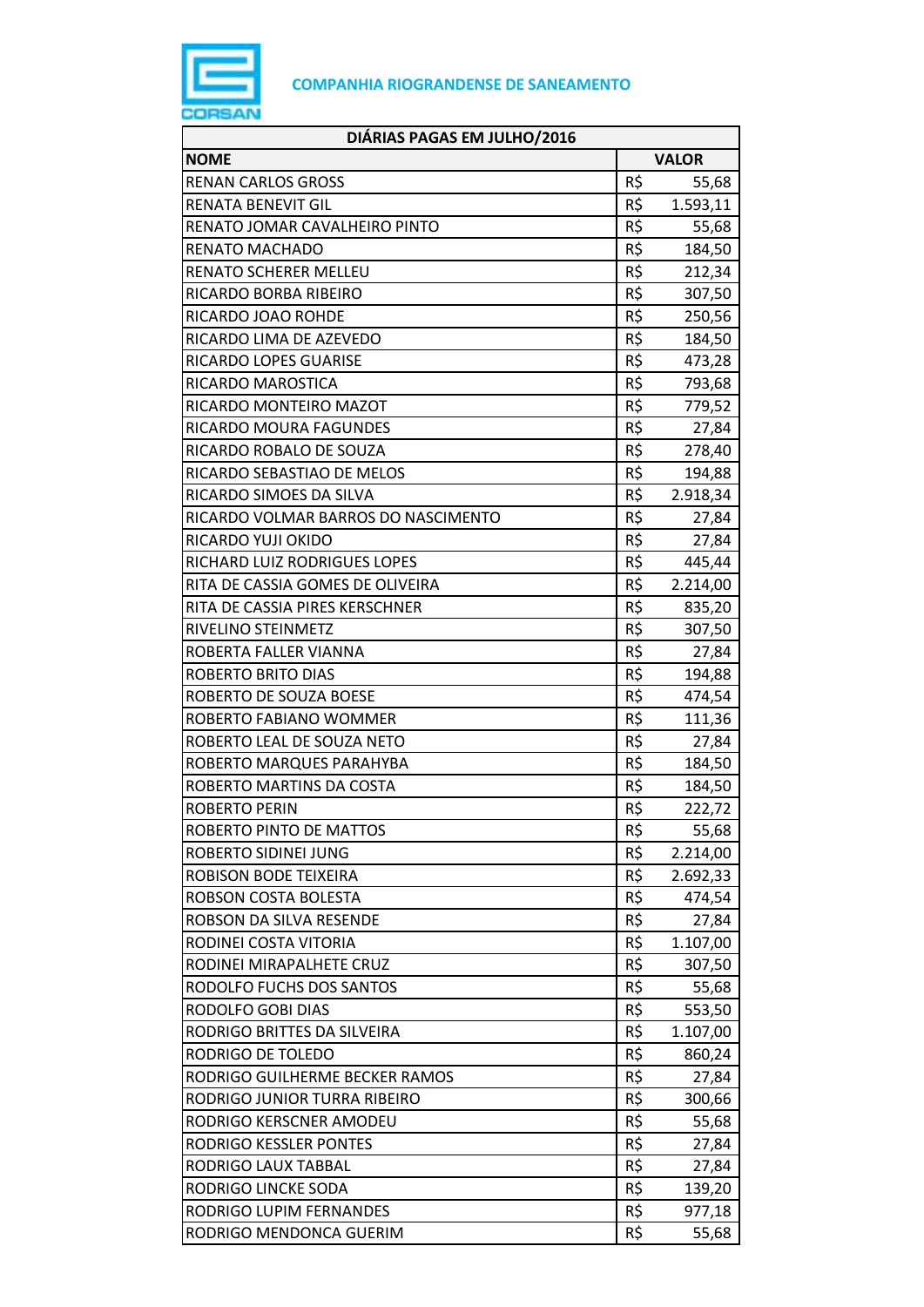

| <b>NOME</b><br><b>VALOR</b><br>R\$<br>RODRIGO NOGUEIRA CORREA<br>27,84<br>R\$<br>RODRIGO SILVEIRA DE VARGAS<br>83,52<br>R\$<br>RODRIGO SOMENSI TROMBINI<br>55,68<br>R\$<br>RODRIGO VALDEMARCA GONZALEZ ALVES<br>369,00<br>R\$<br>RODRIGO VIANA SOARES<br>55,68<br>R\$<br>RODRIGO ZORZETTO<br>27,84<br>R\$<br><b>ROGER CARLOS TORRES</b><br>2.214,00<br>R\$<br>ROGER DOS SANTOS GONCALVES<br>307,50<br>R\$<br>ROGER FERNANDO FAGAN VIECELI<br>55,68<br>R\$<br>ROGER RODRIGO DE OLIVEIRA LOPES<br>83,52<br>R\$<br>ROGERIO ADRIANO BOFF<br>55,68<br>R\$<br>ROGERIO BATISTA DOS SANTOS<br>765,84<br>R\$<br>ROGERIO CORREA VENTURA<br>111,36<br>R\$<br>ROGERIO DE SOUZA<br>194,88<br>R\$<br><b>ROGERIO FERRARI</b><br>55,68<br>R\$<br>ROGERIO HENRIQUE LOPES CORREA<br>55,68<br>R\$<br>ROGERIO LITAROVICZ MACEDO<br>27,84<br>R\$<br>ROGERIO LUCIO<br>1.872,84<br>R\$<br>ROGERIO MADRID OLIVEIRA<br>225,50<br>R\$<br>ROGERIO MARTINS VARGAS<br>1.107,00<br>R\$<br>ROGERIO MOACIR S DOS SANTOS<br>184,50<br>R\$<br>ROGERIO NUNES LOPES<br>476,06<br>R\$<br>111,36<br>ROGERIO SCHWARZBACH<br>R\$<br>ROMULO ADRIANO DA SILVA<br>27,84<br>R\$<br>526,16<br>ROMULO DE OLIVEIRA<br>R\$<br>RONALDO COSTA DA SILVA<br>27,84<br>R\$<br>RONALDO RODRIGUES DENGO<br>55,68<br>R\$<br>RONAN XAVIER COUTINHO<br>1.537,50<br>R\$<br>RONEI ARLINDO LAUTHERT<br>27,84<br>R\$<br>RONEI BARREIRO FLORES<br>946,04<br>R\$<br>RONIE FINGER BARBOSA<br>751,66<br>R\$<br>ROQUE DANIEL GAUER CABRAL<br>55,68<br>R\$<br>ROSA MARIA VEIGA DOS SANTOS<br>184,50<br>R\$<br>ROSALBA DE FIGUEIREDO CARVALHO<br>55,68<br>R\$<br>ROSALVO ELIAS GOETTEMS<br>27,84<br>R\$<br><b>ROSANA TAUBER FLORES</b><br>83,52<br>R\$<br>ROSANDRO DE ALMEIDA GARSKE<br>569,70<br>R\$<br>ROSANGELA HARTMANN<br>55,68<br>R\$<br>ROSEAR MELLO DE CARVALHO<br>184,50<br>R\$<br>ROSELI DIAS PERALTA<br>1.168,50<br>R\$<br>ROSELI MARIA DOS SANTOS BORBA<br>278,40<br>R\$<br>ROSELI MARIA KLEINUBING MOMBACH<br>27,84<br>R\$<br>ROSIANE LEAL SANTOS<br>111,36<br>R\$<br><b>RUAN PATRICK MARTINS MORAES</b><br>111,36<br>R\$<br><b>RUBEM SILVA DAS NEVES</b><br>375,83<br>R\$<br>RUBEM SILVESTRE SANTOS DA COSTA<br>250,56<br>R\$<br>RUBEMAR MARTINS FARIA<br>55,68 | DIÁRIAS PAGAS EM JULHO/2016 |     |        |
|---------------------------------------------------------------------------------------------------------------------------------------------------------------------------------------------------------------------------------------------------------------------------------------------------------------------------------------------------------------------------------------------------------------------------------------------------------------------------------------------------------------------------------------------------------------------------------------------------------------------------------------------------------------------------------------------------------------------------------------------------------------------------------------------------------------------------------------------------------------------------------------------------------------------------------------------------------------------------------------------------------------------------------------------------------------------------------------------------------------------------------------------------------------------------------------------------------------------------------------------------------------------------------------------------------------------------------------------------------------------------------------------------------------------------------------------------------------------------------------------------------------------------------------------------------------------------------------------------------------------------------------------------------------------------------------------------------------------------------------------------------------------------------------------------------------------------------------------------------------------------------------------------------------------------------------------------------------------------------------------------------------------------------------------------------------------------------------------------------------------------------------------------------------------------------------------------------|-----------------------------|-----|--------|
|                                                                                                                                                                                                                                                                                                                                                                                                                                                                                                                                                                                                                                                                                                                                                                                                                                                                                                                                                                                                                                                                                                                                                                                                                                                                                                                                                                                                                                                                                                                                                                                                                                                                                                                                                                                                                                                                                                                                                                                                                                                                                                                                                                                                         |                             |     |        |
|                                                                                                                                                                                                                                                                                                                                                                                                                                                                                                                                                                                                                                                                                                                                                                                                                                                                                                                                                                                                                                                                                                                                                                                                                                                                                                                                                                                                                                                                                                                                                                                                                                                                                                                                                                                                                                                                                                                                                                                                                                                                                                                                                                                                         |                             |     |        |
|                                                                                                                                                                                                                                                                                                                                                                                                                                                                                                                                                                                                                                                                                                                                                                                                                                                                                                                                                                                                                                                                                                                                                                                                                                                                                                                                                                                                                                                                                                                                                                                                                                                                                                                                                                                                                                                                                                                                                                                                                                                                                                                                                                                                         |                             |     |        |
|                                                                                                                                                                                                                                                                                                                                                                                                                                                                                                                                                                                                                                                                                                                                                                                                                                                                                                                                                                                                                                                                                                                                                                                                                                                                                                                                                                                                                                                                                                                                                                                                                                                                                                                                                                                                                                                                                                                                                                                                                                                                                                                                                                                                         |                             |     |        |
|                                                                                                                                                                                                                                                                                                                                                                                                                                                                                                                                                                                                                                                                                                                                                                                                                                                                                                                                                                                                                                                                                                                                                                                                                                                                                                                                                                                                                                                                                                                                                                                                                                                                                                                                                                                                                                                                                                                                                                                                                                                                                                                                                                                                         |                             |     |        |
|                                                                                                                                                                                                                                                                                                                                                                                                                                                                                                                                                                                                                                                                                                                                                                                                                                                                                                                                                                                                                                                                                                                                                                                                                                                                                                                                                                                                                                                                                                                                                                                                                                                                                                                                                                                                                                                                                                                                                                                                                                                                                                                                                                                                         |                             |     |        |
|                                                                                                                                                                                                                                                                                                                                                                                                                                                                                                                                                                                                                                                                                                                                                                                                                                                                                                                                                                                                                                                                                                                                                                                                                                                                                                                                                                                                                                                                                                                                                                                                                                                                                                                                                                                                                                                                                                                                                                                                                                                                                                                                                                                                         |                             |     |        |
|                                                                                                                                                                                                                                                                                                                                                                                                                                                                                                                                                                                                                                                                                                                                                                                                                                                                                                                                                                                                                                                                                                                                                                                                                                                                                                                                                                                                                                                                                                                                                                                                                                                                                                                                                                                                                                                                                                                                                                                                                                                                                                                                                                                                         |                             |     |        |
|                                                                                                                                                                                                                                                                                                                                                                                                                                                                                                                                                                                                                                                                                                                                                                                                                                                                                                                                                                                                                                                                                                                                                                                                                                                                                                                                                                                                                                                                                                                                                                                                                                                                                                                                                                                                                                                                                                                                                                                                                                                                                                                                                                                                         |                             |     |        |
|                                                                                                                                                                                                                                                                                                                                                                                                                                                                                                                                                                                                                                                                                                                                                                                                                                                                                                                                                                                                                                                                                                                                                                                                                                                                                                                                                                                                                                                                                                                                                                                                                                                                                                                                                                                                                                                                                                                                                                                                                                                                                                                                                                                                         |                             |     |        |
|                                                                                                                                                                                                                                                                                                                                                                                                                                                                                                                                                                                                                                                                                                                                                                                                                                                                                                                                                                                                                                                                                                                                                                                                                                                                                                                                                                                                                                                                                                                                                                                                                                                                                                                                                                                                                                                                                                                                                                                                                                                                                                                                                                                                         |                             |     |        |
|                                                                                                                                                                                                                                                                                                                                                                                                                                                                                                                                                                                                                                                                                                                                                                                                                                                                                                                                                                                                                                                                                                                                                                                                                                                                                                                                                                                                                                                                                                                                                                                                                                                                                                                                                                                                                                                                                                                                                                                                                                                                                                                                                                                                         |                             |     |        |
|                                                                                                                                                                                                                                                                                                                                                                                                                                                                                                                                                                                                                                                                                                                                                                                                                                                                                                                                                                                                                                                                                                                                                                                                                                                                                                                                                                                                                                                                                                                                                                                                                                                                                                                                                                                                                                                                                                                                                                                                                                                                                                                                                                                                         |                             |     |        |
|                                                                                                                                                                                                                                                                                                                                                                                                                                                                                                                                                                                                                                                                                                                                                                                                                                                                                                                                                                                                                                                                                                                                                                                                                                                                                                                                                                                                                                                                                                                                                                                                                                                                                                                                                                                                                                                                                                                                                                                                                                                                                                                                                                                                         |                             |     |        |
|                                                                                                                                                                                                                                                                                                                                                                                                                                                                                                                                                                                                                                                                                                                                                                                                                                                                                                                                                                                                                                                                                                                                                                                                                                                                                                                                                                                                                                                                                                                                                                                                                                                                                                                                                                                                                                                                                                                                                                                                                                                                                                                                                                                                         |                             |     |        |
|                                                                                                                                                                                                                                                                                                                                                                                                                                                                                                                                                                                                                                                                                                                                                                                                                                                                                                                                                                                                                                                                                                                                                                                                                                                                                                                                                                                                                                                                                                                                                                                                                                                                                                                                                                                                                                                                                                                                                                                                                                                                                                                                                                                                         |                             |     |        |
|                                                                                                                                                                                                                                                                                                                                                                                                                                                                                                                                                                                                                                                                                                                                                                                                                                                                                                                                                                                                                                                                                                                                                                                                                                                                                                                                                                                                                                                                                                                                                                                                                                                                                                                                                                                                                                                                                                                                                                                                                                                                                                                                                                                                         |                             |     |        |
|                                                                                                                                                                                                                                                                                                                                                                                                                                                                                                                                                                                                                                                                                                                                                                                                                                                                                                                                                                                                                                                                                                                                                                                                                                                                                                                                                                                                                                                                                                                                                                                                                                                                                                                                                                                                                                                                                                                                                                                                                                                                                                                                                                                                         |                             |     |        |
|                                                                                                                                                                                                                                                                                                                                                                                                                                                                                                                                                                                                                                                                                                                                                                                                                                                                                                                                                                                                                                                                                                                                                                                                                                                                                                                                                                                                                                                                                                                                                                                                                                                                                                                                                                                                                                                                                                                                                                                                                                                                                                                                                                                                         |                             |     |        |
|                                                                                                                                                                                                                                                                                                                                                                                                                                                                                                                                                                                                                                                                                                                                                                                                                                                                                                                                                                                                                                                                                                                                                                                                                                                                                                                                                                                                                                                                                                                                                                                                                                                                                                                                                                                                                                                                                                                                                                                                                                                                                                                                                                                                         |                             |     |        |
|                                                                                                                                                                                                                                                                                                                                                                                                                                                                                                                                                                                                                                                                                                                                                                                                                                                                                                                                                                                                                                                                                                                                                                                                                                                                                                                                                                                                                                                                                                                                                                                                                                                                                                                                                                                                                                                                                                                                                                                                                                                                                                                                                                                                         |                             |     |        |
|                                                                                                                                                                                                                                                                                                                                                                                                                                                                                                                                                                                                                                                                                                                                                                                                                                                                                                                                                                                                                                                                                                                                                                                                                                                                                                                                                                                                                                                                                                                                                                                                                                                                                                                                                                                                                                                                                                                                                                                                                                                                                                                                                                                                         |                             |     |        |
|                                                                                                                                                                                                                                                                                                                                                                                                                                                                                                                                                                                                                                                                                                                                                                                                                                                                                                                                                                                                                                                                                                                                                                                                                                                                                                                                                                                                                                                                                                                                                                                                                                                                                                                                                                                                                                                                                                                                                                                                                                                                                                                                                                                                         |                             |     |        |
|                                                                                                                                                                                                                                                                                                                                                                                                                                                                                                                                                                                                                                                                                                                                                                                                                                                                                                                                                                                                                                                                                                                                                                                                                                                                                                                                                                                                                                                                                                                                                                                                                                                                                                                                                                                                                                                                                                                                                                                                                                                                                                                                                                                                         |                             |     |        |
|                                                                                                                                                                                                                                                                                                                                                                                                                                                                                                                                                                                                                                                                                                                                                                                                                                                                                                                                                                                                                                                                                                                                                                                                                                                                                                                                                                                                                                                                                                                                                                                                                                                                                                                                                                                                                                                                                                                                                                                                                                                                                                                                                                                                         |                             |     |        |
|                                                                                                                                                                                                                                                                                                                                                                                                                                                                                                                                                                                                                                                                                                                                                                                                                                                                                                                                                                                                                                                                                                                                                                                                                                                                                                                                                                                                                                                                                                                                                                                                                                                                                                                                                                                                                                                                                                                                                                                                                                                                                                                                                                                                         |                             |     |        |
|                                                                                                                                                                                                                                                                                                                                                                                                                                                                                                                                                                                                                                                                                                                                                                                                                                                                                                                                                                                                                                                                                                                                                                                                                                                                                                                                                                                                                                                                                                                                                                                                                                                                                                                                                                                                                                                                                                                                                                                                                                                                                                                                                                                                         |                             |     |        |
|                                                                                                                                                                                                                                                                                                                                                                                                                                                                                                                                                                                                                                                                                                                                                                                                                                                                                                                                                                                                                                                                                                                                                                                                                                                                                                                                                                                                                                                                                                                                                                                                                                                                                                                                                                                                                                                                                                                                                                                                                                                                                                                                                                                                         |                             |     |        |
|                                                                                                                                                                                                                                                                                                                                                                                                                                                                                                                                                                                                                                                                                                                                                                                                                                                                                                                                                                                                                                                                                                                                                                                                                                                                                                                                                                                                                                                                                                                                                                                                                                                                                                                                                                                                                                                                                                                                                                                                                                                                                                                                                                                                         |                             |     |        |
|                                                                                                                                                                                                                                                                                                                                                                                                                                                                                                                                                                                                                                                                                                                                                                                                                                                                                                                                                                                                                                                                                                                                                                                                                                                                                                                                                                                                                                                                                                                                                                                                                                                                                                                                                                                                                                                                                                                                                                                                                                                                                                                                                                                                         |                             |     |        |
|                                                                                                                                                                                                                                                                                                                                                                                                                                                                                                                                                                                                                                                                                                                                                                                                                                                                                                                                                                                                                                                                                                                                                                                                                                                                                                                                                                                                                                                                                                                                                                                                                                                                                                                                                                                                                                                                                                                                                                                                                                                                                                                                                                                                         |                             |     |        |
|                                                                                                                                                                                                                                                                                                                                                                                                                                                                                                                                                                                                                                                                                                                                                                                                                                                                                                                                                                                                                                                                                                                                                                                                                                                                                                                                                                                                                                                                                                                                                                                                                                                                                                                                                                                                                                                                                                                                                                                                                                                                                                                                                                                                         |                             |     |        |
|                                                                                                                                                                                                                                                                                                                                                                                                                                                                                                                                                                                                                                                                                                                                                                                                                                                                                                                                                                                                                                                                                                                                                                                                                                                                                                                                                                                                                                                                                                                                                                                                                                                                                                                                                                                                                                                                                                                                                                                                                                                                                                                                                                                                         |                             |     |        |
|                                                                                                                                                                                                                                                                                                                                                                                                                                                                                                                                                                                                                                                                                                                                                                                                                                                                                                                                                                                                                                                                                                                                                                                                                                                                                                                                                                                                                                                                                                                                                                                                                                                                                                                                                                                                                                                                                                                                                                                                                                                                                                                                                                                                         |                             |     |        |
|                                                                                                                                                                                                                                                                                                                                                                                                                                                                                                                                                                                                                                                                                                                                                                                                                                                                                                                                                                                                                                                                                                                                                                                                                                                                                                                                                                                                                                                                                                                                                                                                                                                                                                                                                                                                                                                                                                                                                                                                                                                                                                                                                                                                         |                             |     |        |
|                                                                                                                                                                                                                                                                                                                                                                                                                                                                                                                                                                                                                                                                                                                                                                                                                                                                                                                                                                                                                                                                                                                                                                                                                                                                                                                                                                                                                                                                                                                                                                                                                                                                                                                                                                                                                                                                                                                                                                                                                                                                                                                                                                                                         |                             |     |        |
|                                                                                                                                                                                                                                                                                                                                                                                                                                                                                                                                                                                                                                                                                                                                                                                                                                                                                                                                                                                                                                                                                                                                                                                                                                                                                                                                                                                                                                                                                                                                                                                                                                                                                                                                                                                                                                                                                                                                                                                                                                                                                                                                                                                                         |                             |     |        |
|                                                                                                                                                                                                                                                                                                                                                                                                                                                                                                                                                                                                                                                                                                                                                                                                                                                                                                                                                                                                                                                                                                                                                                                                                                                                                                                                                                                                                                                                                                                                                                                                                                                                                                                                                                                                                                                                                                                                                                                                                                                                                                                                                                                                         |                             |     |        |
|                                                                                                                                                                                                                                                                                                                                                                                                                                                                                                                                                                                                                                                                                                                                                                                                                                                                                                                                                                                                                                                                                                                                                                                                                                                                                                                                                                                                                                                                                                                                                                                                                                                                                                                                                                                                                                                                                                                                                                                                                                                                                                                                                                                                         |                             |     |        |
|                                                                                                                                                                                                                                                                                                                                                                                                                                                                                                                                                                                                                                                                                                                                                                                                                                                                                                                                                                                                                                                                                                                                                                                                                                                                                                                                                                                                                                                                                                                                                                                                                                                                                                                                                                                                                                                                                                                                                                                                                                                                                                                                                                                                         |                             |     |        |
|                                                                                                                                                                                                                                                                                                                                                                                                                                                                                                                                                                                                                                                                                                                                                                                                                                                                                                                                                                                                                                                                                                                                                                                                                                                                                                                                                                                                                                                                                                                                                                                                                                                                                                                                                                                                                                                                                                                                                                                                                                                                                                                                                                                                         |                             |     |        |
|                                                                                                                                                                                                                                                                                                                                                                                                                                                                                                                                                                                                                                                                                                                                                                                                                                                                                                                                                                                                                                                                                                                                                                                                                                                                                                                                                                                                                                                                                                                                                                                                                                                                                                                                                                                                                                                                                                                                                                                                                                                                                                                                                                                                         |                             |     |        |
|                                                                                                                                                                                                                                                                                                                                                                                                                                                                                                                                                                                                                                                                                                                                                                                                                                                                                                                                                                                                                                                                                                                                                                                                                                                                                                                                                                                                                                                                                                                                                                                                                                                                                                                                                                                                                                                                                                                                                                                                                                                                                                                                                                                                         |                             |     |        |
|                                                                                                                                                                                                                                                                                                                                                                                                                                                                                                                                                                                                                                                                                                                                                                                                                                                                                                                                                                                                                                                                                                                                                                                                                                                                                                                                                                                                                                                                                                                                                                                                                                                                                                                                                                                                                                                                                                                                                                                                                                                                                                                                                                                                         |                             |     |        |
|                                                                                                                                                                                                                                                                                                                                                                                                                                                                                                                                                                                                                                                                                                                                                                                                                                                                                                                                                                                                                                                                                                                                                                                                                                                                                                                                                                                                                                                                                                                                                                                                                                                                                                                                                                                                                                                                                                                                                                                                                                                                                                                                                                                                         |                             |     |        |
|                                                                                                                                                                                                                                                                                                                                                                                                                                                                                                                                                                                                                                                                                                                                                                                                                                                                                                                                                                                                                                                                                                                                                                                                                                                                                                                                                                                                                                                                                                                                                                                                                                                                                                                                                                                                                                                                                                                                                                                                                                                                                                                                                                                                         |                             |     |        |
|                                                                                                                                                                                                                                                                                                                                                                                                                                                                                                                                                                                                                                                                                                                                                                                                                                                                                                                                                                                                                                                                                                                                                                                                                                                                                                                                                                                                                                                                                                                                                                                                                                                                                                                                                                                                                                                                                                                                                                                                                                                                                                                                                                                                         |                             |     |        |
|                                                                                                                                                                                                                                                                                                                                                                                                                                                                                                                                                                                                                                                                                                                                                                                                                                                                                                                                                                                                                                                                                                                                                                                                                                                                                                                                                                                                                                                                                                                                                                                                                                                                                                                                                                                                                                                                                                                                                                                                                                                                                                                                                                                                         |                             |     |        |
|                                                                                                                                                                                                                                                                                                                                                                                                                                                                                                                                                                                                                                                                                                                                                                                                                                                                                                                                                                                                                                                                                                                                                                                                                                                                                                                                                                                                                                                                                                                                                                                                                                                                                                                                                                                                                                                                                                                                                                                                                                                                                                                                                                                                         | RUDIMAR BIESEKI             | R\$ | 863,04 |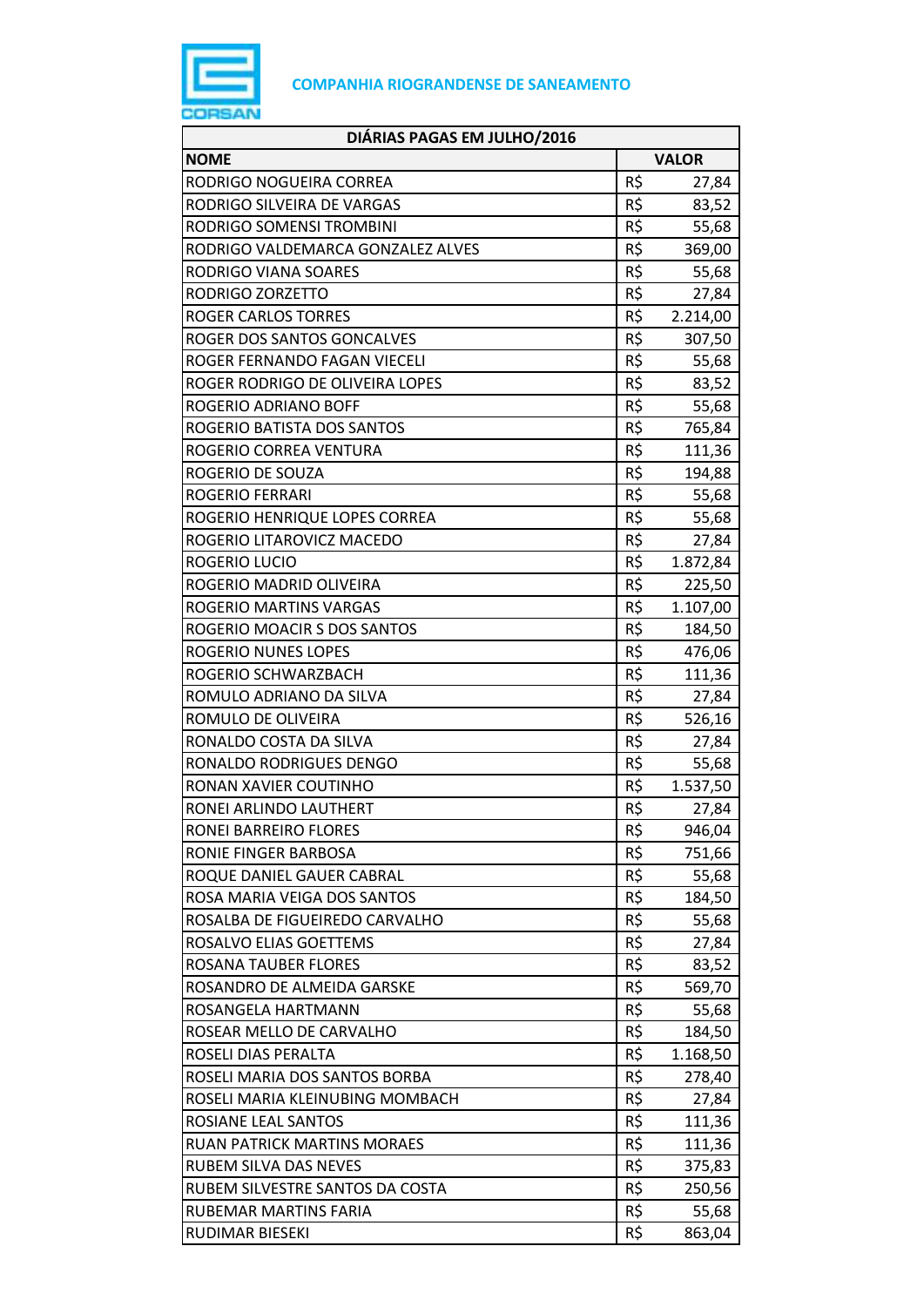

| DIÁRIAS PAGAS EM JULHO/2016             |     |              |
|-----------------------------------------|-----|--------------|
| <b>NOME</b>                             |     | <b>VALOR</b> |
| RUDINEI ANTONIO SAUSEN                  | R\$ | 553,50       |
| <b>RUDINEI POST</b>                     | R\$ | 139,20       |
| <b>RUI LEANDRO VARGAS</b>               | R\$ | 2.214,00     |
| RUI PACHECO DE OLIVEIRA                 | R\$ | 55,68        |
| SABINO NOSLEI DE ANDRADE FERREIRA       | R\$ | 526,16       |
| SABRINA ARIANA VEDOVATTO                | R\$ | 222,72       |
| SABRINA BARBOSA TAISSES                 | R\$ | 194,88       |
| <b>SABRINA CORREA</b>                   | R\$ | 27,84        |
| SABRINA DE OLIVEIRA RODRIGUES KREISMANN | R\$ | 430,50       |
| SABRINA ROSS BORNIATTI                  | R\$ | 123,00       |
| SADI ANTONIO DAL PIVA                   | R\$ | 668,16       |
| SADI ZIMMERMANN                         | R\$ | 375,83       |
| <b>SADY MOREIRA</b>                     | R\$ | 445,44       |
| SAIONARA ZINHANI DE CEZARO              | R\$ | 55,68        |
| <b>SALVADOR CORREA FILHO</b>            | R\$ | 184,50       |
| <b>SAMUEL BASSO</b>                     | R\$ | 307,50       |
| SAMUEL CHAVES DE SOUZA                  | R\$ | 307,50       |
| SAMUEL DE SOUZA MATTIODA                | R\$ | 446,70       |
| SAMUEL DOS SANTOS MOREIRA               | R\$ | 27,84        |
| SANDRO ALEX GONCALVES VIEIRA            | R\$ | 1.523,82     |
| SANDRO GUIMARAES FORQUIM                | R\$ | 307,50       |
| SANDRO JOCELITO KLEIN                   | R\$ | 1.476,00     |
| SANDRO LUIZ DA SILVA                    | R\$ | 83,52        |
| SANDRO MARQUES DA SILVA                 | R\$ | 250,56       |
| <b>SANDRO MOURA RODRIGUES</b>           | R\$ | 123,00       |
| <b>SANDRO REIS PERUZZO</b>              | R\$ | 528,96       |
| <b>SANDRO REOLON ZANELLA</b>            | R\$ | 184,50       |
| SANDRO ROGERIO BUZATA MACIEL            | R\$ | 27,84        |
| <b>SANDRO TESSMANN RODRIGUES</b>        | R\$ | 55,68        |
| SAULO CORTEZ DE ANDRADE                 | R\$ | 533,00       |
| SAULO RODRIGO GHYSIO SOUZA              | R\$ | 888,84       |
| SEBASTIAO FONSECA DA SILVA FILHO        | R\$ | 27,84        |
| SECUNDINO VOLNEI SOARES DA LUZ          | R\$ | 3.813,00     |
| <b>SELVIO LOREGIAN</b>                  | R\$ | 27,84        |
| SERGIO AUGUSTO PACHECO MENDES           | R\$ | 2.016,33     |
| SERGIO AUGUSTO SILVA DE OLIVEIRA        | R\$ | 268,02       |
| SERGIO AUGUSTO TORRES RODRIGUES         | R\$ | 27,84        |
| <b>SERGIO BORBA ZAMPERETTI</b>          | R\$ | 240,18       |
| SERGIO DA SILVA                         | R\$ | 1.402,86     |
| SERGIO EDUARDO ROSSATO                  | R\$ | 184,50       |
| SERGIO FREITAS DA ROSA                  | R\$ | 27,84        |
| SERGIO GONCALVES MACHADO                | R\$ | 55,68        |
| <b>SERGIO LUIS COSTA</b>                | R\$ | 55,68        |
| SERGIO LUIS DA ROCHA MONTEZANO          | R\$ | 369,00       |
| SERGIO LUIS FRANKLIN WINTER             | R\$ | 27,84        |
| SERGIO RICARDO DAVILA KRUG              | R\$ | 27,84        |
| <b>SERGIO ROCHA CORREA</b>              | R\$ | 306,24       |
| SERGIO VALETA JUNIOR                    | R\$ | 723,84       |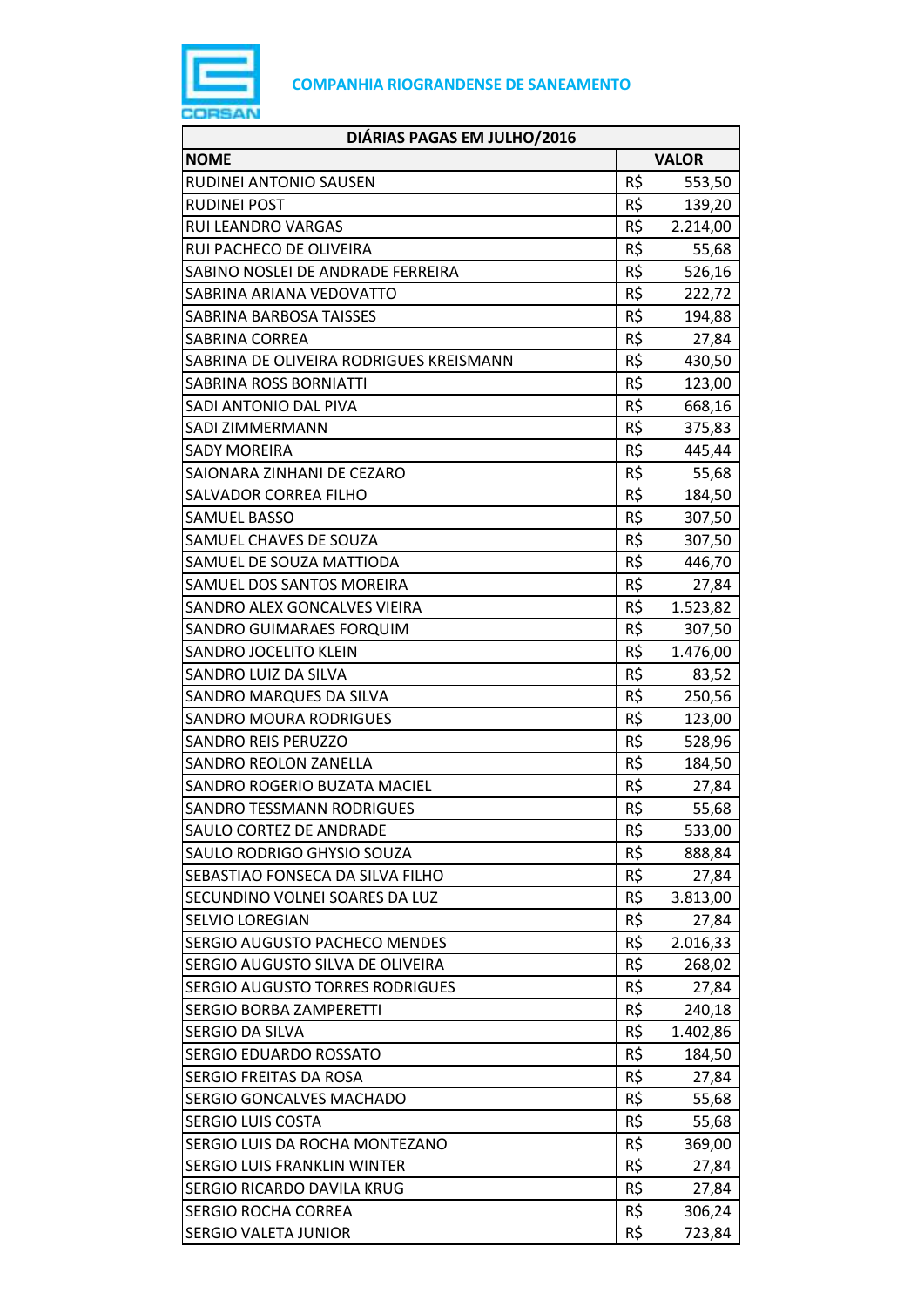

| DIÁRIAS PAGAS EM JULHO/2016               |     |              |
|-------------------------------------------|-----|--------------|
| <b>NOME</b>                               |     | <b>VALOR</b> |
| SHEILA DENISE SULZBACH                    | R\$ | 738,00       |
| SIDAMAIA FRIZON                           | R\$ | 1.291,50     |
| SIDINEI PEREIRA ROCHA                     | R\$ | 184,50       |
| SIDNEI DOS SANTOS                         | R\$ | 556,80       |
| <b>SILMAR KREMER</b>                      | R\$ | 1.107,00     |
| SILVANO MUSSONINE CABREIRA                | R\$ | 307,50       |
| <b>SILVANO PRATAVIERA</b>                 | R\$ | 194,88       |
| SILVIO GAVIAO                             | R\$ | 1.728,83     |
| <b>SILVIO JOSE GABERT</b>                 | R\$ | 111,36       |
| SIMONE DA PIEVE JORNADA                   | R\$ | 27,84        |
| SIMONE DETONI DIDONE                      | R\$ | 375,83       |
| SIMONE FATIMA FABIAN DOS SANTOS           | R\$ | 27,84        |
| <b>SIMONE LIMBERGER</b>                   | R\$ | 83,52        |
| <b>SIMONE WOSCHINSKI</b>                  | R\$ | 55,68        |
| <b>SINAIR CARGNINO</b>                    | R\$ | 588,17       |
| SINARA GREICE REGINATO DO NASCIMENTO      | R\$ | 335,34       |
| <b>SIONEIA MARIA PRIBE</b>                | R\$ | 27,84        |
| SOLANGE MARIA SOZINHO MAZURANA            | R\$ | 55,68        |
| SOLENI MACHADO DE QUADROS                 | R\$ | 1.376,02     |
| SONIA MARIA ESVAISSER ARNOLDO             | R\$ | 184,50       |
| SONIA REGINA ROCHA ANTUNES WEDIG          | R\$ | 55,68        |
| SONIA SIQUEIRA RISSETTI                   | R\$ | 253,34       |
| SORIENE ROEHRS BORDIGNON                  | R\$ | 27,84        |
| <b>STEPHAN HUND PRATES</b>                | R\$ | 27,84        |
| STIVEN RHEINLANDER BARROS LUSANI          | R\$ | 27,84        |
| <b>SUSANGELA COLPO POLLETO</b>            | R\$ | 615,00       |
| <b>SUZANA CARLINE SCHAEDLER</b>           | R\$ | 526,16       |
| <b>SUZANA DANIEL</b>                      | R\$ | 615,00       |
| <b>SUZETE LUZIA DETTENBORN</b>            | R\$ | 55,68        |
| TAINA BERNARDI BESSA                      | R\$ | 250,56       |
| TAIS ALINE BRUNO DE AZEVEDO SCHNORNBERGER | R\$ | 55,68        |
| TAIS REGINA BORGES DA SILVA               | R\$ | 83,52        |
| TALVIRONE KRETSCHMER                      | R\$ | 430,50       |
| TANIA MARIA BICA PARAIBA                  | R\$ | 983,99       |
| <b>TARCIZO CESAR BISPO</b>                | R\$ | 167,04       |
| <b>TARSON VAZ MANOYLOVIC</b>              | R\$ | 2,15         |
| <b>TASSENAN BECK WILDE</b>                | R\$ | 55,68        |
| TATIANA CEZIMBRA DA COSTA                 | R\$ | 828,86       |
| TATIANA SOUZA ROCHA                       | R\$ | 486,18       |
| TATIANA STEINSTRASSER SALDANHA ROSSATTO   | R\$ | 27,84        |
| TERESINHA MARIA STEFFEN                   | R\$ | 55,68        |
| THAINA DE SENE ABI                        | R\$ | 184,50       |
| THAIS HELENA MACIEL FERNANDES             | R\$ | 1.107,00     |
| THAISSA SILVA DOS SANTOS                  | R\$ | 184,50       |
| <b>THALES POLESSO</b>                     | R\$ | 55,68        |
| THIAGO ANTONIO VALDEZ GARCIA              | R\$ | 278,40       |
| THIAGO MENEZES DA SILVEIRA                | R\$ | 27,84        |
| THIAGO PINTO DA CUNHA                     | R\$ | 1.660,50     |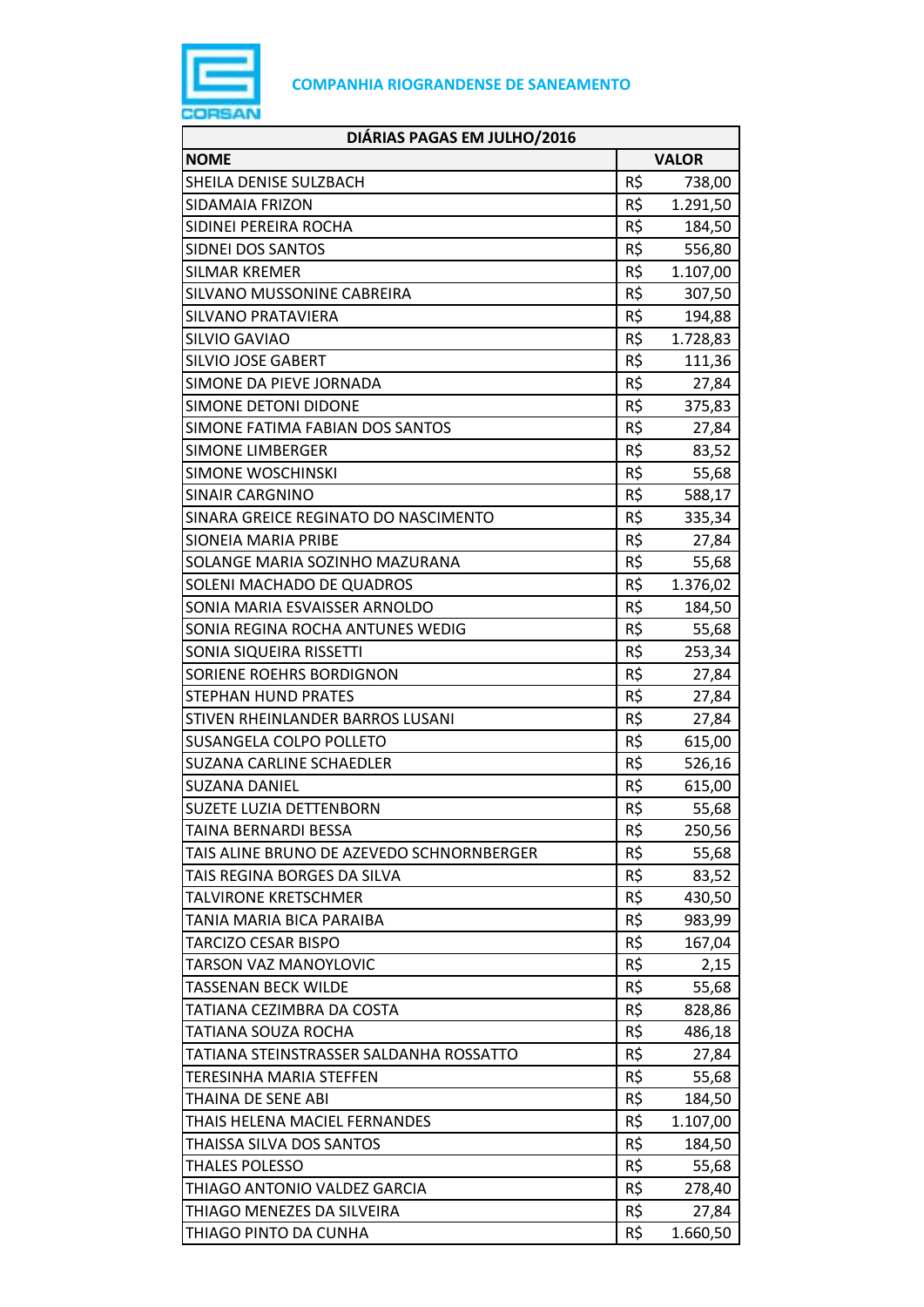

| DIÁRIAS PAGAS EM JULHO/2016        |              |          |
|------------------------------------|--------------|----------|
| <b>NOME</b>                        | <b>VALOR</b> |          |
| THIAGO VILANOVA                    | R\$          | 225,50   |
| THYAGO BITENCOURT MILIONI          | R\$          | 27,84    |
| <b>TIAGO BOHN HEINECK</b>          | R\$          | 375,83   |
| <b>TIAGO BORGES SILVA</b>          | R\$          | 375,83   |
| TIAGO DA SILVA PACHECO             | R\$          | 278,40   |
| <b>TIAGO DE OLIVEIRA MARTINS</b>   | R\$          | 27,84    |
| <b>TIAGO GUILHERME IEPSEN</b>      | R\$          | 130,85   |
| TIAGO LEMOS DA SILVA               | R\$          | 501,12   |
| <b>TIAGO LUIS MEDINA</b>           | R\$          | 668,16   |
| TIAGO MACHACHESKI MARCHI           | R\$          | 55,68    |
| <b>TIAGO MATIELLO</b>              | R\$          | 184,50   |
| <b>TIAGO MORAES DELLANHESE</b>     | R\$          | 1.052,32 |
| TIAGO PERES DA SILVA               | R\$          | 450,99   |
| <b>TIAGO RIBEIRO DOS SANTOS</b>    | R\$          | 55,68    |
| <b>TIAGO RODRIGUES EBLING</b>      | R\$          | 55,68    |
| TIAGO ROSA DOS SANTOS SCHARDOSIM   | R\$          | 27,84    |
| <b>TIAGO SCHNORNBERGER</b>         | R\$          | 55,68    |
| TOMAZ JAQUES DOS SANTOS            | R\$          | 27,84    |
| TUANE DE ALMEIDA PEREIRA           | R\$          | 111,36   |
| <b>TULIO BORGES FLORISBAL</b>      | R\$          | 55,68    |
| <b>UBAIAR BARBOSA ALVES</b>        | R\$          | 139,20   |
| UBIRAJARA JUSTO MENDONCA           | R\$          | 2.214,00 |
| <b>UBIRATAN DA CUNHA GUILHERME</b> | R\$          | 431,51   |
| <b>UGLAIR MORAES MACHADO</b>       | R\$          | 194,88   |
| VAGNER AUGUSTO DA SILVA            | R\$          | 27,84    |
| VAGNER EICH DA SILVA               | R\$          | 55,68    |
| VAGNER FLORENTINO SILVA FERREIRA   | R\$          | 553,50   |
| VAGNER FRANCISCO DE AZEVEDO        | R\$          | 194,88   |
| <b>VAGNER MACHADO DE FREITAS</b>   | R\$          | 2.767,50 |
| VAINER DE BARROS ASEVEDO           | R\$          | 111,36   |
| <b>VALDAIR PASTORIO</b>            | R\$          | 553,50   |
| <b>VALDAIR VIEGAS FERREIRA</b>     | R\$          | 602,10   |
| <b>VALDECI ADILIO PACHECO</b>      | R\$          | 55,68    |
| VALDEMAR DA SILVA OLIVEIRA         | R\$          | 55,68    |
| <b>VALDEMIR BORTOLANZA</b>         | R\$          | 212,34   |
| <b>VALDEMIR CREMONINI</b>          | R\$          | 27,84    |
| <b>VALDEMIR VIERA</b>              | R\$          | 194,88   |
| <b>VALDERI MARCOLIN</b>            | R\$          | 212,34   |
| VALDIR DEFAVERI                    | R\$          | 526,16   |
| <b>VALDIR PEREIRA</b>              | R\$          | 1.168,50 |
| <b>VALERIA LEMOS PRESTES</b>       | R\$          | 1.531,68 |
| VALERIO MOREIRA DOS SANTOS         | R\$          | 883,02   |
| <b>VALESCA FERREIRA DOS REIS</b>   | R\$          | 55,68    |
| VALMIR ANDRE LUDWIG                | R\$          | 55,68    |
| <b>VALMIR DOS SANTOS FERREIRA</b>  | R\$          | 111,36   |
| <b>VALMOR WEIRICH</b>              | R\$          | 27,84    |
| VALNERI ARAUJO DA SILVA JUNIOR     | R\$          | 225,50   |
| <b>VALTER BARBOSA JUNIOR</b>       | R\$          | 815,70   |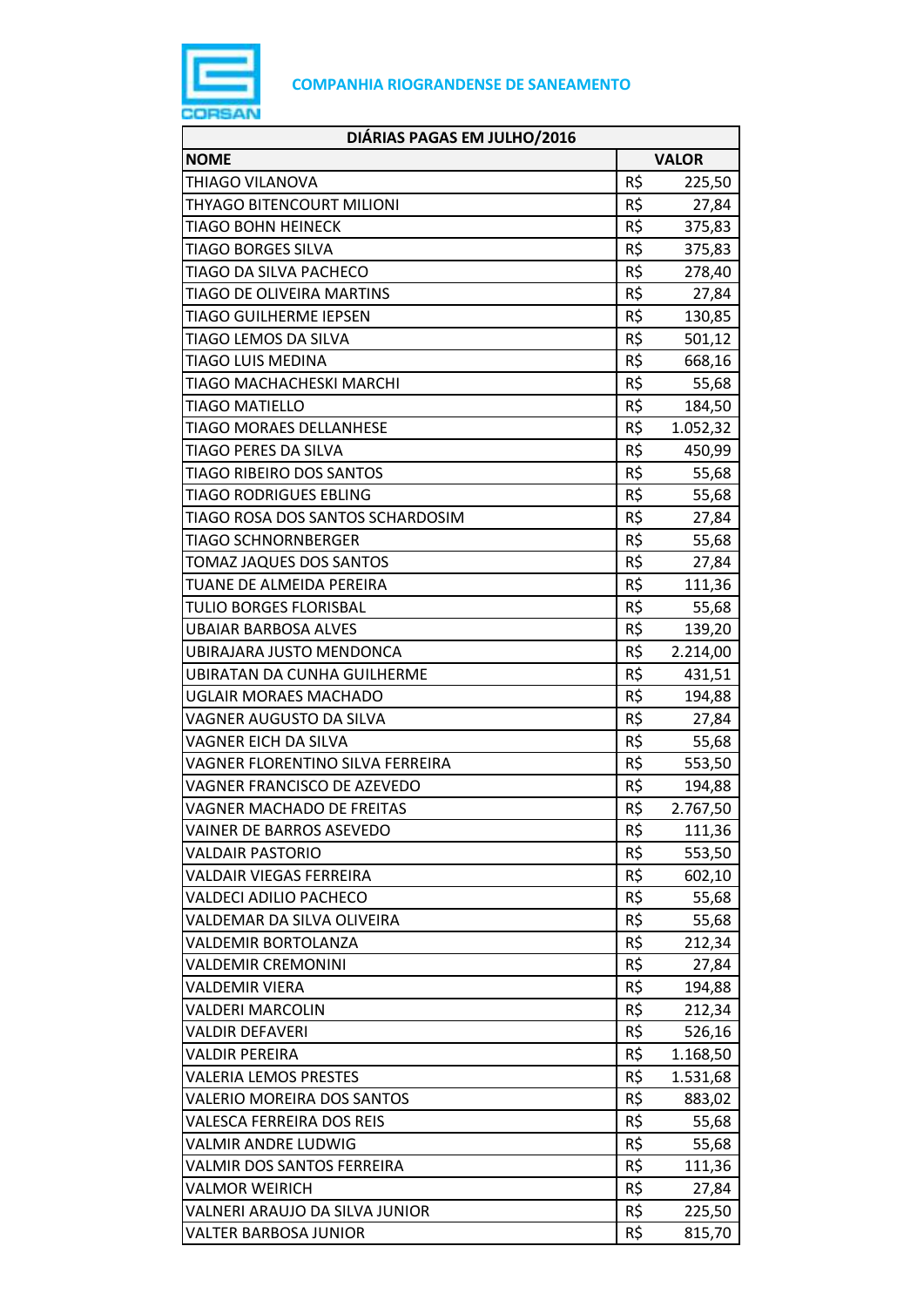

| DIÁRIAS PAGAS EM JULHO/2016               |     |              |
|-------------------------------------------|-----|--------------|
| <b>NOME</b>                               |     | <b>VALOR</b> |
| <b>VANDER BERNARDI</b>                    | R\$ | 27,84        |
| VANDERLEI FERREIRA DA SILVA               | R\$ | 27,84        |
| <b>VANDERLEI HERPICH</b>                  | R\$ | 55,68        |
| VANDERLEI JOSE PERIN                      | R\$ | 526,16       |
| <b>VANDERLEI LOPES DIAS</b>               | R\$ | 863,04       |
| <b>VANDERLEI LUIS DALLE</b>               | R\$ | 27,84        |
| VANDERLEI VANAZZI                         | R\$ | 55,68        |
| VANESSA DA GRACA                          | R\$ | 139,20       |
| VANESSA MELLER                            | R\$ | 1.681,48     |
| VANESSA ROSA DA SILVA MACHADO             | R\$ | 55,68        |
| VANESSA SIMONE NOGA                       | R\$ | 27,84        |
| VANICE VIRGINIA MISSAU ROGGIA             | R\$ | 601,33       |
| <b>VANINA DEGRANDI</b>                    | R\$ | 676,49       |
| VANIR TEREZINHA TEIXEIRA CASTRO           | R\$ | 369,00       |
| <b>VANISSE DOS SANTOS SILVA RODRIGUES</b> | R\$ | 1.728,80     |
| <b>VANIZA PACHECO TAVARES</b>             | R\$ | 111,36       |
| <b>VANONI BORGES BORTOLAS</b>             | R\$ | 83,52        |
| <b>VENICIUS ANTONIO VIVIAN</b>            | R\$ | 139,20       |
| VERA LUCIA SILVEIRA SOARES                | R\$ | 83,52        |
| VERA MARIA DA ROCHA RODRIGUES             | R\$ | 451,00       |
| <b>VERIDIANA FLESCH</b>                   | R\$ | 194,88       |
| VICTOR ALVES DE OLIVEIRA                  | R\$ | 222,72       |
| VICTOR HUGO CAMPOS FERRUGEM               | R\$ | 1.154,83     |
| VICTOR JOHAN KAPPEL                       | R\$ | 55,68        |
| VICTOR MAXIMILIANO GARCIA                 | R\$ | 139,20       |
| VILMAR ARMANDO KONAGESKI JUNIOR           | R\$ | 55,68        |
| <b>VILMAR KOERBES</b>                     | R\$ | 55,68        |
| VILMAR SIRINEU MORAES DOS SANTOS          | R\$ | 1.108,00     |
| <b>VILNEI DO AMARAL</b>                   | R\$ | 55,68        |
| <b>VILNEI MARIA RIBEIRO DE MORAES</b>     | R\$ | 403,67       |
| VILSON DA SILVA ESCOBAR                   | R\$ | 111,36       |
| <b>VILSON DE CAMARGO RIBEIRO</b>          | R\$ | 55,68        |
| <b>VILSON JOSE KUHN</b>                   | R\$ | 306,24       |
| VILSON LUIZ ZIMMER                        | R\$ | 27,84        |
| VILSON PIMENTEL CARVALHO NETO             | R\$ | 27,84        |
| <b>VINICIUS CEZAR MARIA</b>               | R\$ | 799,50       |
| <b>VINICIUS ROSSI</b>                     | R\$ | 27,84        |
| VINICIUS SILVA CALIERON                   | R\$ | 139,20       |
| VINICIUS VASCONCELOS SAMPAIO              | R\$ | 55,68        |
| <b>VINICIUS WAILER TRINDADE</b>           | R\$ | 556,80       |
| <b>VITOR CESAR SARAIVA PORTO</b>          | R\$ | 1.072,08     |
| VITOR CRISTIANO REZENDE QUEIROZ           | R\$ | 27,84        |
| <b>VITOR HUGO BOESCHE</b>                 | R\$ | 27,84        |
| VITOR HUGO DA SILVA OLIVEIRA              | R\$ | 55,68        |
| <b>VITOR HUGO FRIEDRICH DIOGO</b>         | R\$ | 27,84        |
| <b>VIVIANA CASARIL</b>                    | R\$ | 1.291,50     |
| <b>VIVIANI STROGULSKI FLORES</b>          | R\$ | 27,84        |
| <b>VLADIMIR MORBENE RAMOS</b>             | R\$ | 946,56       |